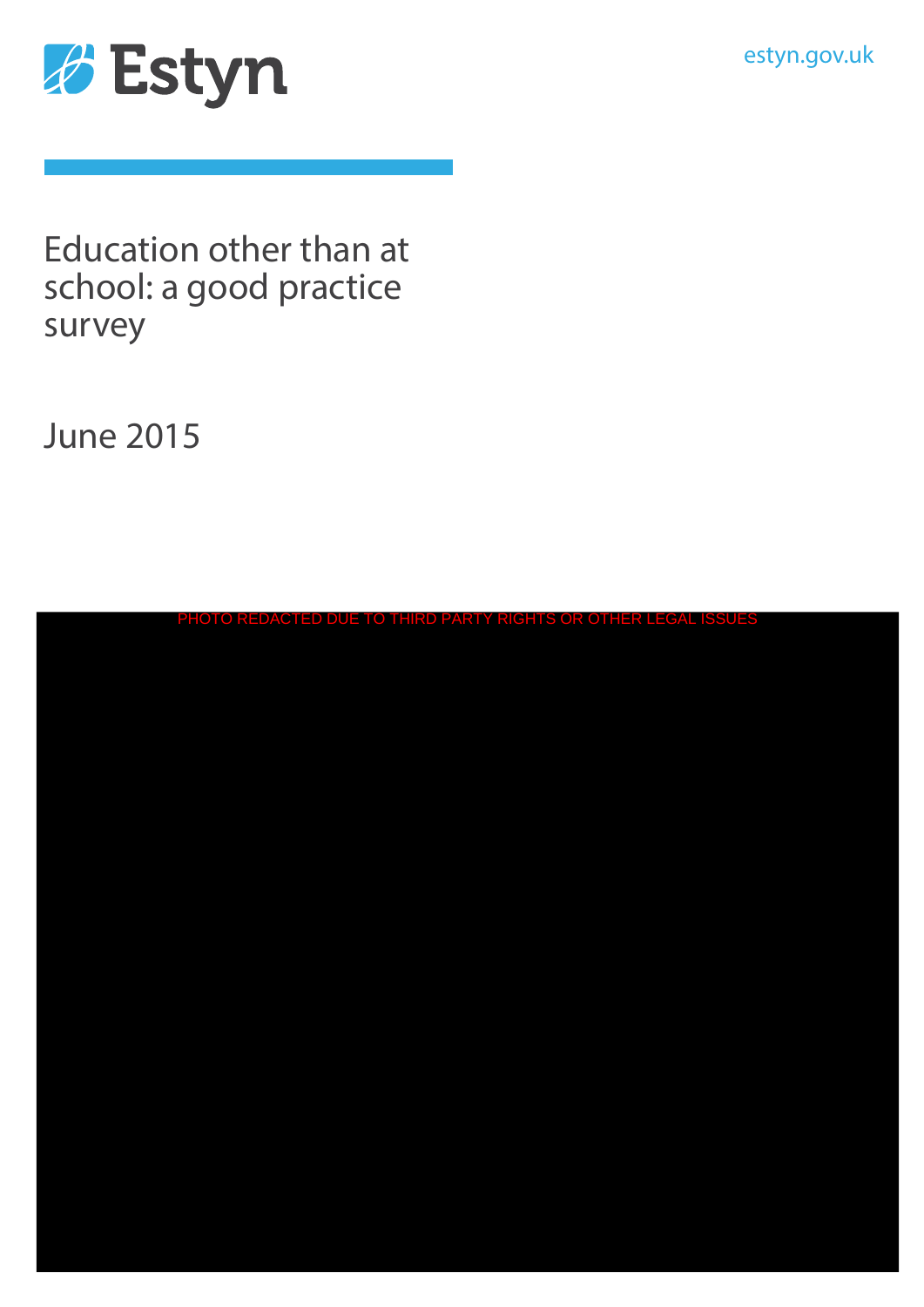#### **The purpose of Estyn is to inspect quality and standards in education and training in Wales. Estyn is responsible for inspecting:**

- nursery schools and settings that are maintained by, or receive funding from, local authorities
- primary schools
- secondary schools
- special schools
- pupil referral units
- independent schools
- further education
- independent specialist colleges
- adult community learning
- local authority education services for children and young people
- teacher education and training
- Welsh for adults
- work-based learning
- learning in the justice sector

#### Estyn also:

- A provides advice on quality and standards in education and training in Wales to the National Assembly for Wales and others
- A makes public good practice based on inspection evidence

Every possible care has been taken to ensure that the information in this document is accurate at the time of going to press. Any enquiries or comments regarding this document/publication should be addressed to:

Publication Section Estyn Anchor Court Keen Road Cardiff CF24 5JW or by email to [publications@estyn.gov.uk](mailto:publications@estyn.gsi.gov.uk)

This and other Estyn publications are available on our website: [www.estyn.gov.uk](http://www.estyn.gov.uk/)

### **This document has been translated by Trosol (English to Welsh).**

**© Crown Copyright 2015: This report may be re-used free of charge in any format or medium provided that it is re-used accurately and not used in a misleading context. The material must be acknowledged as Crown copyright and the title of the document/publication specified.**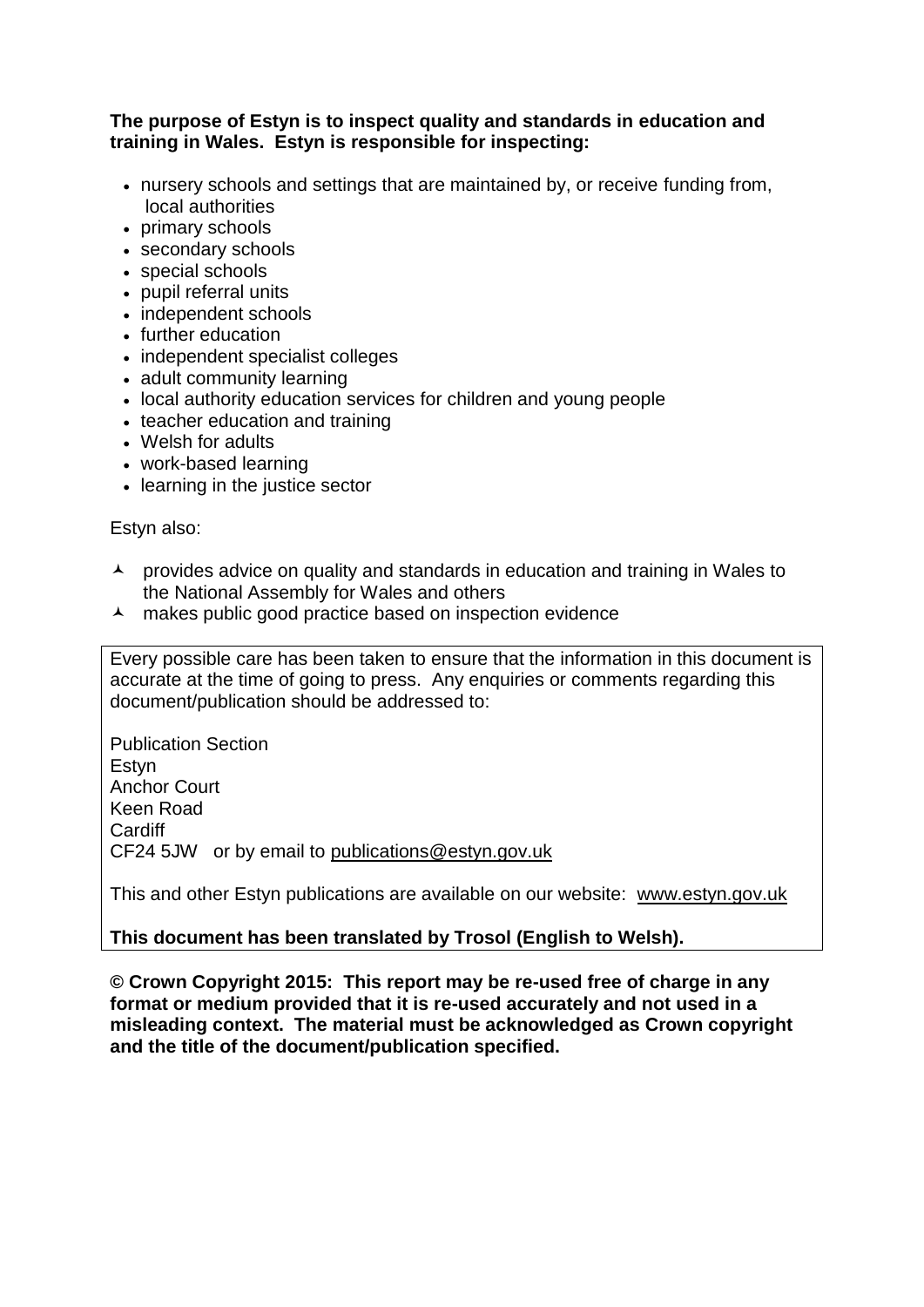| <b>Contents</b>                                                                                                                  | Page                |
|----------------------------------------------------------------------------------------------------------------------------------|---------------------|
|                                                                                                                                  |                     |
| <b>Introduction</b>                                                                                                              | 1                   |
| <b>Background</b>                                                                                                                | $\mathbf{2}$        |
| <b>Main findings</b>                                                                                                             | 5                   |
| Strategic partnerships between local authorities, mainstream schools and<br><b>PRUs</b>                                          | 5                   |
| Good practice in PRUs<br>Good practice in schools                                                                                | 5<br>$\overline{7}$ |
| <b>Recommendations</b>                                                                                                           | 8                   |
| Strategic partnerships between local authorities, mainstream schools<br>and PRUs                                                 | 9                   |
| <b>Good practice in PRUs</b>                                                                                                     | 17                  |
| Effective behaviour management strategies                                                                                        | 17                  |
| Curriculum that meets the needs of individual pupils                                                                             | 20                  |
| Focus on developing pupils' literacy and numeracy skills<br>Early identification of pupils' additional learning needs and timely | 23<br>23            |
| intervention<br>Effective reintegration strategies                                                                               | 25                  |
| Good practice in schools                                                                                                         | 27                  |
| A curriculum that engages all pupils                                                                                             | 27                  |
| A whole-school approach to behaviour management                                                                                  | 30                  |
| Early identification and intervention<br>Working with partners                                                                   | 32<br>39            |
| <b>Appendix 1: References</b>                                                                                                    | 42                  |
| Appendix 2: Evidence base                                                                                                        | 43                  |
| <b>Appendix 3: Glossary</b>                                                                                                      | 47                  |
| The remit author and survey team                                                                                                 |                     |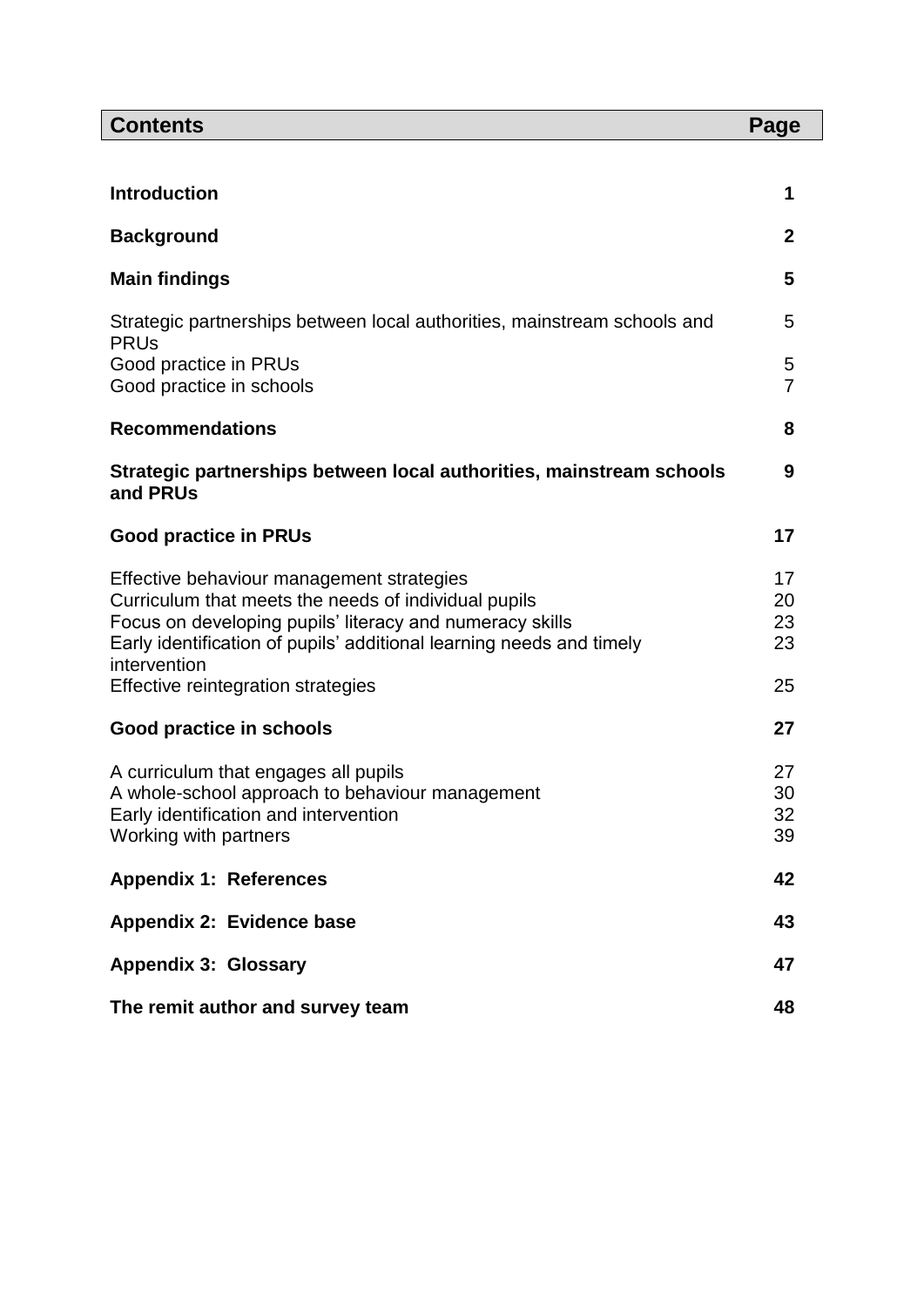### **Introduction**

In 2011, the Welsh Government commissioned a research team from the University of Edinburgh to examine the process of exclusion from school in Wales and the delivery, planning and commissioning of education provision for children and young people educated other than at school (EOTAS). This resulted in a report – 'Evaluation of Education provision for Children and Young People Educated Outside the School Setting' (McCluskey et al., 2013).

The concerns identified in the report include a lack of consistency in EOTAS provision in relation to the quality of the curriculum, approaches to behaviour management, and reintegration strategies.

The report recommends that:

Good practice in EOTAS provision should be identified and promoted and regular meetings of providers should encourage dissemination of good practice. This should include sharing of good examples of curricula which meet current standards, and of effective child-centred behaviour management (McCluskey et al., 2013, p.9).

This thematic report is published in response to a request for advice from the Welsh Government in the Ministerial remit letter to Estyn for 2014-2015. The aims of the report are to:

- identify examples of good practice in early intervention strategies from primary and secondary schools, pupil referral units (PRUs), and local authorities, which seek to reduce the number of pupils going into EOTAS
- identify examples of good practice in EOTAS provision in relation to:
	- $\triangleright$  curricula that meet the needs of all pupils
	- $\triangleright$  effective behaviour management strategies/approaches for minimising time spent in EOTAS
	- $\triangleright$  effective reintegration strategies.

Nearly half of pupils receiving EOTAS attend PRUs, and this survey focuses on PRUs rather than the broader range of other EOTAS provision. The PRUs chosen for the survey visits include PRUs that had recently had good inspection reports or PRUs that had been placed in follow-up after their core inspection but were showing improvement. The PRUs visited provide mainly for pupils with social, emotional and behavioural difficulties (SEBD), mental health, anxiety or attendance issues. Inspectors carried out visits to 20 providers. During the visits, inspectors scrutinised documentation and held interviews with managers and pupils.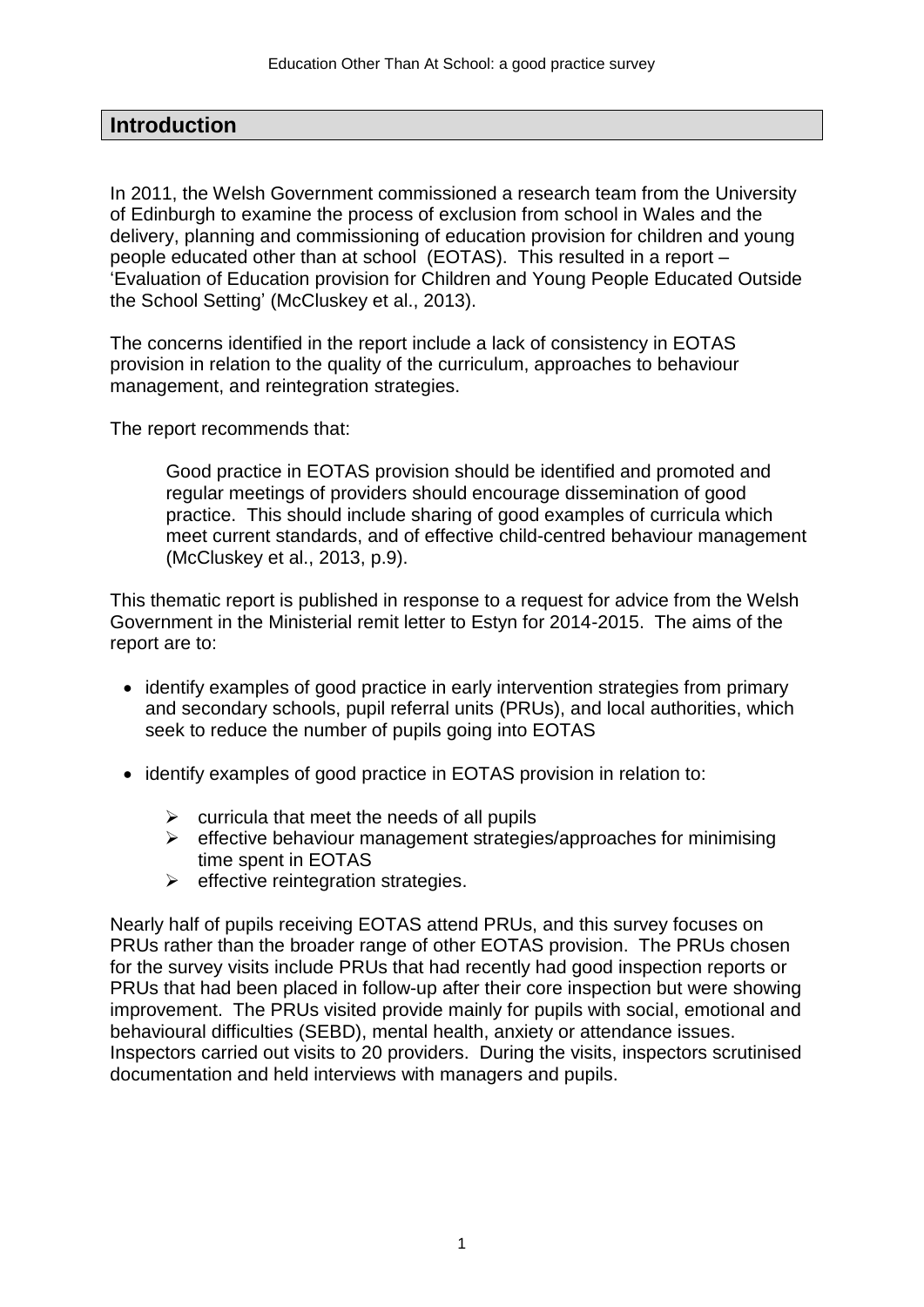### **Background**

The term EOTAS refers to any type of education outside the school where local authorities fund individual pupil placements. 'Pupils educated other than at school 2013/14' (Welsh Government, 2014a) refers to the following categories of EOTAS provision:

- Pupil referral unit
- Further education college
- Maintained school
- Non-maintained special school
- Individual tuition
- Youth Gateway
- Work-related education
- Training provider
- Voluntary organisation
- Bought in private sector provision
- Independent school
- Provision not maintained by, or is outside of, authority
- Other

The term EOTAS does not apply to pupils who receive elective home education.

Some pupils receive part of their education in a school and part in EOTAS. In 2013/14, there were 2,367 pupils accessing EOTAS either full-time or part-time (5.1 out of 1000 pupils), with 1,225 of these (2.6 out of 1000 pupils) receiving their main education other than at school (Welsh Government, 2014a).

PRUs remain the most frequently used education provision for pupils whose main education is other than at school. In 2013/14, 1,084 pupils in Wales attended PRUs, on either a full-time or part-time basis. Of these pupils, 639 were registered at a single PRU, while 445 pupils were dually registered at a PRU and another setting. Around 200 of these pupils were 11 years or under (Welsh Government, 2014a).

PRUs are legally both a type of school and EOTAS. Whereas schools have governing bodies, PRUs have management committees that play a major role in the governance of the PRUs. The guidance that reflects 'The Education (Pupil Referral Units) (Management Committees etc.) (Wales) Regulations 2014' states that:

Management committees are intended to fulfil an advisory role with statutory responsibility for certain specific functions or tasks. They are expected to be actively involved in most decision making to ensure that their PRUs are run effectively and that they provide a suitable education for learners (Welsh Government, 2014b, p.11).

PRUs are intended to provide short, medium or long-term placements with a view to reintegrating pupils, as soon as practicable, in a primary, secondary or special school or to prepare pupils for transition to further education, training or employment. For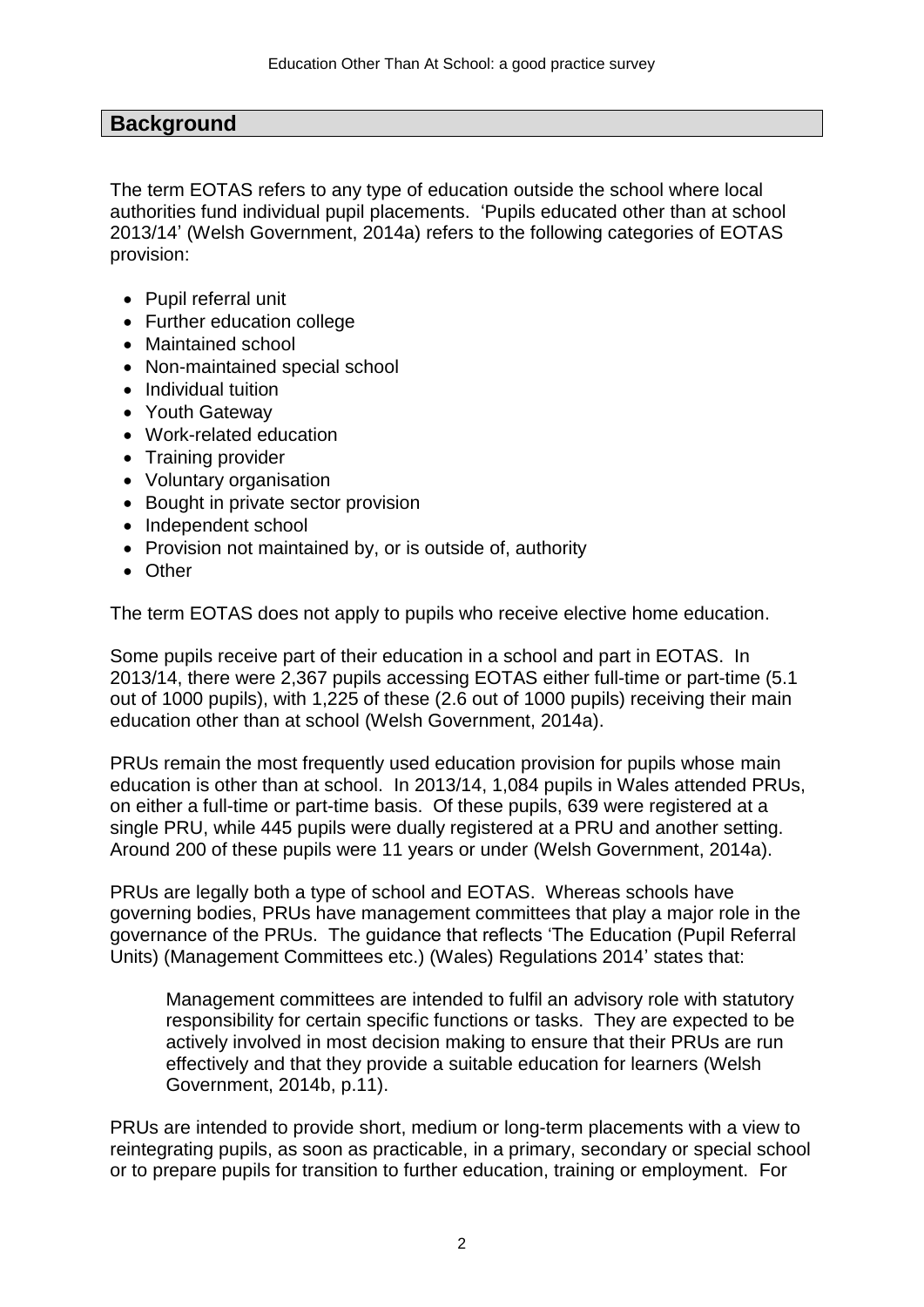many pupils at key stage 4, as well as pupils who have been out of school for a significant length of time, return to a mainstream school may not be practical or appropriate.

'Inclusion and Pupil Support' (National Assembly for Wales, 2006) describes PRU provision as:

- provision on a single site
- provision on several sites under a single management structure
- peripatetic Pupil Referral Service (particularly in rural areas)
- 'e-learning' provision using ICT and web-based resources
- hospital and home teaching services, or discrete parts of a service that provide education in a unit or school-type setting
- some hospital provision
- separate provision for young mothers / or pregnant pupils
- umbrella provision to register pupils who follow individual programmes

In September 2014, there were 31 PRUs in Wales, although this number has varied considerably over recent years. This is due partly to the registration of previously unregistered PRUs and the amalgamation of several PRUs by local authorities to create 'portfolio' PRUs with a number of provisions on different sites.

Many of the pupils who attend EOTAS have either been excluded from mainstream education or are at risk of exclusion. There has been a significant drop in the rate of permanent exclusions in Wales, from 149 (2003/04-2005/06) to 29 (2009/10- 2012/13) for primary age pupils and from 1,141(2003/04-2005/06) to 323 (2009/10- 2012/13) for secondary age pupils (Welsh Government, 2014c).

Local authorities are required to provide pupils who have been permanently excluded from school with full-time education 15 days after being excluded, either at another school, at a PRU or other alternative provision. Of those permanently excluded from school in 2012-2013, over 30% went to a PRU, around 25% moved to a new maintained primary or secondary school, and around 15% were provided with home tuition. However, 12% of permanently excluded pupils were receiving no educational provision on day 16 after exclusion (Welsh Government, 2014c).

Between September 2010 and July 2014, Estyn inspected 26 PRUs. These inspections show that there is significant variation in the quality of education provided by PRUs. The following chart shows that, during this period, Estyn placed nine PRUs in a statutory category of causing concern, being either in need of significant improvement or requiring special measures. Eight PRUs were judged to require Estyn monitoring but five PRUs had examples of excellent practice.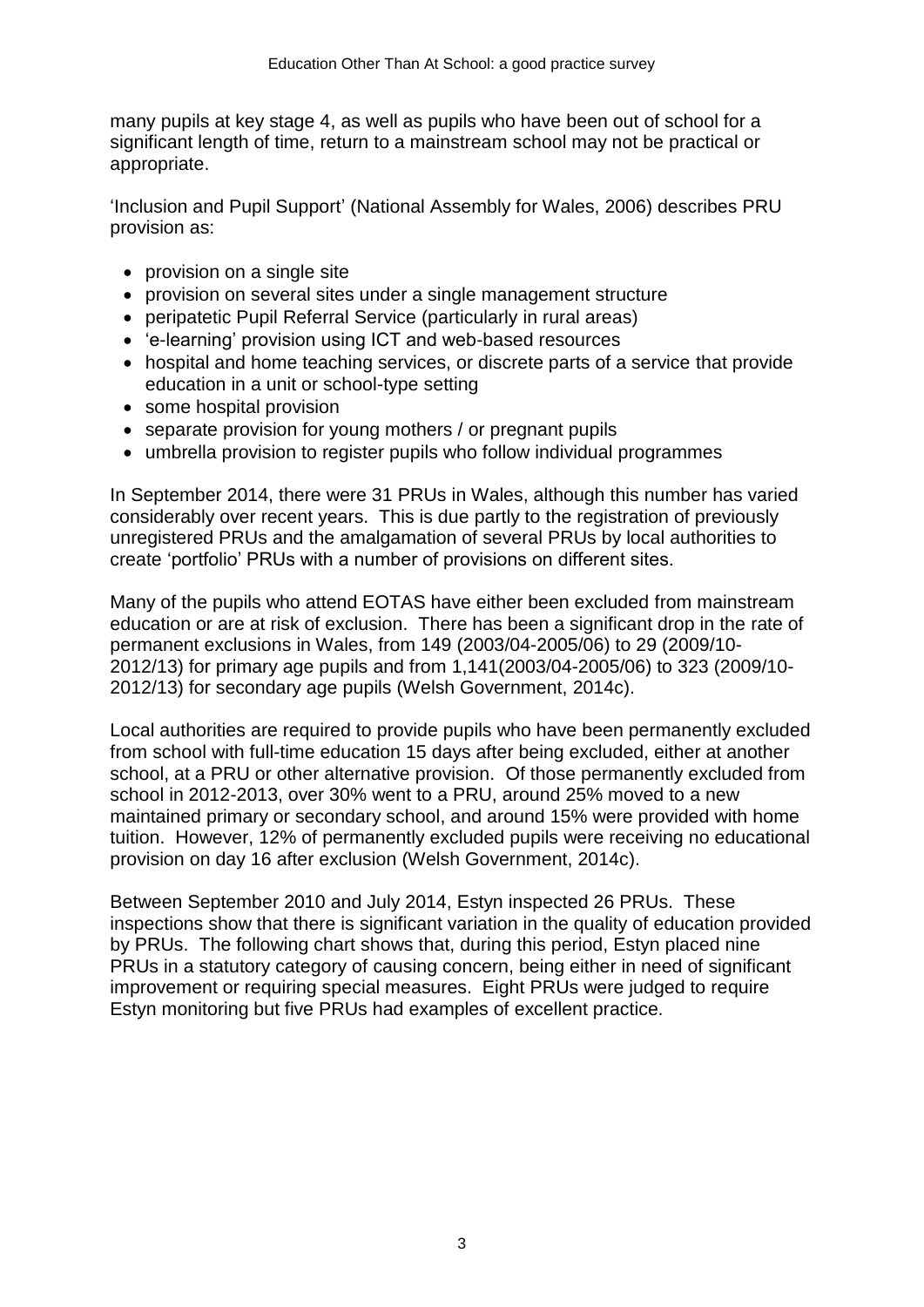

**Number of PRUs in follow-up category, September 2010 - July 2014**

In her Annual Report for 2013-2014, Her Majesty's Chief Inspector for Education and Training in Wales reported that:

In general, inspection outcomes are worse for PRUs than for other sectors. This is similar to the picture last year and there is still an urgent need for stronger leadership from local authorities. Local authorities manage PRUs directly and are well positioned to influence the quality of provision. However, too few local authorities have a clear vision or strategy for how their PRUs fit into their range of services to support vulnerable pupils. Strong leadership is the key to improving teaching, the curriculum and outcomes in PRUs, but there is not enough leadership development training or support for teachers-in-charge (Estyn, 2015, p.101).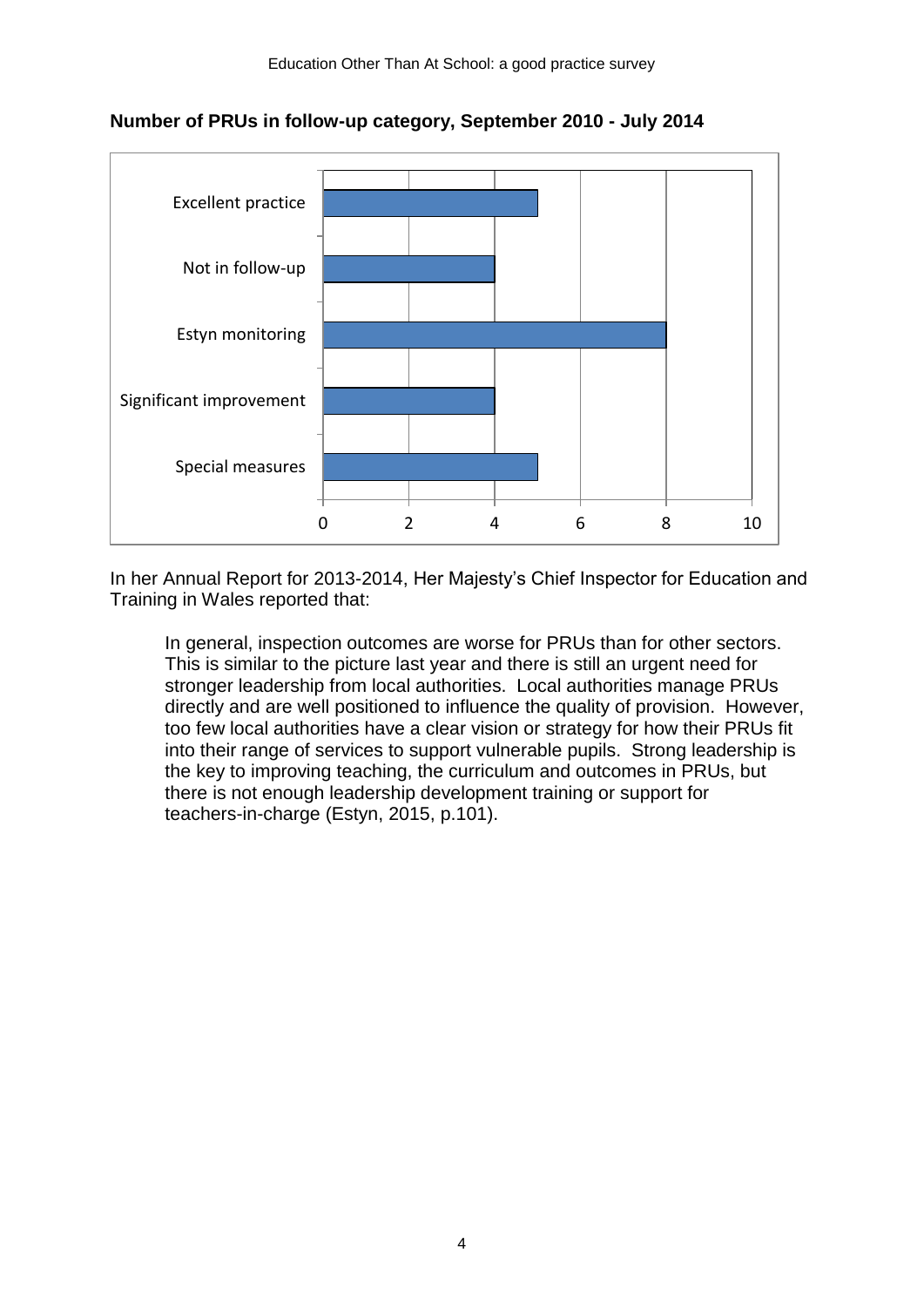## **Main findings**

#### **Strategic partnerships between local authorities, mainstream schools and PRUs**

- 1 Provision for pupils at risk of exclusion or disengagement is most effective where local authorities, schools and PRUs work together to meet the needs of these pupils and to ensure that they remain in full-time education. Two examples of this are Ceredigion Council and Newport City Council. These local authorities have a clear strategy for support and reintegration and a continuum of provision  $1$  to meet these pupils' needs. PRUs and other forms of EOTAS play an important part in this continuum of provision. In the best practice, these settings have well-established referral processes and clear entry and exit criteria and stakeholders have a clear understanding of the role of PRUs.
- 2 Where pupils are reintegrated into school successfully, pupils, parents, PRU and school staff have a clear understanding that placement at a PRU is a short-term targeted intervention. However, for many pupils at key stage 4, a return to mainstream education is not an appropriate option.

### **PRUs**

 $\overline{a}$ 

- 3 Where local authorities recognise the importance of PRUs, they ensure that they are well resourced in terms of staffing, accommodation and equipment. Most of the PRUs visited as part of this survey take part in local authority initiatives and access the professional development opportunities available to mainstream school colleagues. This enables them to keep up-to-date with important developments such as curriculum changes and the Literacy and Numeracy Framework. However, where PRU staff do not have these opportunities, they feel isolated and unsupported. Across the regional consortia, there are no consistent arrangements to involve PRUs in support and challenge activities.
- 4 In the best cases, the PRU is a centre for excellence for educating pupils with challenging behaviour. Local authorities use the expertise of PRU staff to provide support for individual pupils in mainstream schools as well as advice and training for mainstream staff.
- 5 The use of managed moves as a strategy to keep pupils in full-time education varies from one local authority to another. Only a few local authorities have a well-established managed moves panel involving local authority, school and PRU staff.

 $1$  A continuum of provision in the context of this report refers to graduated approaches for supporting pupils who struggle to stay in mainstream education. The first stage of this continuum is likely to involve whole-school strategies (for example mentoring, use of inclusion rooms or use of restorative approaches) and individual or group support for pupils who are beginning to display difficulties such as challenging behaviour or anxiety. With appropriate support, many pupils will overcome their difficulties without need for further intervention. Where pupils continue to experiences difficulties, they may require external support, for example from a behaviour specialist, educational psychologist or the child and mental health service (CAMHS). It is only when these strategies do not succeed that a pupil should be considered for the next stage of the continuum that is placement at an out-of-school setting, such as a PRU.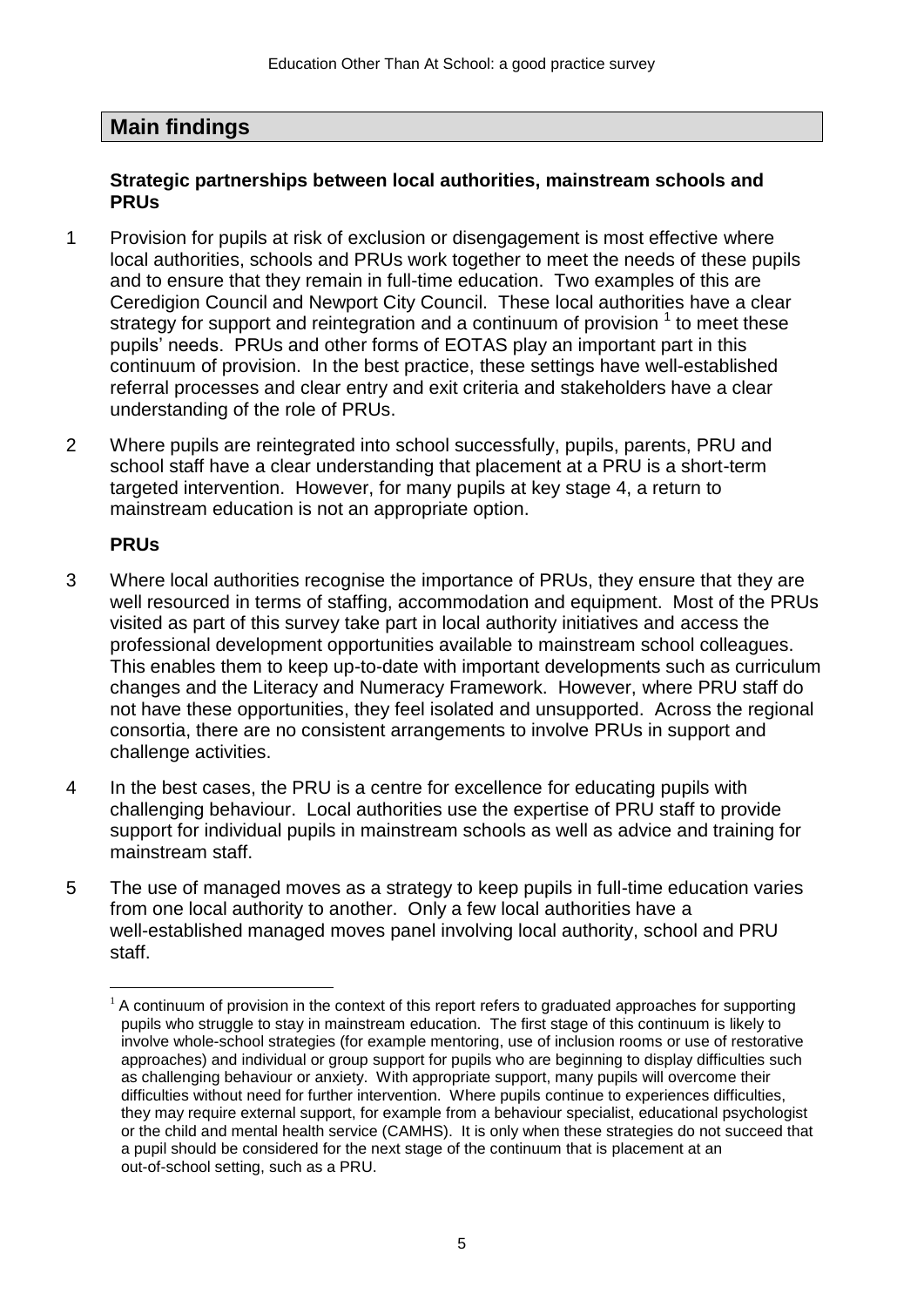- 6 In the most effective PRUs, teachers-in-charge and headteachers are skilled leaders and managers, and staff have appropriate expertise and experience in teaching and learning as well as behaviour management.
- 7 Where the management committees of PRUs are effective, they have representation from a broad range of stakeholders, with relevant knowledge and expertise. In these committees, members have a clear understanding of the strengths and areas for development of the PRU and provide robust support and challenge.
- 8 The quality of education provided by PRUs varies significantly. Where there is effective practice, staff have high expectations for achievement and behaviour. They implement clear behaviour policies with a focus on praising and rewarding good behaviour. Pupils have a clear understanding of the PRU's policy for rewards and sanctions and all staff apply the policy consistently.
- 9 Where PRUs help pupils to manage their behaviour effectively, pupils have clear individual behaviour plans (IBPs) with appropriate targets. Staff involve pupils in setting and reviewing these targets, which helps pupils to understand their behaviour and to take responsibility for their actions. In these PRUs, staff encourage pupils to express their feelings and discuss their behaviour with each other and with staff.
- 10 At key stages 3 and 4, the range of subjects offered in the curriculum varies considerably between PRUs. Where there is good practice, PRUs offer a wide range of National Curriculum subjects and learning opportunities. They also offer vocational subjects such as construction, bicycle maintenance, carpentry, hair and beauty and food and hygiene. The range of options and an element of choice are important factors in engaging pupils who have previously lost interest in education and helps them to move on to further education, employment or training.
- 11 On their own, PRUs are unlikely to be able to provide as many options as schools. To increase the range of options available, a few PRUs liaise well with other providers, for example schools, further education (FE) colleges and training providers and ensure that pupils have well-planned learning pathways that meet their individual needs and keep them engaged. In a few cases, local authorities work together to extend the curriculum opportunities for PRU pupils.
- 12 In the PRUs where pupils make most progress, staff have a thorough knowledge and understanding of the pupils' literacy and numeracy levels and their additional learning needs. In these PRUs, staff plan appropriate interventions that improve pupils' standards. The Literacy and Numeracy Framework (LNF) is at an early stage of development in many of the PRUs visited, partly because not all PRUs were included in local authority training or support when the LNF was first introduced. More recently, PRU staff have had opportunities to take part in literacy and numeracy initiatives and training.
- 13 The level of staff expertise to support pupils' additional learning needs varies between PRUs. In the best cases, staff receive regular, high-quality training that helps them to support pupils with, speech and language difficulties, autistic spectrum disorder, dyslexia and other learning needs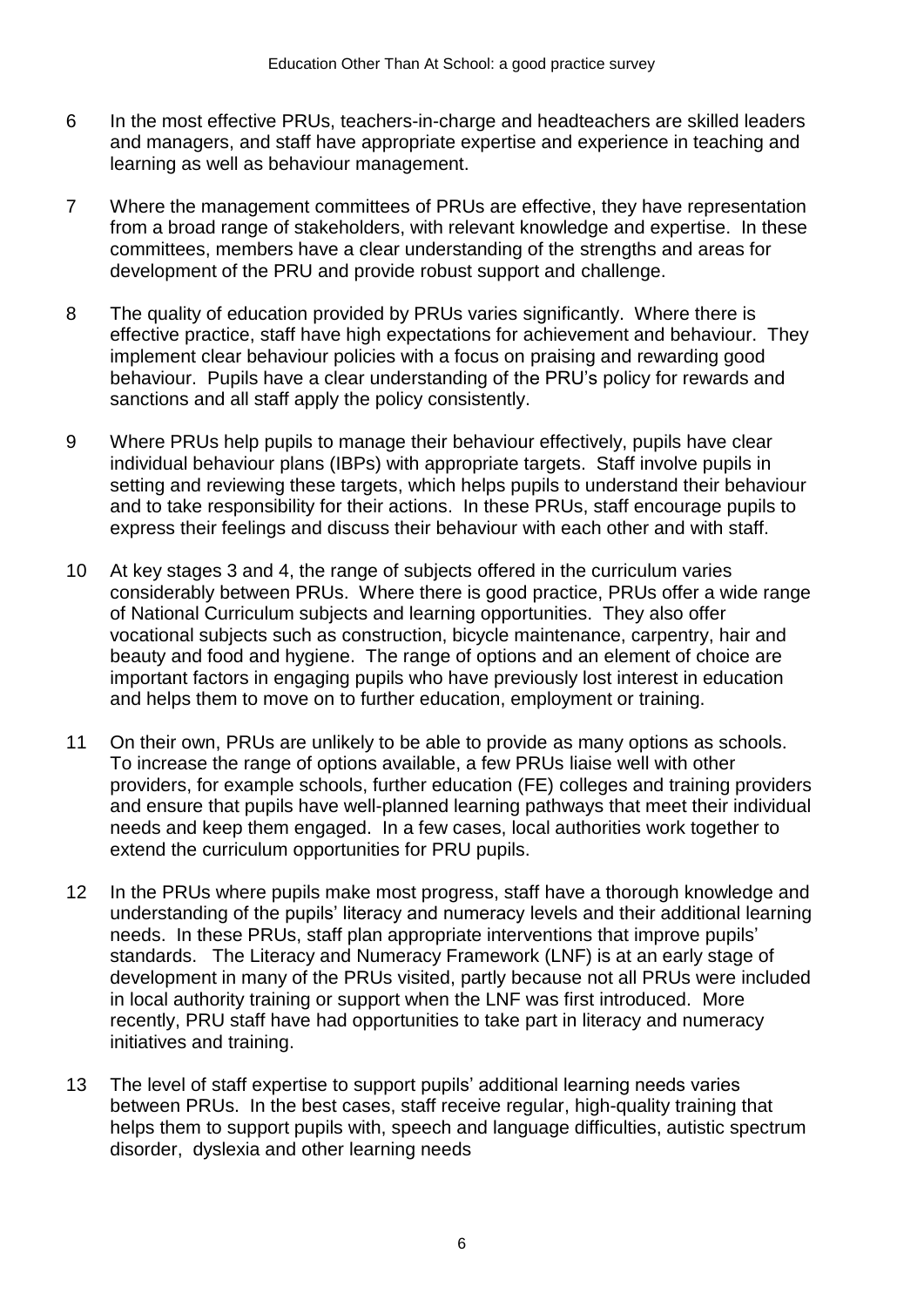#### **Good practice in schools**

- 14 Schools use a range of different strategies to reduce exclusions and prevent pupils from going into EOTAS. These include having:
	- bespoke learning programmes that are tailored to meet the needs of individual pupils
	- a whole-school approach to behaviour management
	- systems for identifying pupils at risk of disengagement and putting in place appropriate and timely intervention
	- close working with other agencies to provide support for pupils and their families
- 15 All of the secondary schools visited as part of the survey recognise the importance of developing a curriculum that engages pupils at risk of disengagement. These schools develop programmes to meet the needs of individual pupils. These programmes generally include a focus on vocational options and relevant qualifications that prepare pupils for life after school. They also include a combination of in-school and off-site activities.
- 16 Nationally, the rate of exclusions has reduced over the past 10 years. Where schools are most effective at reducing exclusions and addressing the needs of pupils within school, they adopt a consistent whole-school approach to managing pupils' behaviour, for example by using restorative approaches.
- 17 Many pupils who are unable to maintain mainstream placements and spend time in EOTAS have a range of difficulties, including challenging family situations and personal issues. Others have underdeveloped literacy and numeracy skills or other additional learning needs. When schools have effective systems for monitoring and tracking pupil progress, which identify pupils who are at risk of disengagement at an early stage, they can put in place appropriate intervention that keeps pupils in the mainstream.
- 18 Close working between schools and other agencies, for example health, social services and voluntary agencies, helps ensure that pupils at risk of disengagement and their families receive appropriate, timely support.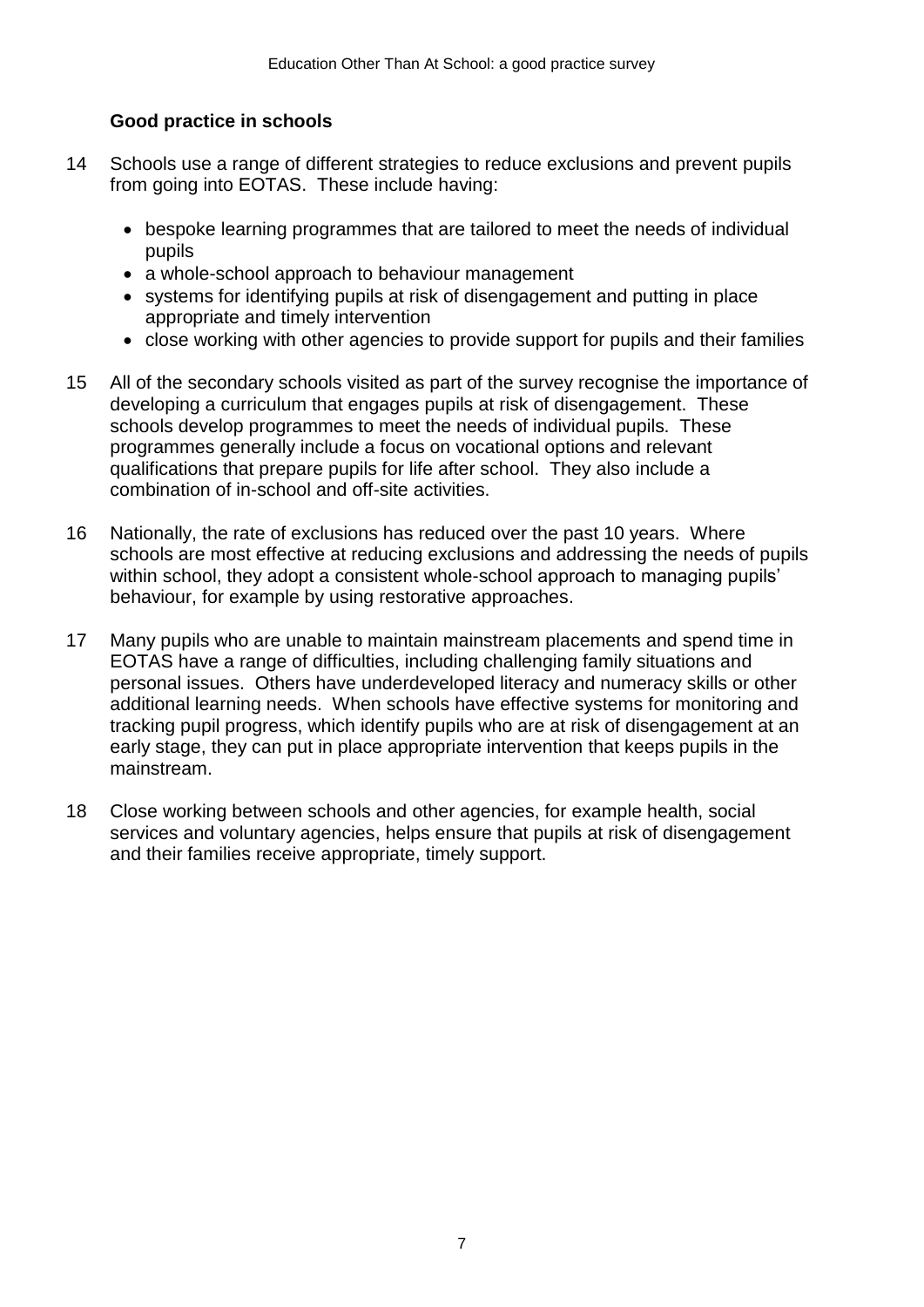### **Recommendations**

Local authorities, schools and PRUs should:

- R1 have a locally agreed strategy to support all vulnerable pupils so that they remain in full-time education
- R2 identify pupils who are at risk of disengagement early and put in place appropriate, timely interventions
- R3 work together to increase the range of learning options and experiences available to EOTAS pupils

Local authorities should:

- R4 ensure that all stakeholders have a clear understanding of the role of PRUs and other forms of EOTAS within a continuum of provision, and that these provisions have clear entry and exit criteria
- R5 appoint PRU staff who have appropriate experience and expertise in leadership, teaching and learning as well as behaviour management
- R6 ensure that all PRU staff have access to the same training and development opportunities as staff in mainstream schools
- R7 work with regional consortia to provide robust support and challenge for PRU managers and management committees

The Welsh Government should:

- R8 provide framework guidance on the role of PRUs as part of a continuum of provision
- R9 consider introducing a national professional qualification for teachers-in-charge of PRUs
- R10 ensure that PRU staff benefit from national strategies to improve the quality of teaching and leadership in education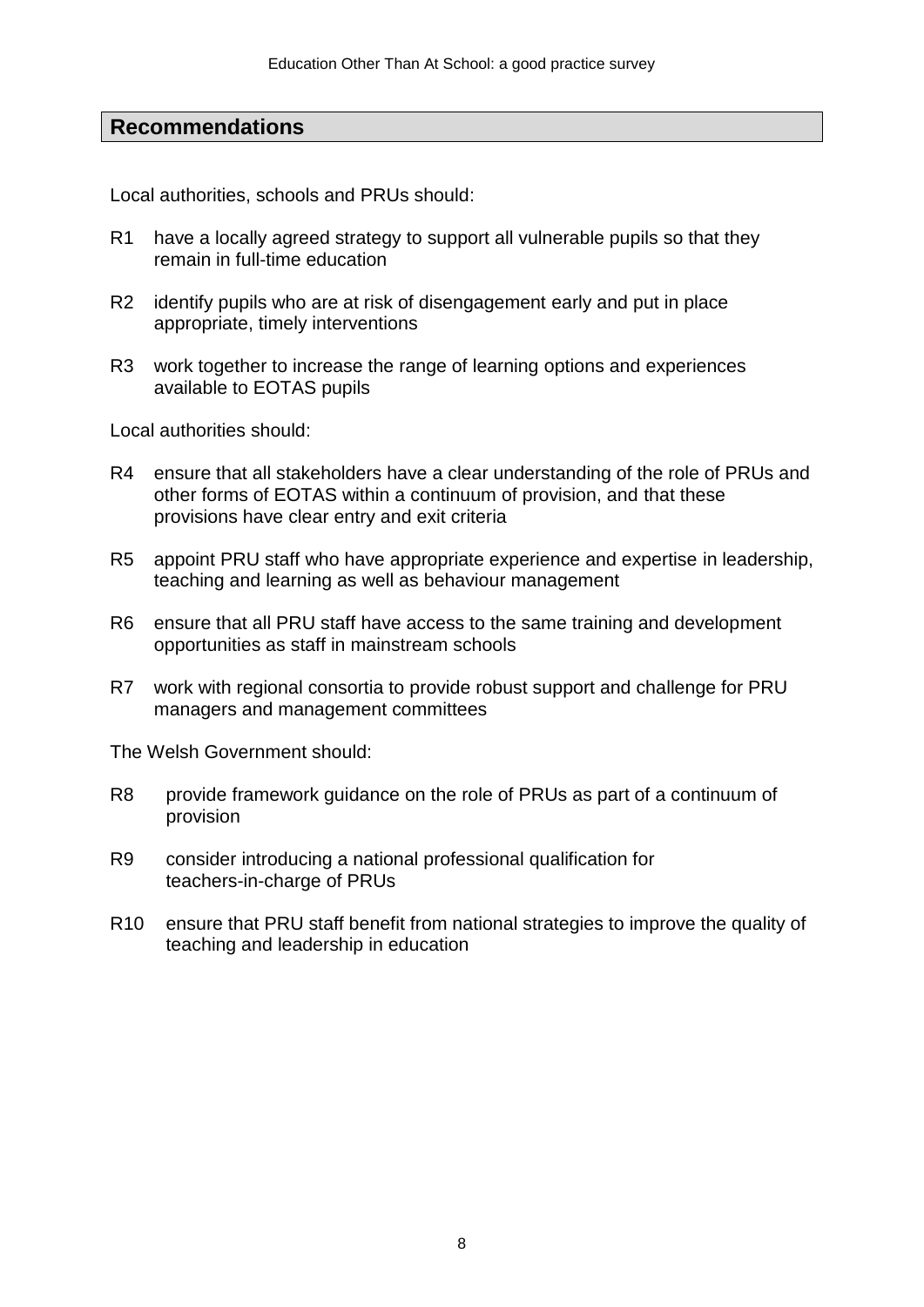## **Strategic partnerships between local authorities, mainstream schools and PRUs**

- 19 Where there is best practice, for example in Ceredigion Council and Newport City Council, local authorities, schools and PRUs work effectively together at a strategic level to meet the needs of pupils who are at risk of exclusion or disengagement and to ensure that they remain in full-time education. In these local authorities, there is a clear strategy and a 'continuum' of provision to meet pupils' needs. This continuum includes school-based strategies, support from external specialists and placement at PRUs or other forms of EOTAS provision. Another useful strategy is the 'alternative curriculum.' This is a tailor-made curriculum for individual pupils who find it difficult to access the mainstream curriculum. It may include courses delivered by a range of organisations outside the school, for example training providers, colleges or the third sector.
- 20 These authorities work effectively with schools to ensure that they have a clear understanding of their responsibilities and the role of the PRU as part of this continuum of provision. All stakeholders agree the principle that, where possible, PRU provision is a short-term intervention and that pupils will return to mainstream education or move on to other appropriate provision, for example college or work placements. These local authorities place pupils at the PRU only when mainstream schools have tried every possible intervention.
- 21 In the best cases, the PRU is used as a centre for excellence in relation to managing pupils with challenging behaviour. Local authorities use the expertise of PRU staff to provide support for individual pupils in mainstream schools as well as advice and training for mainstream staff.
- 22 Where there is an effective strategic approach to EOTAS, authorities have clear policies and procedures, including well-established referral processes, robust entry and exit criteria and effective reintegration strategies. They identify pupils at risk of exclusion at an early stage and provide them with appropriate support. They place the pupils promptly at a PRU or other EOTAS provision to ensure that they do not miss out on education. These authorities monitor provision regularly and use data effectively to ensure that there are enough EOTAS places to meet the needs of pupils across the authority.
- 23 There is wide variation in the quality of PRU management committees. Where they are effective, management committees have representation from a broad range of stakeholders who have relevant knowledge and expertise. In these committees, members have a clear understanding of the strengths and areas for development of the PRU and provide robust support and challenge. The inspection of Ceredigion PRU in 2013 identified sector-leading practice in the work of the management committee. [Ceredigion best practice case study](http://www.estyn.gov.uk/english/docViewer/294539.7/effectively-supporting-pupils-with-social-emotional-and-behavioural-needs/?navmap=33,53,248,%20)
- 24 Recent inspections of PRUs and visits carried out as part of this survey indicate that many local authorities are developing more robust systems and criteria for placing pupils in PRUs. Schools are required to provide relevant data on pupil attainment, attendance and behaviour as well as detailed information about pupils' additional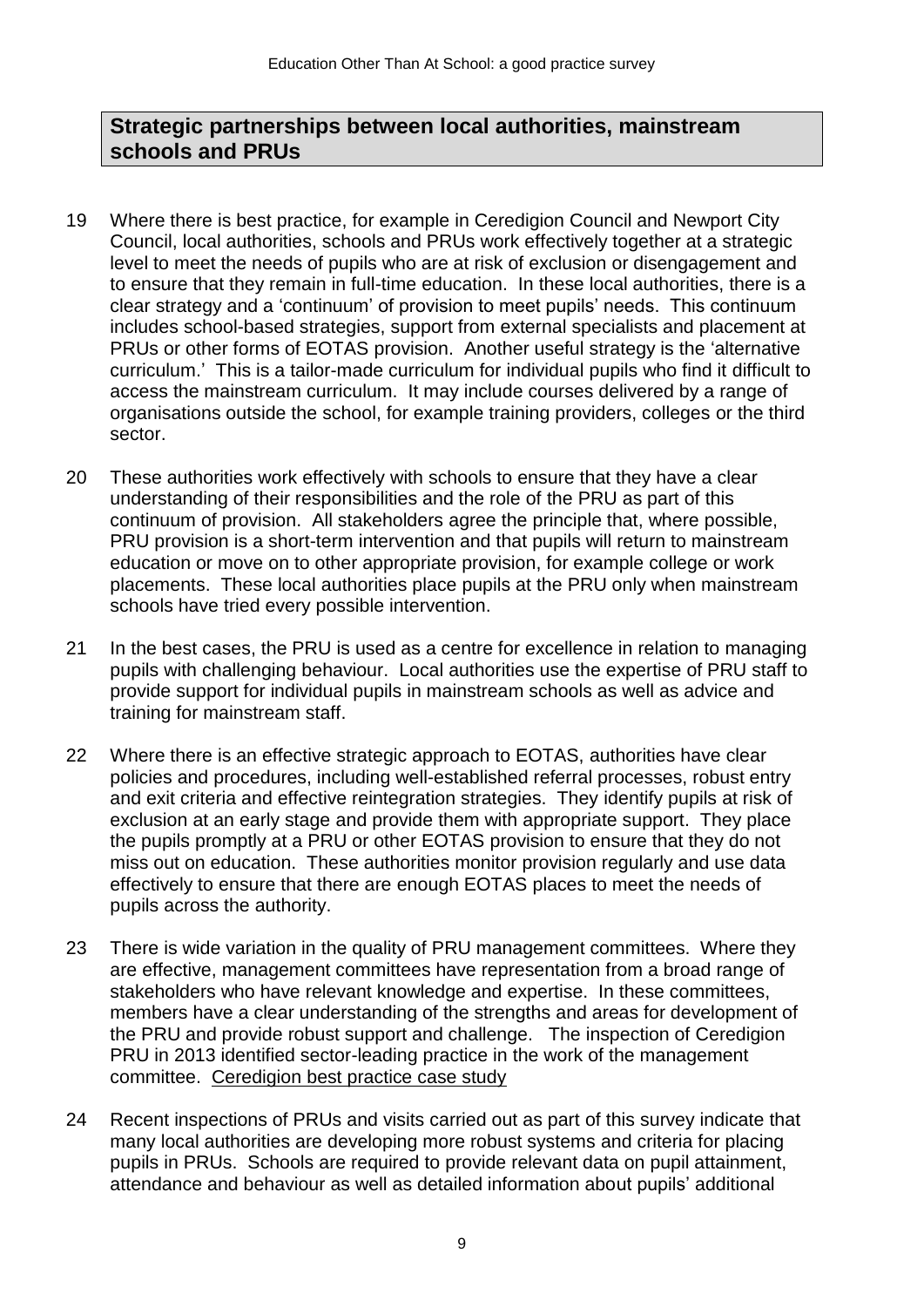learning needs. Importantly, schools are required to demonstrate that they have provided appropriate intervention and explored all avenues before making a referral for placement at a PRU.

25 Ceredigion Council reviewed EOTAS provision across the local authority at a strategic level. This included examining the purpose of the PRU and the role of schools in supporting pupils who are at risk of exclusion or who are no-attenders.

### **Case study 1: Ceredigion Council – taking a strategic approach**

### **Context**

The local authority carried out a comprehensive review of EOTAS provision in 2009. At this time, the rate of exclusions was high and there were too many pupils in the key stage 4 PRU provision. In addition, the local authority recognised the need to reduce expensive out-of-county placements.

### **Strategy**

It was recognised at a strategic level that there was a need for a change in culture. It was important that attendance and behaviour should become part of the wider school improvement agenda.

Following the review, the local authority reorganised its provision for pupils with challenging behaviour. The main aims were to:

- develop schools' capacity to manage behaviour more effectively
- focus on early intervention and building links with pre-school providers
- $\bullet$  introduce Hafan<sup>2</sup> and Encil<sup>3</sup> centres in secondary schools
- develop a counselling service in schools
- develop a strong peripatetic support service to schools
- restructure the PRU portfolio
- reduce the rate of permanent and fixed-term exclusions
- reduce the number of pupils registered as EOTAS pupils
- reduce the number of children and young people with social, emotional and behavioural difficulties placed out of the authority

As a result of the changes, Ceredigion Council now has a clear continuum of provision, including Hafan and Encil, the centrally-employed behaviour support service, the PRU and the alternative curriculum.

a) Hafan and Encil

The local authority established Hafan and Encil rooms at all secondary schools. The

 $\overline{a}$  $<sup>2</sup>$  Hafan is the term used in Ceredigion schools to describe an 'inclusion centre', where pupils with a</sup> wide range of needs can receive support.

 $3$  Encil is the term used in Ceredigion schools to describe a facility that supports pupils with behavioural difficulties and serves as an alternative to exclusion.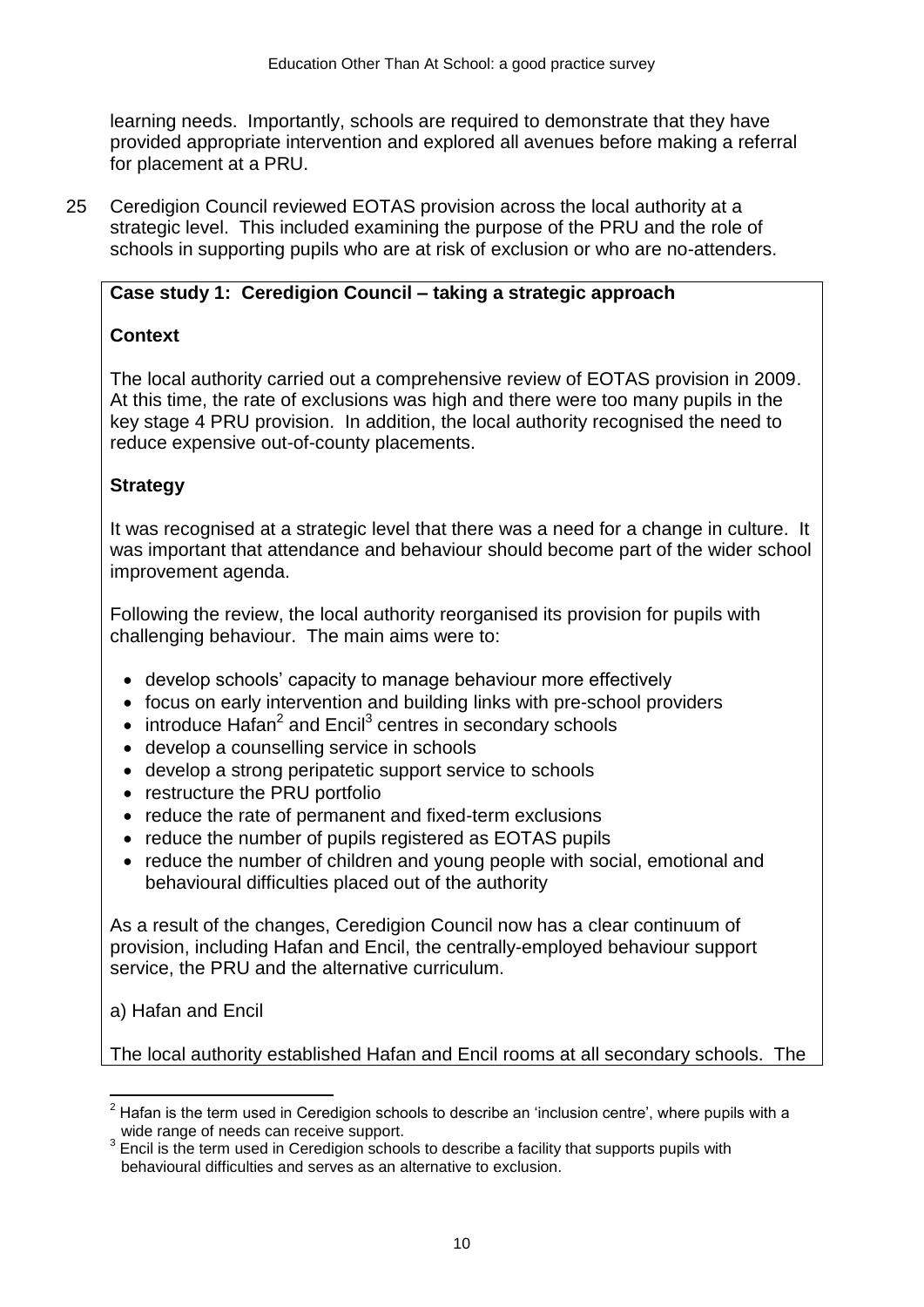Encil serves as an alternative to exclusion and is a means of keeping pupils in school where they can continue to learn. Pupils usually spend a short period of up to three days at the Encil. Hafan supports the more vulnerable pupils. Some of these pupils would previously have received tuition outside the school setting. An inclusion manager oversees the Hafan in each school. It serves as a hub for multi-agency meetings and individual support such as counselling.

### b) Behaviour support service

One of the main aims of the local authority was to build the capacity of schools to meet the needs of pupils with challenging behaviour. The behaviour support service provides a range of training for mainstream schools, including annual training of around 40 learning support assistants (LSAs) working with pupils with SEBD.

A team of social, emotional and behavioural support assistants (SEBSAs) provides support for individual pupils as well as advice for staff.

c) PRU

The PRU provides for pupils at key stage 2, 3 and 4. It is based at three sites, overseen by one teacher-in-charge. The key stage 2 provision is based at a primary school. All pupils at key stage 2 and key stage 3 have clear plans for reintegration into a suitable educational establishment.

There is a clear progression route for pupils accessing the PRU:

Mainstream > Hafan/Encil >PRU

Similarly, where appropriate, pupils leaving the PRU can access the Hafan provision before returning full-time to mainstream classes. This means that pupils have a greater chance of returning to school successfully.

PRU > Hafan > Mainstream

d) Alternative curriculum

Pupils on the alternative curriculum have a choice of provision delivered through the external provider framework, as well as an option to attend ongoing work experience placements. They have the opportunity to gain a range of qualifications including BTEC qualifications and NVQs.

## **Outcomes**

As a result of the restructure:

- There have been no permanent exclusions in schools since 2008-2009
- The number of fixed-term exclusions of six days or more reduced significantly from 45 in 2010-2011 to none in 2011-2012; there were too few in 2012-2013 to record
- Attendance in secondary schools has been the highest in Wales for the last four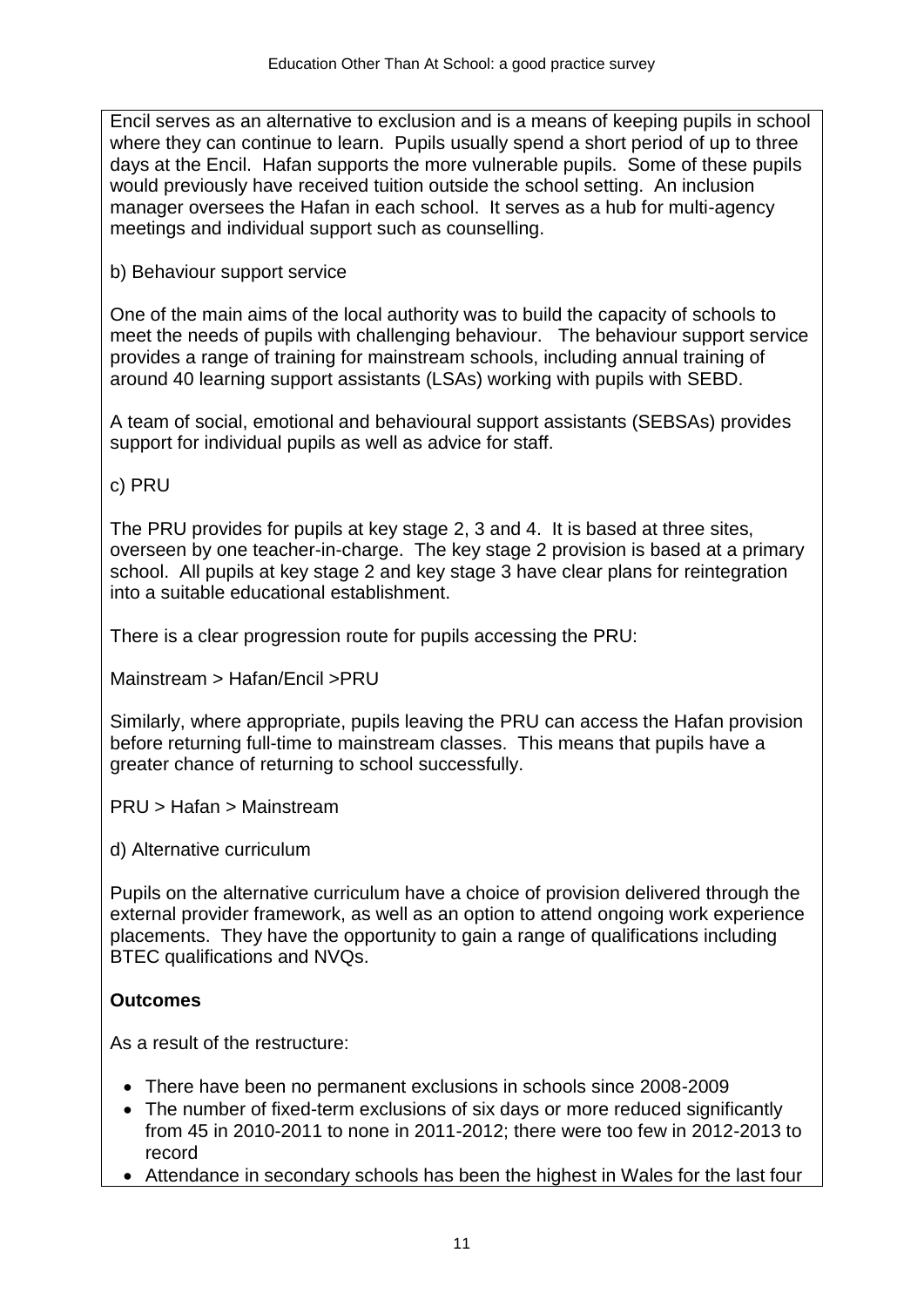#### years

- The percentage of Year 11 leavers in Ceredigion becoming NEET was the lowest in Wales in 2013 and the second lowest in 2012
- 26 In 2011, Welsh Government produced guidelines on 'Effective managed moves: A fresh start at school for children and young people'. The document defines a managed move as:

a carefully planned transfer of a pupil from one school into another' which 'is designed to help the pupil move forward and make a fresh start, (Welsh Government, 2011, p. 3).

- 27 A managed move can play an important role in helping pupils stay in mainstream education and preventing them from going into EOTAS.
- 28 The use of managed moves as a strategy to keep pupils in full-time education varies from one local authority to another. Only a few local authorities have well-established managed moves panels involving local authority, school and PRU staff. In other cases, managed moves are organised between schools, with little involvement from the local authority.
- 29 Key features which make a managed move successful include:
	- early identification, so that a pupil can be identified before a placement has broken down completely
	- careful planning to ensure that the move is appropriate and can meet the needs of the individual pupil in terms of curriculum, support and travelling distances
	- effective sharing of information between the two schools
	- involvement of the pupil and parents when deciding on a new school
	- robust monitoring and review of the new placement
- 30 Newport City Council ensures that it identifies individual pupils at risk at an early stage and that the authority provides pupils with appropriate interventions through its managed moves panel.

### **Case study 2: Newport City Council - using the managed-moves panel**

## **Context**

Newport City Council has operated the managed-move process on behalf of secondary schools since 2008-2009. Since September 2010, senior leaders from each school have taken control of the panel, with school representatives acting as chair and vice chair. Prior to the establishment of the panel, moves between schools were organized on an individual basis rather than with the engagement of all schools. The PRU was also becoming a long-term placement for some pupils rather than a short-term provision.

## **Strategy**

A managed move is the last in a series of interventions that can be used to prevent permanent exclusion. Managed moves are considered when there is a belief that a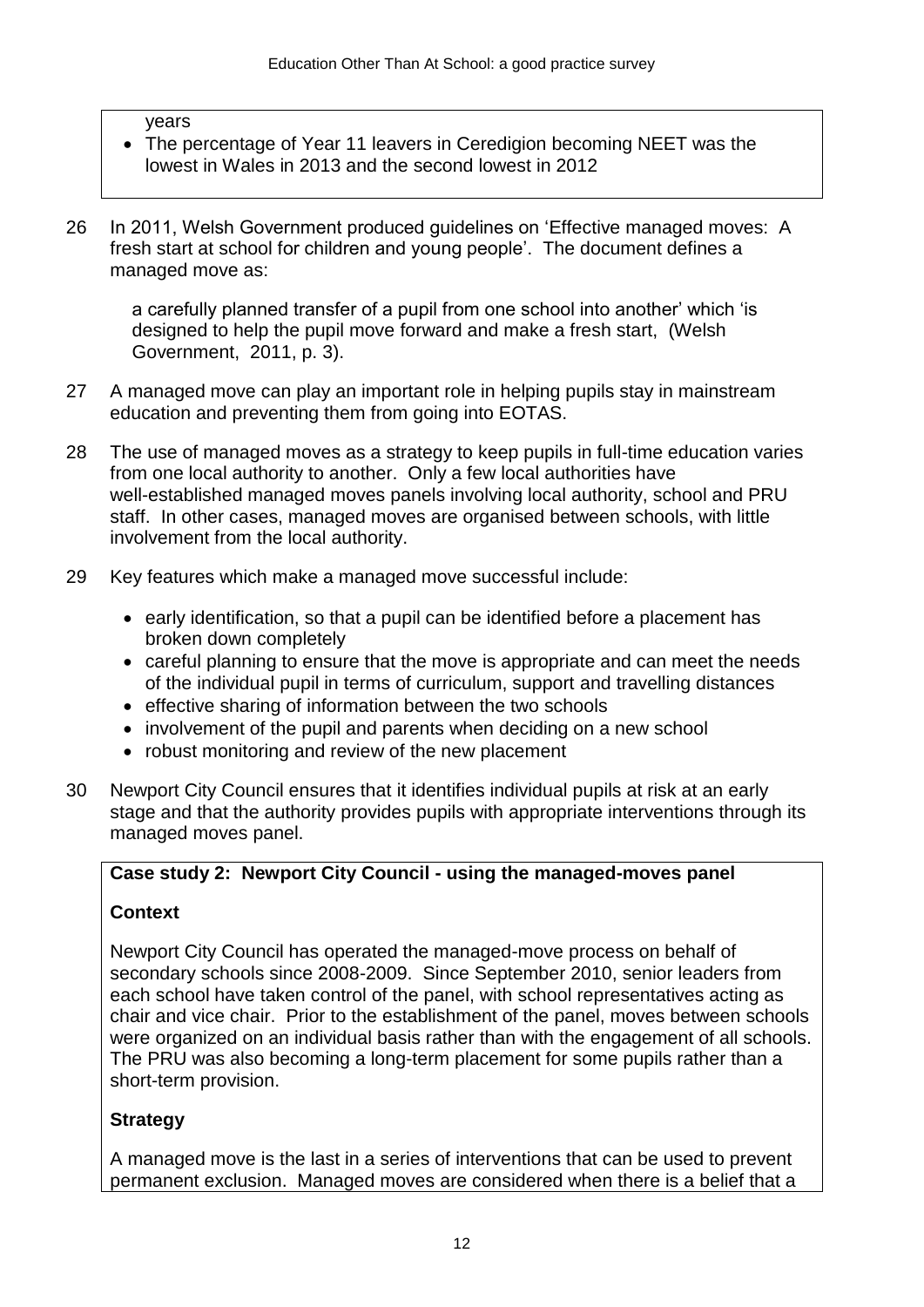fresh start would be beneficial for the pupil. Prior to considering a managed move, it is essential that schools can demonstrate that they have explored and utilised all strategies available to them and can provide evidence that these have met with limited or no success.

Not all pupils discussed at the panel move to another school. Where appropriate, pupils access the PRU (The Bridge Achievement Centre) for a limited period of time while a long-term placement is found. An important part of the process is that a number of different options are considered at the managed-moves panel. These include:

- support for the pupil in their mainstream school
- school-based intervention
- short-term placement at another school (sometimes just a few days)
- short-term PRU intervention
- a six-week period in the PRU assessment centre (known as Pontio see case study 9)
- managed move to another school

## **Action**

A member of every secondary school's senior leadership team attends the panel meetings, which are held weekly. The senior leader from each school is empowered to make decisions regarding admission. This ensures that cases are processed efficiently. For example, a decision made on a Wednesday could be actioned by the Friday.

In addition to school leaders and the head of the PRU, the multi-agency panel is attended by a broad range of representatives from the local authority and other organisations, for example the education welfare service, the youth offending service and social services.

## **Outcomes**

Although the rate of permanent exclusions is still too high, the panel has helped to reduce the number. In addition, it ensures that pupils are provided with alternative provision promptly.

During 2013-2014:

- eight pupils were permanently excluded in 2013-2014 compared with fourteen in 2012-2013
- four of the pupils moved on to other mainstream schools, the rest to the PRU; all were placed promptly
- 26 pupils were moved through the panel, including those who had been permanently excluded
- 25 pupils accessed short-term intervention at the PRU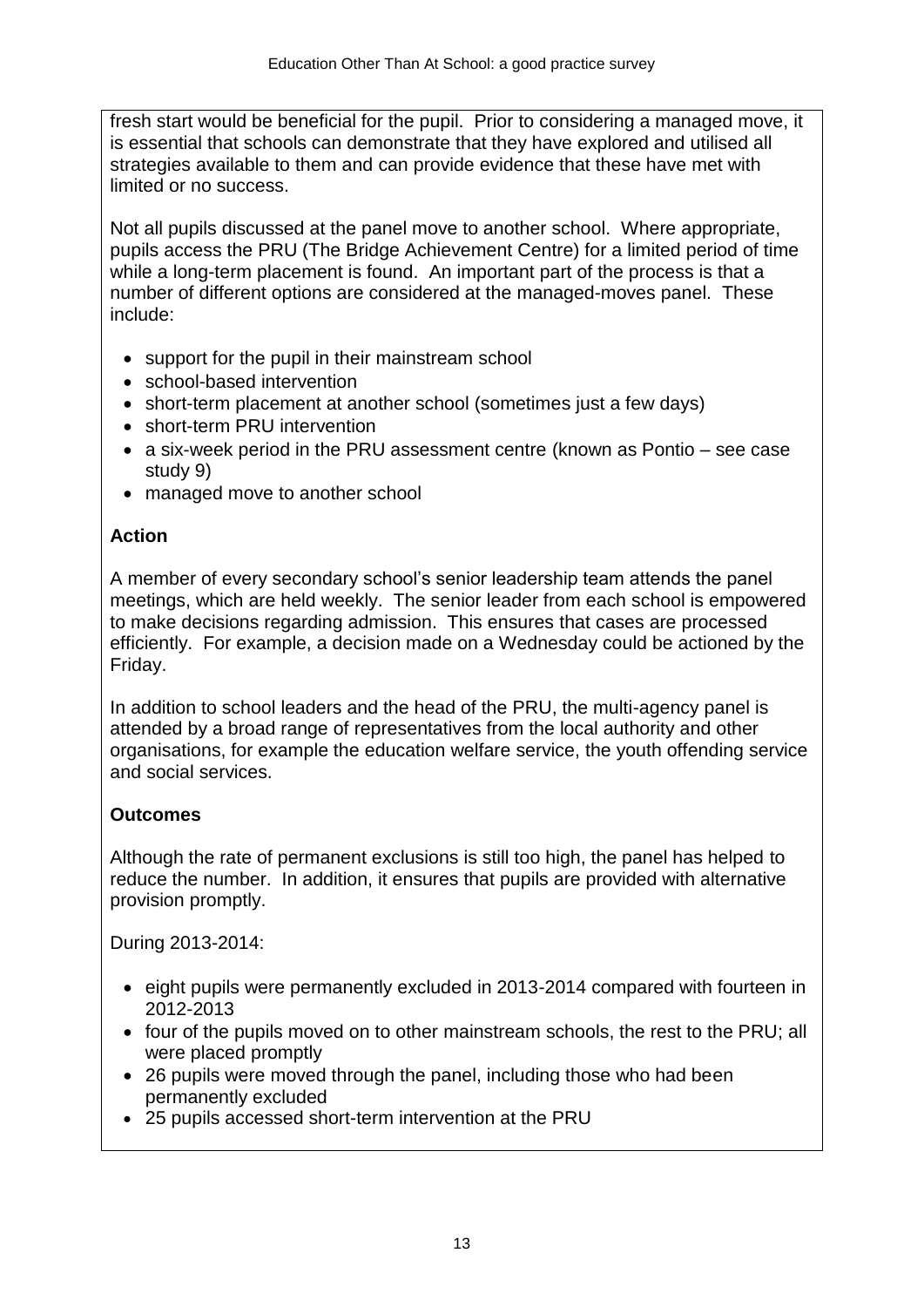31 Where local authorities recognise the importance of PRUs as part of a continuum of provision, they ensure that PRUs are well resourced. This includes staffing, accommodation and equipment. Historically, the standard of accommodation housing PRUs has tended to be poor, and this has had a negative impact on the wellbeing and morale of staff and pupils and the ability of the PRU to provide an appropriate curriculum. Newport City Council took action to address these deficits. This has led to improvements in pupil outcomes and provision at the Bridge Achievement Centre.

### **Case study 3: Bridge Achievement Centre – moving to a new building**

## **Context**

The Bridge Achievement Centre, previously known as the Cylchdroi Centre, is a provision for pupils at key stages 3 and 4 who have difficulties with behaviour, disengagement from school and other barriers to learning.

Originally, the centre was based at three sites which stretched the capacity of staff and prevented seamless provision. These buildings did not provide an environment that was conducive to learning and positive wellbeing. However, in early 2013, a more appropriate building was identified and it was agreed that the PRU should move to this new site.

## **Strategy**

The aims of moving to one site with a new building included:

- to improve the capacity of managers to lead the centre and ensure improvement in all key areas in a consistent manner
- to develop a safe and secure learning environment for some of Newport's most needy pupils
- to encourage children and their parents and carers to value time in the PRU and see it as a worthwhile intervention and not a 'dumping ground'
- to extend the curriculum and use specialist teachers in core subjects
- to ensure that staff raised their expectations of pupil progress and achievement
- to increase the confidence of schools in the work of the centre

## **Action**

Staff and pupils were involved from the start of the project and worked closely with the local authority to identify what was needed in the building in line with the curriculum required by the pupils. This included a greater focus on a skills-based curriculum to increase engagement. The new building includes a purpose-built kitchen for the teaching of life skills, a science lab, a multi-use room for gym work and leisure time and a design technology and construction workshop. Pupils were involved in the choice of colours and design. They regularly visited the site to photograph progress. Pupils took part in a logo design competition and the winning entry is displayed on the building, paperwork and staff uniform.

While the building work was underway, managers set about remarketing the PRU to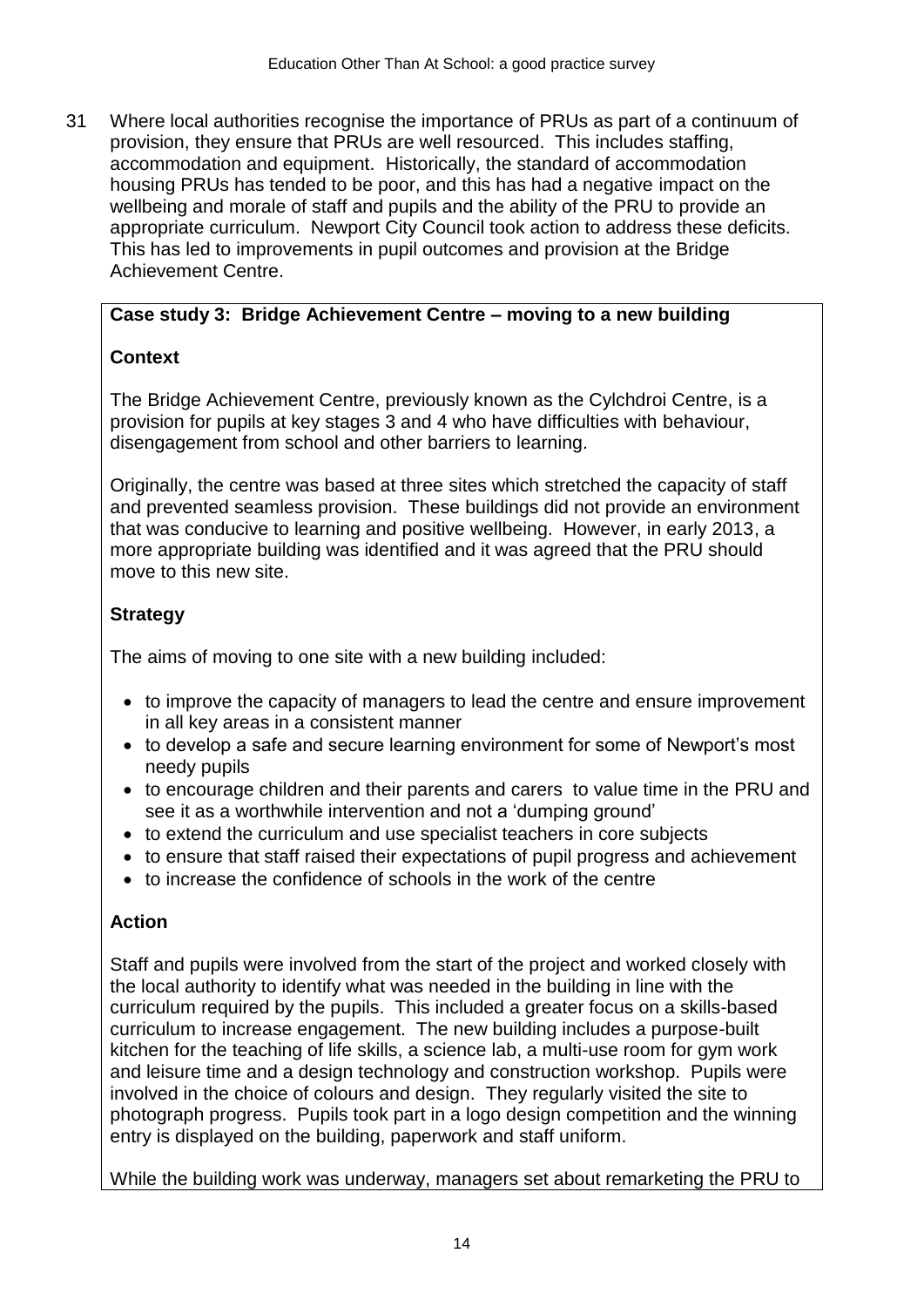pupils, parents, schools and external agencies in an attempt to change the attitudes of stakeholders. The PRU was renamed as the Bridge Achievement Centre, to reflect the idea that the PRU is a bridge to mainstream provision or employment as well as the fact that the centre is based near Newport's iconic transporter bridge.

Bridge Achievement Centre opened to pupils in April 2014.

### **Outcomes**

The impact of the new building has been significant, as evidenced in the views of pupils, and staff. For example:

- staff morale has improved considerably
- teachers and teaching assistants (TAs) take pride in their classrooms, and displays are well-maintained and reflect current learning
- the centre offers a much broader curriculum, including BTEC sport and construction, photography, catering/life skills, hair and beauty tasters, gardening and childcare
- pupil attendance has improved by nine percentage points over the last year
- there has been a reduction in damage to the building
- the number of fixed- term exclusions fell by over 50% during the period from April to December 2014 compared to the same time period in 2013
- 32 Where there is good practice, local authorities ensure that PRU teachers-in-charge and headteachers have good or excellent leadership and management skills and that teachers working in PRUs are not only skilled in behaviour management but are also skilled teachers.
- 33 Most of the PRUs visited as part of this survey take part in local authority initiatives and the professional development opportunities available to mainstream school colleagues. This enables them to keep up-to-date with important developments such as curriculum changes and the Literacy and Numeracy Framework. However, where PRU staff do not have these opportunities, they feel isolated and unsupported.
- 34 There is considerable variation in regional support arrangements for PRUs. A minority of PRUs receive regular support and challenge from challenge advisers and local authority specialists. However, this is not consistent across Wales. One example of effective support and challenge is in Torfaen Pupil Referral Unit.

#### **Case study 4: Torfaen Pupil Referral Unit – involving the challenge adviser in the improvement journey**

### **Context**

In the inspection of Torfaen Pupil Referral Unit in 2011, inspectors judged current performance and prospects for improvement to be adequate and placed the PRU in the category of requiring significant improvement. Since then, the PRU has been on an improvement journey. In 2013, Estyn removed the PRU from follow-up, as it had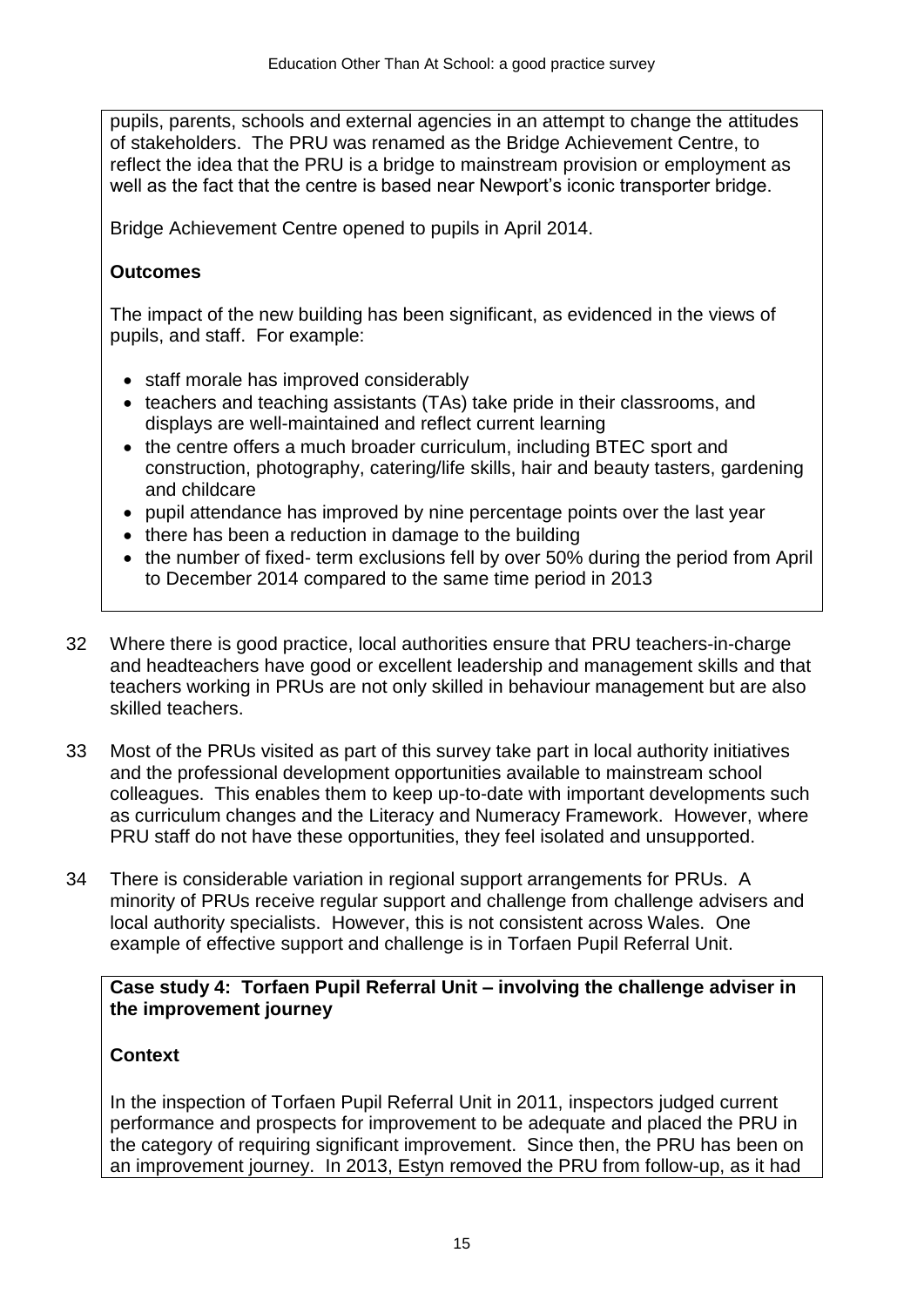made sufficient progress against the recommendations. In the monitoring report, inspectors recognised improvements in self-evaluation and improvement planning as well as the use of data to inform planning.

## **Strategy**

Following the inspection, the local authority and regional consortium recognised the need to provide support to leaders and managers at the PRU. This has included ongoing support from a challenge adviser, who has worked closely with the headteacher to make improvements at a strategic level.

## **Action**

The challenge adviser provides effective support and robust challenge. He attends meetings of the senior management team and management committee regularly. He has supported the PRU in quality assurance processes, for example by setting up a system of lesson observations, and carrying out joint observations with members of the senior leadership team.

A PRU network meets every half term, facilitated by the regional consortium. These meetings provide managers with valuable support in relation to issues such as the use of grants, curriculum changes and the Literacy and Numeracy Framework.

## **Outcomes**

- In 2013, due to the progress made, Estyn removed Torfaen Pupil Referral Unit from follow-up activity
- The percentage of pupils achieving English GCSE increased from 28% in 2011-2012 to 71% in 2013-2014
- The percentage of pupils achieving mathematics GCSE increased from 36% in 2011-2012 to 62% in 2013-2014
- The percentage of lessons judged by the school to be good or better increased from 33% in 2011-2012 to 76% in 2013-2014
- In 2011-2012 the PRU only offered GCSEs in English, mathematics and science; by 2013-2014, the range of accredited subjects offered had increased, to include GCSEs in personal and social education, art and religious studies as well as BTEC cooking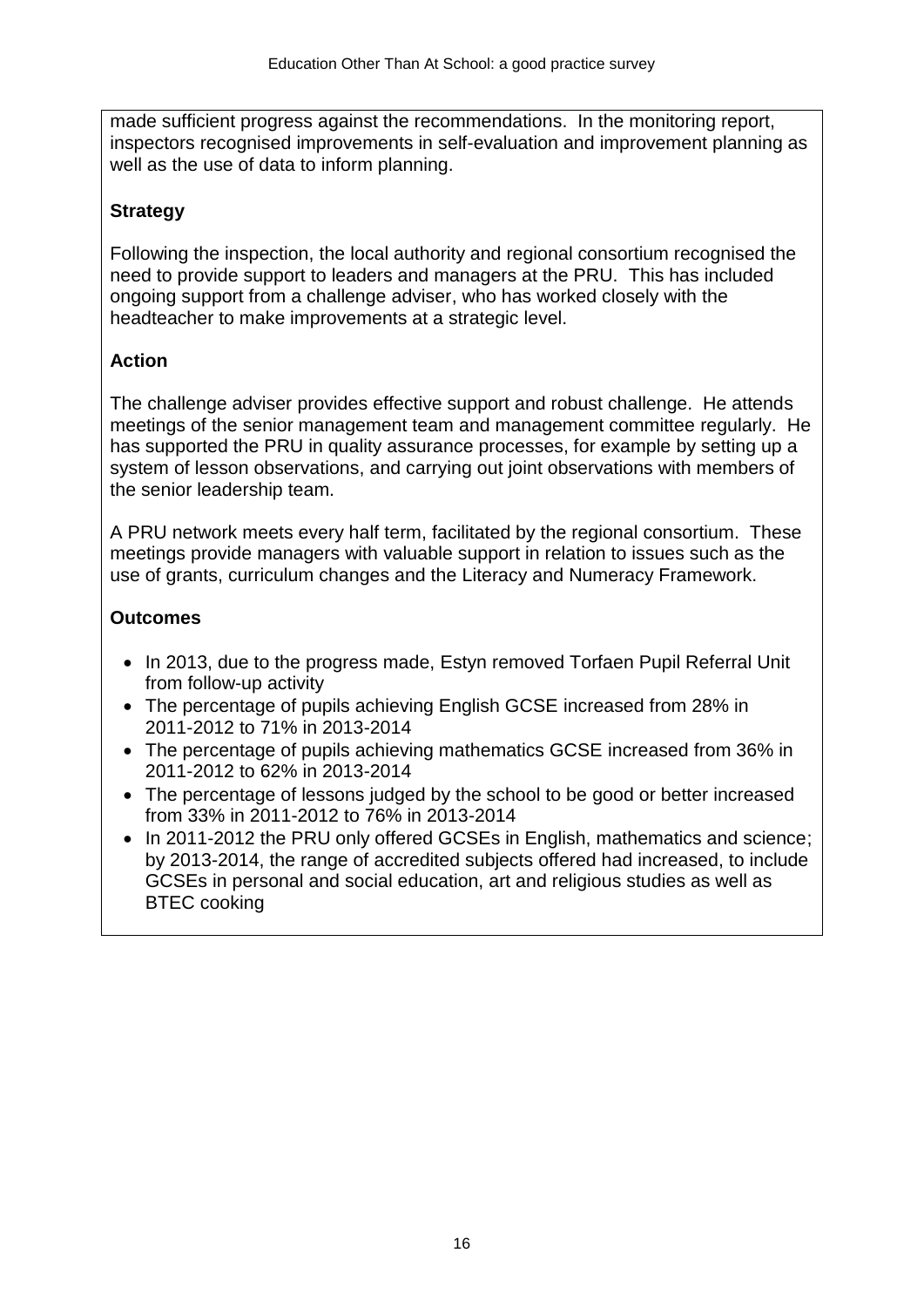## **Good practice in PRUs**

- 35 Although the quality of education provided by PRUs varies too much across Wales, inspection evidence and evidence collected as part of this survey provide examples of good practice in relation to different aspects of PRU provision. These examples include:
	- **•** effective behaviour management strategies
	- a curriculum that meets the needs of individual pupils
	- a focus on developing pupils' literacy and numeracy skills
	- early identification of pupils' additional learning needs and timely intervention
	- effective reintegration strategies

 $\overline{a}$ 

#### **Effective behaviour management strategies**

- 36 Where there is good practice, PRUs have high expectations for achievement and behaviour. A number of PRUs have recently changed their names to reflect this ethos. For example, Newport City Council changed the name of its PRU from Cylchdroi PRU to Bridge Achievement Centre, to reflect the idea of the PRU being a bridge towards a better future. In the same way, other local authorities have given their PRUs names that reflect the expectation that pupils are to make a new start and achieve, for example Ymlaen (Forward/Ahead), Step Ahead, New Start Skills Centre and Canolfan Enfys (Rainbow Centre).
- 37 A majority of PRUs have clear positive behaviour policies with a focus on praising and rewarding pupils. In these PRUs, staff apply rewards and sanctions consistently and pupils have a good understanding of how they should behave. At the Tai Education Centre, staff use a wide range of strategies to help pupils manage their own behaviour and take responsibility for their actions. See the [Tai Education Centre](http://www.estyn.gov.uk/download/publication/294102.9/inspection-report-tai-educational-centre-2013/)  [inspection report](http://www.estyn.gov.uk/download/publication/294102.9/inspection-report-tai-educational-centre-2013/)
- 38 In effective PRUs, staff record behaviour incidents in detail and carry out robust analysis of this data in order to identify triggers for poor behaviour and provide appropriate intervention.
- 39 Where PRUs help pupils to manage their behaviour effectively, pupils have clear individual behaviour plans (IBPs) with appropriate targets. Staff involve pupils well in setting and reviewing these targets on a regular basis. This helps pupils to understand their behaviour and take responsibility for their actions. In these PRUs, staff encourage pupils to express their feelings and discuss their behaviour with each other and with staff. For example, at the Torfaen Pupil Referral Unit, pupils take part in daily social and emotional aspects of learning (SEAL) sessions and at the Bridge Achievement Centre, staff and pupils use restorative practice<sup>4</sup> effectively to resolve conflict.

 $4$  Restorative practice (also referred to as restorative approaches) focuses on resolving conflicts at the earliest possible stage, seeking to avoid blame and supporting people to take responsibility for finding a constructive solution to issues. It encourages effective communication and working towards positive outcomes.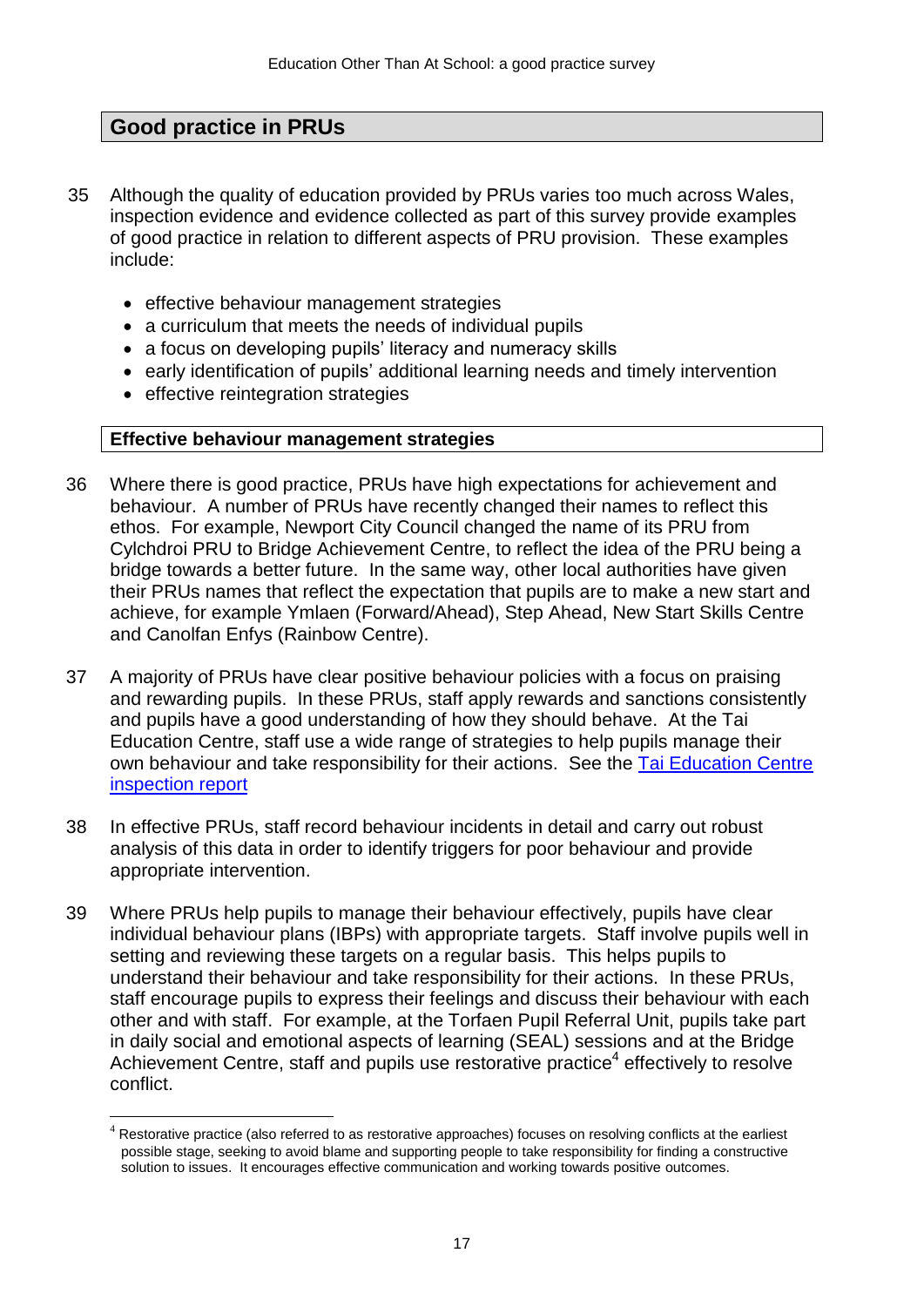- 40 In a few of the PRUs visited, pupils spend part of the week in a mainstream school. In these cases, PRU and school staff liaise closely to ensure consistency across the different providers in relation to behaviour management. In Ceredigion, social, emotional and behavioural support assistants work closely with schools and the PRU to ensure that there is a consistent approach to behaviour management across all settings. This helps pupils to improve their behaviour and facilitates successful reintegration.
- 41 In the best PRUs, the consistent approach to behaviour management extends to other adults involved in the lives of the pupils. For example, at the Tai Education Centre, close working with taxi drivers and escorts helps pupils to improve their behaviour not only during their journey to and from the PRU but also during the school day.

#### **Case study 5: Tai Education Centre – using a "Taxi passport system"**

### **Context**

The Tai Education Centre provides education for around 60 pupils aged between four and twelve years who have emotional and behavioural difficulties.

#### **Strategy**

The PRU introduced the taxi passport system to improve pupils' behaviour on taxis. Challenging behaviour poses a health and safety risk for pupils, drivers and escorts. In addition, when it is allowed on journeys to and from school, the challenging behaviour often continues when pupils arrive at school or at home.

Pupils who conduct themselves appropriately during transportation receive a passport to travel, which allows them to travel, for example, to the leisure centre. Pupils who act inappropriately do not take part in trips for that week until they have earned their passport to travel.

In the case of serious incidents, the driver or escort provides a written report for the attention of the headteacher and transport department, who will take appropriate action.

### **Actions**

On arrival at the PRU, pupils remain in the taxis until it is time to go in. The longer pupils have to wait the more chance there is of an incident, so it is important that taxis arrive on time and not too early.

Pupils go into school with their escorts. They report to the taxi liaison officers who give pupils a score from 0-2 for the journey, which staff record on an evaluation sheet and class register.

Pupils undertake a daily self-assessment against the set criteria, which includes the following questions: Did I wear my seat belt? Did I use kind words, hands and feet? Did I follow all instructions? Self-assessment is an important skill and the pupils are generally honest when completing this exercise.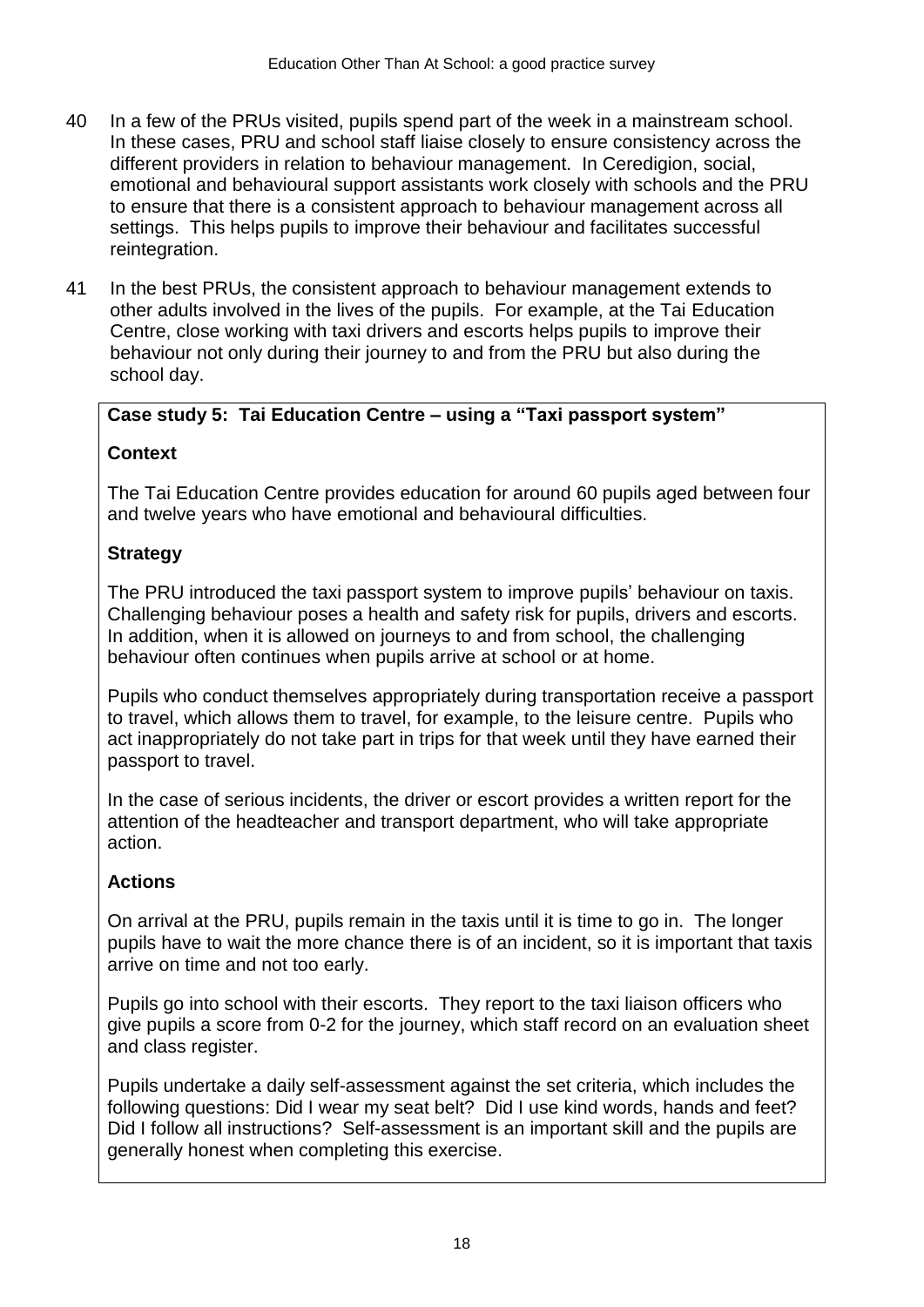The PRU has developed a digital tracking system that enables staff to track pupils' progress across the school year. This data is invaluable as it allows the PRU to identify when behaviour starts to deteriorate or improve.

## **Outcomes**

The introduction of the taxi passport system has resulted in the following:

- There are strengthened links between taxi drivers and the school
- Over 85% of taxi drivers consider the strategy beneficial in improving behaviour
- Pupils have developed self-assessment skills and are able to reflect on their behaviour
- Behaviour on transport has improved for up to 90% of the pupils
- The local authority transport department has commented that this system is helpful, especially when looking back over the school year on the progress of pupils, and in planning for placing pupils on particular taxis
- 42 A few PRUs also advise parents on the positive behaviour management strategies used during the school day and support parents to use these strategies at home. Learning to manage their child's behaviour is a significant challenge for many parents and carers. Where parents receive support, this has a positive impact on pupils' behaviour both in the education settings and at home. An example of effective support for parents is the Parenting Support Service at Wrexham Pupil Referral Service.

### **Case study 6: Wrexham Pupil Referral Service – Parenting Support Service**

### **Context**

Wrexham Pupil Referral Service is a key stage 3 and 4 PRU for pupils with SEBD.

### **Strategy**

A frequently occurring theme identified through pastoral support plan meetings was how parents were struggling to manage behaviour of their children in the home environment, which ultimately affected their engagement in education. Supporting parents in the key stage 3 provision was seen as a key factor to improve the behaviour, attendance and attainment of pupils.

The Parenting Support Service was established to provide flexible support to families, taking into account their varied and complex needs.

### **Actions**

The Parenting Support Service started in the spring term 2013. Key features of the parenting programme are that:

• identification of the specific individual needs of the family is highlighted during the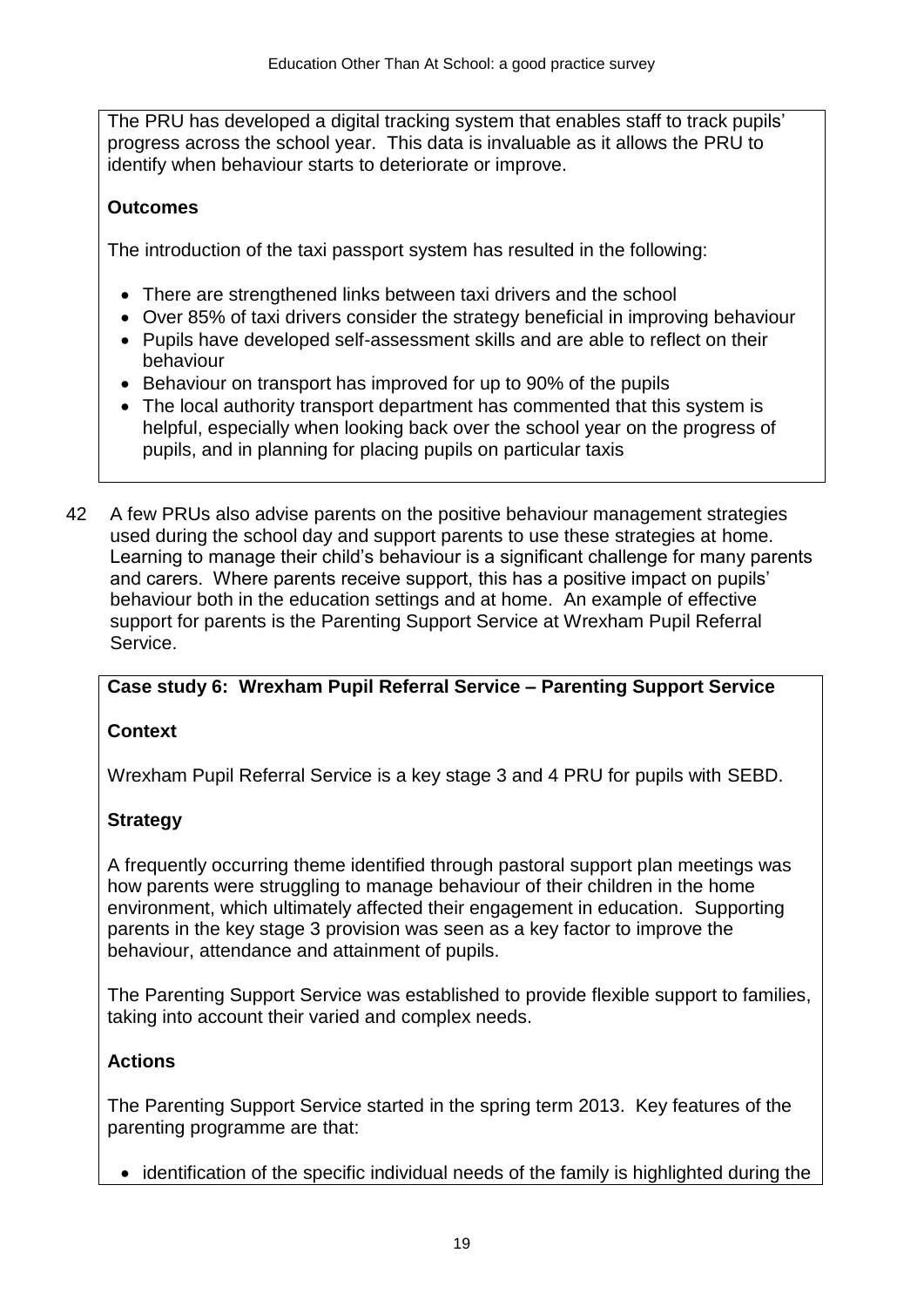initial assessments carried out during home visits and pastoral support plan meetings

- an individual parenting plan is developed and strategies are put in place for all parents engaged in the parenting programme; the plan is updated and reviewed termly to ensure that all advice and support is appropriate
- monthly coffee mornings are organised to engage parents and carers
- termly presentations are given by outside agencies, for example the educational psychology service, social services, child and adolescent mental health service (CAMHS) and the school nurse; input from the specific agencies is requested during meetings with parents and carers
- weekly craft therapy sessions with the child and parent/carer are facilitated to build more positive family relationships
- support is provided to parents when attending multi-agency meetings
- home visits are carried out on a regular basis to give support and advice to parents/carers who are unable or do not wish to attend the school
- parent and child contracts can be drawn up after consultation with the parent and child, reinforcing desirable behaviours at home and school
- a drop-in service is held weekly

### **Outcomes**

By autumn term 2014-2015, 85% of parents were involved in the parenting programme. Outcomes include:

• almost 80% of the pupils whose families attend the programme improved their attendance, half of these by more than 20 percentage points

Parents report that:

- they have a better understanding of their child's needs through multi-agency input
- the parenting group discussions have been fun and have helped them gain confidence as parents
- by engaging in the learning skills programmes, parenting skills and craft therapy sessions, pupils have 'quality time' with their parents
- pupils develop strategies to deal with their anger issues and therefore improve their behaviour at home and in school

## **Curriculum that meets the needs of individual pupils**

43 At key stages 3 and 4, the range of subjects offered varies considerably from one PRU to another. In the best cases, pupils have well-planned individual pathways that meet their needs effectively and keep them engaged. Most of the PRUs visited as part of this survey have increased the range of subjects and learning experiences offered over recent years. Where there is good practice, PRUs offer a wide range of National Curriculum subjects. They also offer vocational subjects such as construction, bicycle maintenance, carpentry, hair and beauty, food and hygiene. This range of subjects and an element of choice are important in engaging pupils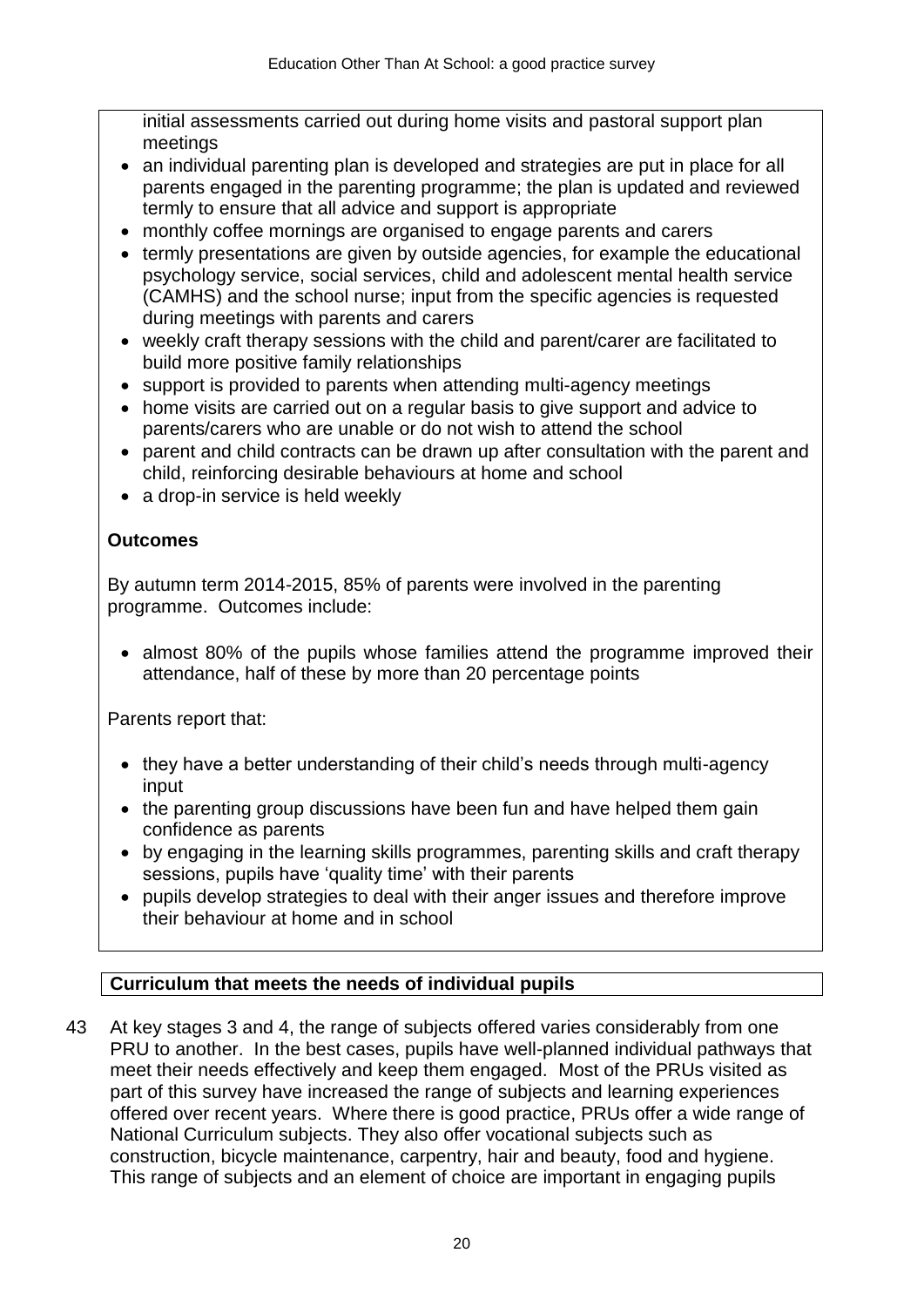who have previously lost interest in education and helps them to move on to further education, employment or training. In a few cases, pupils have been able to continue with these vocational subjects at college.

- 44 For many pupils who enter PRUs at key stage 4, a return to their mainstream school is not appropriate. In many cases, the school will have explored every possible option prior to placing the pupil at the PRU. In addition, where pupils have missed a significant part of the curriculum, it is hard for them to rejoin their peers. For many of these pupils, a mainstream curriculum no longer meets their needs. For these pupils, it is essential that PRUs provide them with the necessary skills, knowledge and experience to enable them to move on to further education, employment or training. The Bridge Achievement Centre, for example, organises taster sessions in the afternoons, which gives pupils the chance to experience a range of activities and helps them make decisions about their future. These sessions include hair & beauty, cooking and photography. Outside speakers also come in to talk to pupils about career choices and college options. Penrhos Avenue Alternative Education Service offers enterprise activities, funded through the Prince's Trust, such as bicycle maintenance and craft-making. These activities give pupils the opportunity to interact with the local community and develop their social skills.
- 45 In many of the PRUs, pupils have opportunities to attain a broad range of appropriate qualifications. These include GCSEs, Entry Level, Welsh Baccalaureate, BTEC, ASDAN, Agored Cymru, Essential Skills Wales and CACHE. However, in a very few cases, pupils do not have the opportunity to attain qualifications at an appropriate level in relation to their ability.
- 46 Due to limited resources and small numbers of staff, PRUs are unlikely to be able to provide as many subjects as a school. In order to increase the range of options available to pupils at key stage 4, a few PRUs develop useful partnerships with local schools, colleges and training providers. Penrhos Avenue Alternative Education Service has developed effective links with mainstream schools and FE colleges through the 14-19 network. For example, pupils from the PRU follow construction and catering courses at Coleg Llandrillo alongside their mainstream peers.
- 47 In a few cases, local authorities work together to extend the curriculum opportunities for PRU pupils. For example, Torfaen Pupil Referral Unit has recently linked with the Bridge Achievement Centre in Newport City Council to enable pupils to access construction courses. This joint working between local authorities is a positive step.
- 48 In the best cases, PRUs and schools work closely together to ensure that pupils can continue to study subjects in the PRU that they have started in their mainstream school. In a very few PRUs, pupils can return to their schools to continue with courses that they were following prior to starting at the PRU, and that cannot be provided by PRU staff.
- 49 A few of the PRUs visited link effectively with community projects. For example, at Penrhos Avenue Alternative Education Service, pupils benefit from a project at a local art gallery.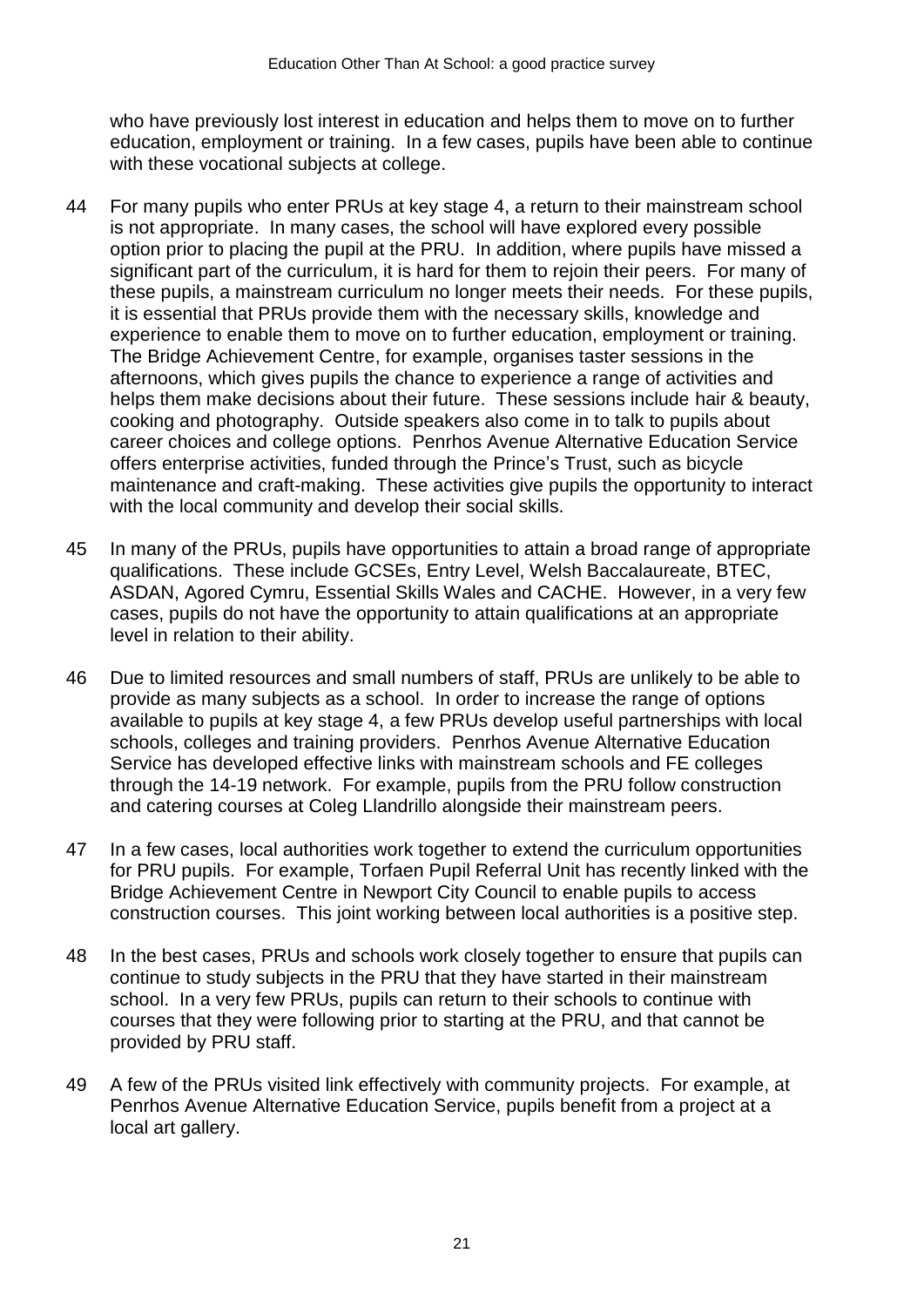#### **Case study 7: Penrhos Avenue Alternative Education Service –increasing pupils' confidence and self-esteem through the 'Cylch' project**

### **Context**

Penrhos Alternative Education is a PRU for vulnerable pupils aged 14 to 16 years who are experiencing difficulties relating to social, emotional, behavioural or attendance issues.

### **Strategy**

One of the aims of the PRU is to ensure that the curriculum engages all pupils. In addition to the National Curriculum, the centre offers an additional curriculum enrichment (ACE) programme that is delivered in collaboration with other agencies.

One particularly effective programme is the Cylch project, which takes place at a local art gallery. The project is designed to develop pupils as learners in a context other than at school and to increase their confidence and self-esteem.

### **Action**

A group of pupils who lack confidence and self-esteem attend the gallery regularly, as part of the timetable but also in the evening and during summer holidays. Through working with other people in the gallery setting, pupils are given the opportunity to develop their confidence and self-esteem and learn skills that will be useful in the work place. Teaching assistants from the PRU, who have a good understanding of their needs, accompany the pupils. As part of the project, pupils curate exhibitions and attend meetings. They also develop their communication skills through seeking the views of people on the local high street, and giving presentations to a range of organisations, for example the local Council, Arriva Trains Wales and Arts Council Wales.

## **Outcomes**

The project has had a significant impact on the confidence and self-esteem of individual pupils:

- One pupil was a school refuser but his latest report indicates that he achieved 97% attendance, is on course to achieve a range of qualifications including 5 GCSEs and 4 BTECs, and has secured a job in the gallery café
- Another pupil with severe anxiety issues successfully joined the group and participated in the activities alongside people at the gallery
- 50 Ensuring that pupils have appropriate opportunities for work experience is a challenge for many PRUs due to difficulties in finding local businesses or organisations that are willing to take on pupils with challenging behaviour. However, where there is good practice, PRUs do develop effective partnerships with local businesses and organisations. As a result, pupils have regular opportunities to take part in relevant work experience, for example in day nurseries, garages and hairdressing salons. In a few cases, this leads to long-term work placements and very occasionally employment.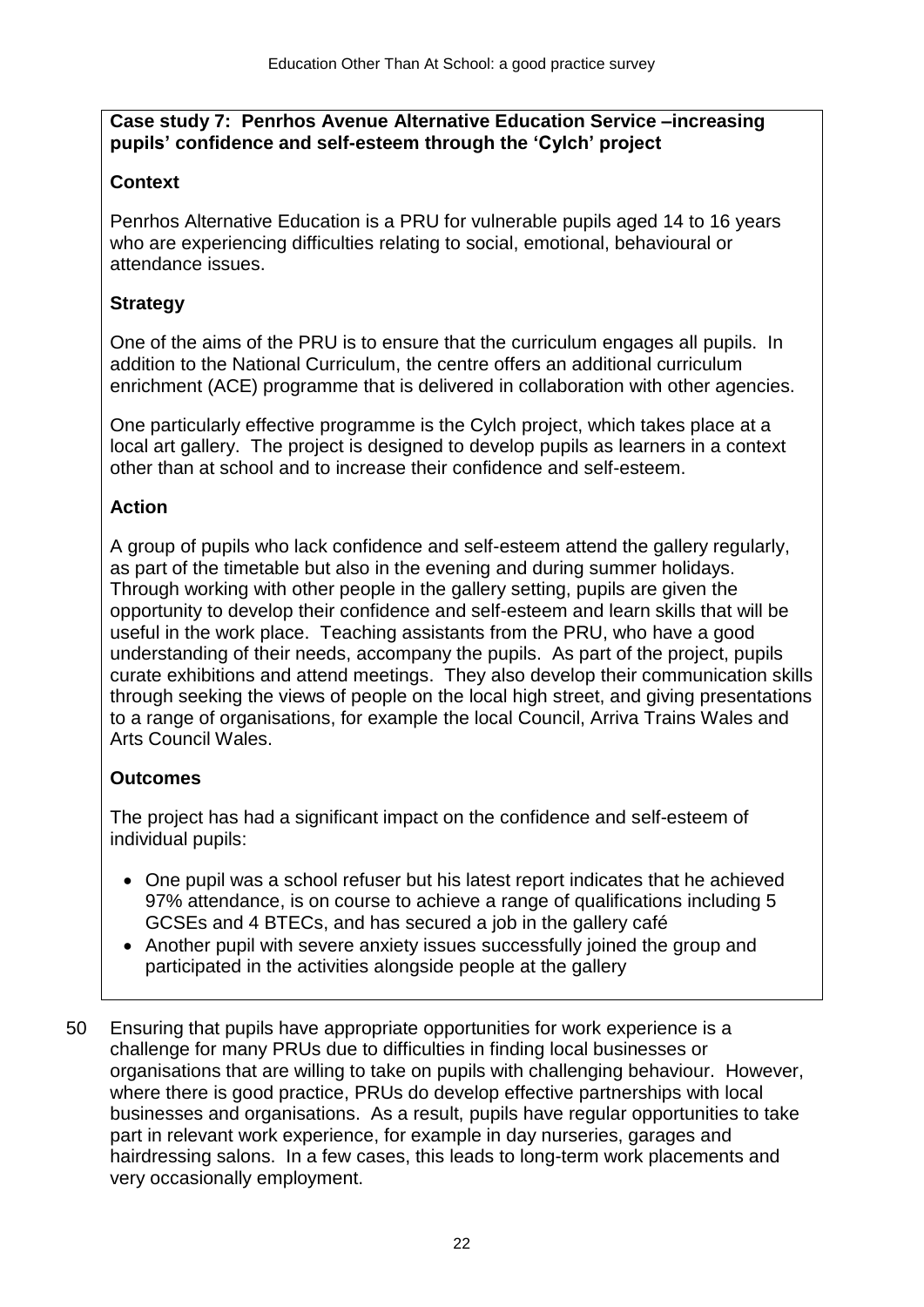#### **Focus on developing pupils' literacy and numeracy skills**

- 51 In many of the PRUs visited as part of the survey, teachers and support staff have a clear understanding of the impact that underdeveloped literacy and numeracy skills can have on pupils' behaviour and engagement. In these PRUs, staff have a thorough knowledge and understanding of the pupils' literacy and numeracy skills and additional learning needs. This enables them to provide appropriately targeted interventions and monitor and track progress against individual targets. Staff use data effectively to track pupil progress and to assess the impact of interventions on pupil outcomes. A good example of this is Ceredigion PRU which, through the county's pupil data system (known as Teacher Centre), has effective systems for assessing and tracking the literacy and numeracy skills of all pupils. This means that staff have a robust knowledge of pupils' needs and abilities when they enter the PRU, and can put in appropriate interventions.
- 52 The Literacy and Numeracy Framework (LNF) is at an early stage of development in many of the PRUs visited, due partly to the fact that PRUs were not all included in local authority training or support when the LNF was first introduced. However, more recently, PRU staff have had the opportunity to take part in literacy and numeracy initiatives and training.
- 53 Increasingly, PRUs have a clearer focus on the development of literacy and numeracy across the curriculum. The Bridge Achievement Centre has appointed lead teachers for literacy and numeracy who meet regularly with mainstream colleagues to discuss and share good practice. This PRU has also appointed two dedicated teaching assistants who have responsibility for supporting pupils' literacy and numeracy needs. These strategies help to ensure that there is a consistent approach across the PRU and help to improve pupils' outcomes.

#### **Early identification of pupils' additional learning needs and timely intervention**

- 54 In addition to literacy and numeracy difficulties, pupils who attend PRUs often have other additional learning needs. Where there is good practice, staff identify these additional learning needs at an early stage and where relevant, involve educational and child psychologists in the assessment of pupils. In these PRUs, staff pay careful attention to the assessed needs of the pupils. They put in place appropriate interventions. They monitor and review the effectiveness of the interventions rigorously. In these PRUs, pupils have appropriate targets linked to their additional learning needs as well as their behaviour.
- 55 The level of staff expertise to support pupils' additional learning needs varies from one PRU to another. In the best cases, staff receive regular high-quality training that helps them to support pupils with speech and language difficulties, autistic spectrum disorder, dyslexia and other learning needs.
- 56 Many of the PRUs visited provide a therapeutic curriculum to address the emotional needs of the pupils. This includes, for example, programmes on self-esteem, anxiety management and emotional literacy. These programmes help pupils to gain confidence, address their personal issues and improve their behaviour, attendance and standards.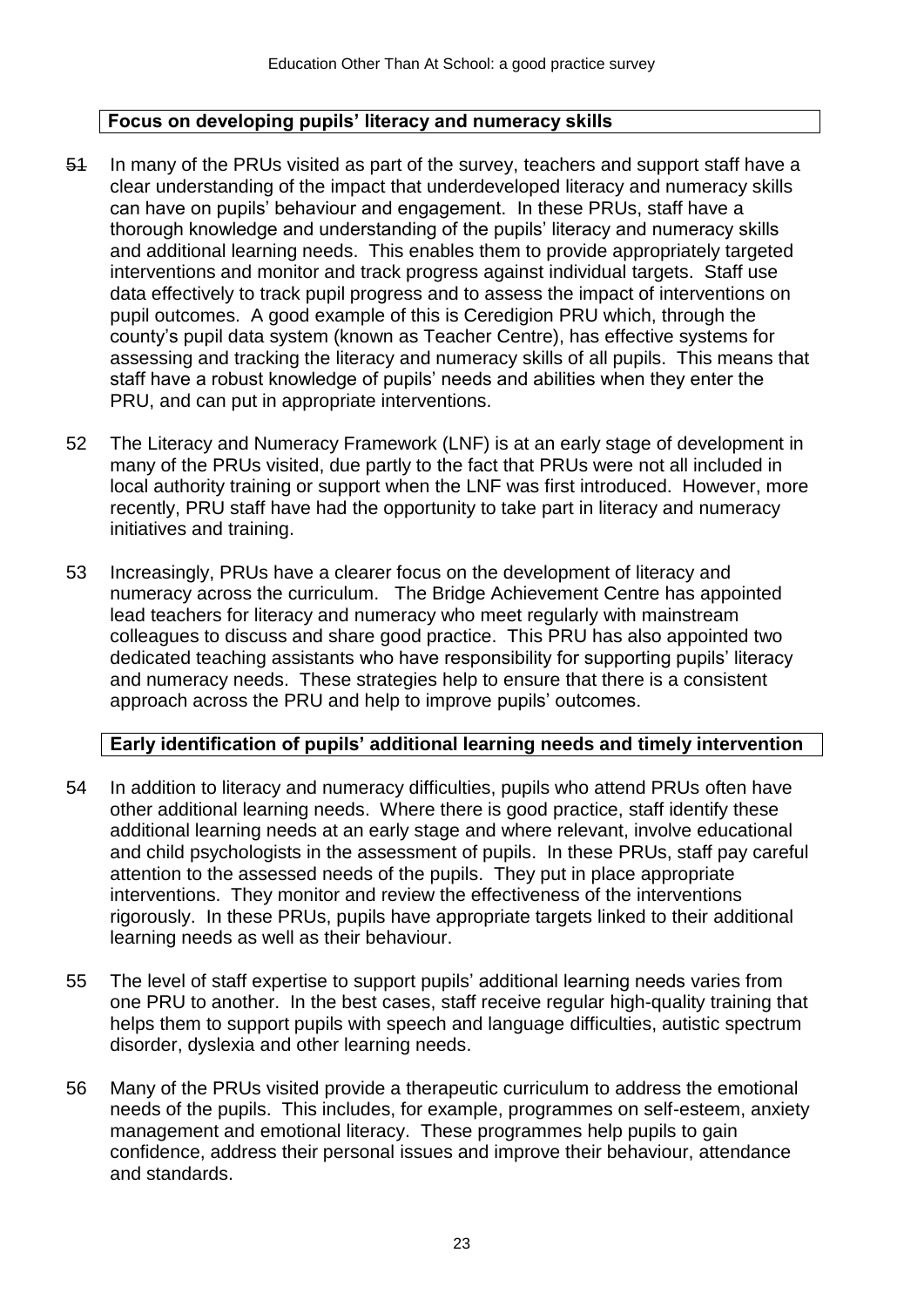- 57 Where there is best practice, PRUs work effectively and in partnership with a range of professionals to address the individual needs of pupils. In two of the PRUs visited, pupils receive highly effective support from a specialist team of speech, language and communication specialists. Another example of good partnership working is the close working between education and health at the North Wales Adolescent Service (NWAS), which supports pupils with mental health needs and enables pupils' individual needs to be assessed and supported appropriately. In 2013, Estyn recognised NWAS's excellent partnership work in a [best practice case study.](http://www.estyn.gov.uk/english/docViewer/287114.1/helping-young-people-to-manage-emotions-and-relationships/?navmap=33,53,248,)
- 58 Recently, the NWAS has developed its provision and now provides support for pupils in their communities.

#### **Case study 8: North Wales Adolescent Service (NWAS) – multi-agency working**

#### **Context**

NWAS is a child and adolescent mental health service (CAMHS) inpatient provision for 12 to 18-year-olds in north Wales who experience severe and complex mental health problems. While receiving therapeutic care and treatment, young people attend NWAS PRU for their education.

#### **Strategy**

In September 2013, the NWAS established an additional service, the Kite Education team, to support young people in the community. The aim of the service is to:

- help pupils to re-engage with mainstream education training or employment
- support young people so that they can stay in their locality for their education
- reduce the length of inpatient attendance in PRU education

#### **Action**

Where a young person is struggling to cope with mainstream education, but does not need inpatient provision, the Kite Education team supports these young people in their communities. This includes helping them to reintegrate into mainstream provision and negotiating adjustments to provision with local authority officers and school or college managers. Pupils also receive support from a learning coach, who offers one-to-one consultations with the pupils.

Where they continue to have difficulties accessing mainstream education, pupils have the option of attending afternoon sessions in the PRU. During these sessions, pupils have the opportunity to re-engage with classroom routines, work on mainstream assignments, discuss educational plans with the PRU teaching staff and meet with Careers Wales representatives.

#### **Outcomes**

During 2013-2014:

The new model enabled 17 additional young people from across north Wales to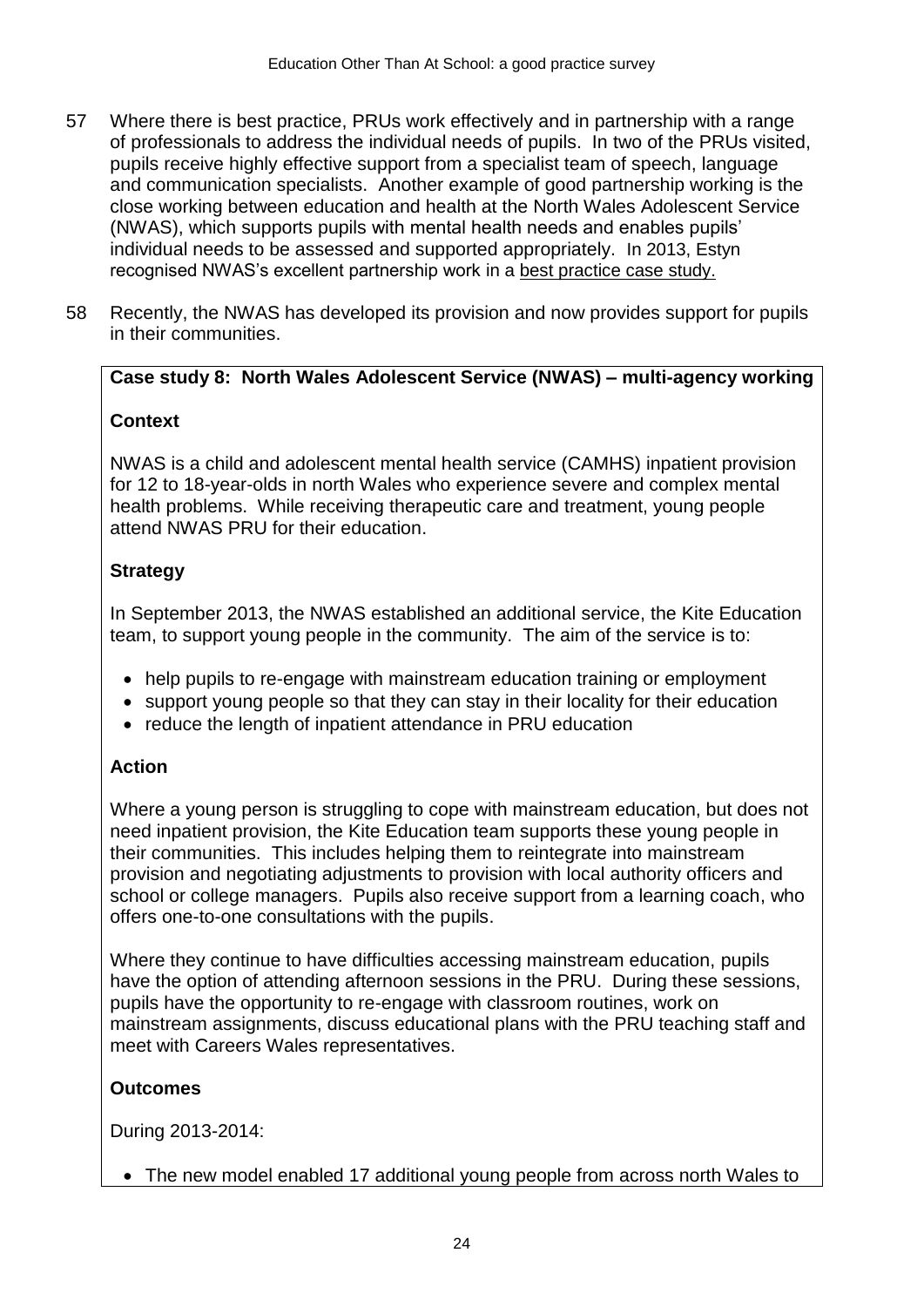access specialist support from the Kite Education team while remaining in their community

- The creation of a discrete Kite Education group enabled the NWAS team to reduce the admission length of inpatients by 42%
- The Kite Education pupils who were formerly inpatients benefited from a speedier transition while continuing to receive a high level of educational support once returned to their locality
- The Kite Education service appropriately re-engaged young people with educational services in their localities in an effective way
- By offering two discrete educational options for young people with mental health difficulties, either inpatient or Kite Education support, the NWAS education team expanded the opportunities for young people to access the least intrusive intervention possible for them as individuals

#### **Effective reintegration strategies**

- 59 The extent to which PRU pupils reintegrate successfully into mainstream schools varies considerably. Inspection evidence suggests that successful reintegration is more likely to happen with key stage 2 and 3 pupils. Where reintegration is successful, there is a clear understanding by all involved (pupils, parents, PRU and school staff) that placement at a PRU is a short-term, targeted intervention.
- 60 Where there is good practice, schools retain close links with their pupils and pupils stay on the school roll. Examples of these links include visits by school staff to the PRU, attendance at regular review meetings, the provision of coursework or specialist resources and the effective use of data to track pupil progress.
- 61 In a few of the PRUs visited as part of this survey, pupils continue to attend school regularly (for example, on one day a week) in order to maintain close links and to facilitate reintegration. This has a number of benefits:
	- It ensures that schools continue to take responsibility for the pupils
	- Pupils understand that the intention is for them to return to school
	- Pupils continue to experience mainstream education
	- Local authorities can evaluate when a pupil is ready to return to school
	- School and PRU staff learn from each other's expertise
- 62 Where reintegration is successful, there is regular liaison between school and PRU staff and, where appropriate, other professionals. This includes pre-reintegration meetings as well as meetings to review the placement. All stakeholders agree clear transition plans.
- 63 In a few of the PRUs visited, outreach teams work with schools where pupils have reintegrated and provide on-going support for those pupils at risk of exclusion. For example, at the Bridge Alternative Provision, an outreach support team monitors re-integrated pupils regularly to prevent relapse and to ensure that pupils continue to attend.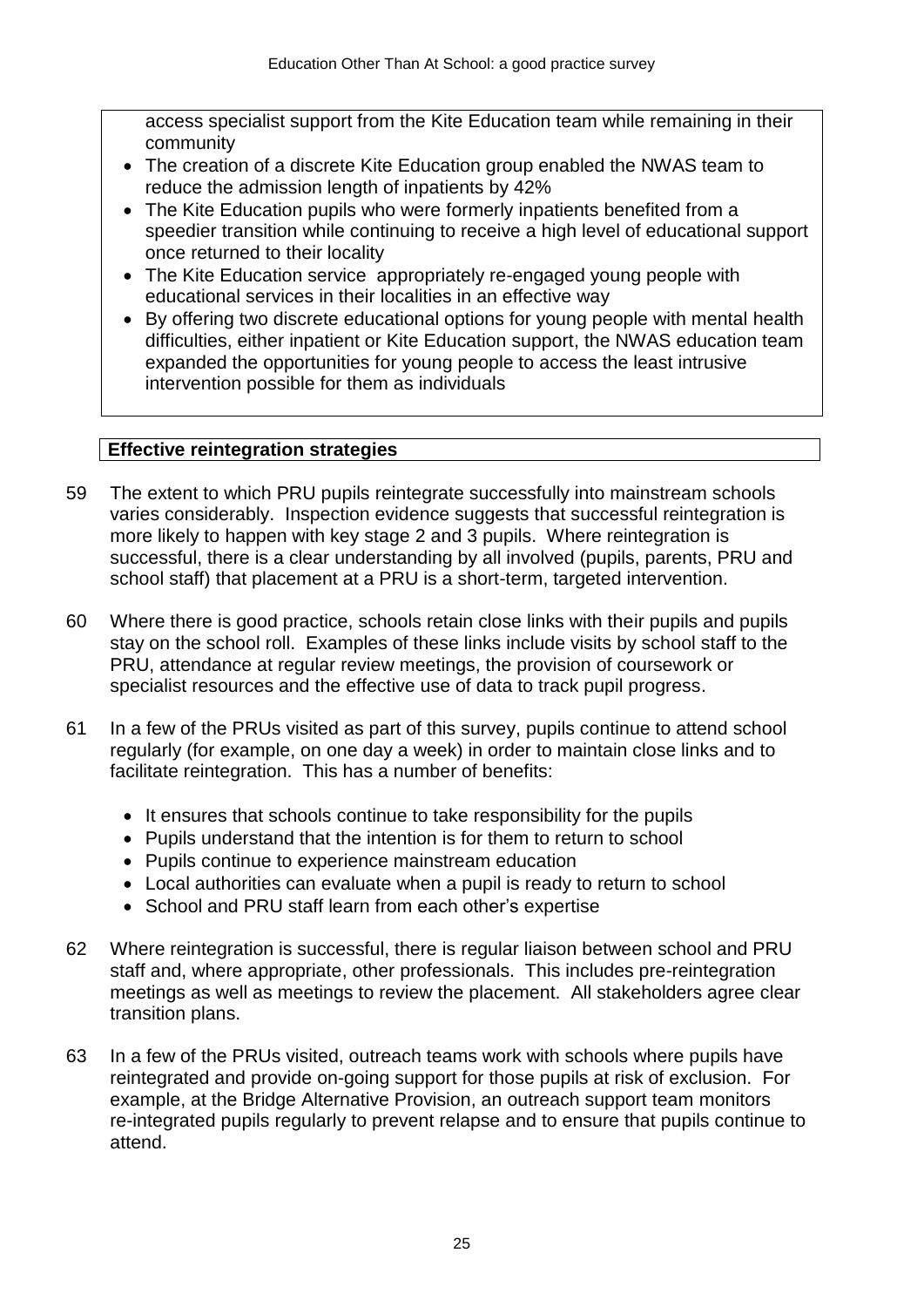- 64 In schools where there are inclusion centres, close working between the PRU and the inclusion centre is often key to ensuring successful reintegration. Where required, pupils may spend time at the inclusion centre before returning to mainstream classes.
- 65 The Bridge Achievement Centre has developed an effective model that encourages reintegration, through its six-week Pontio provision.

#### **Case study 9: Bridge Achievement Centre – short-term intervention and reintegration through Pontio**

### **Context**

Following a review of EOTAS provision in 2011, Newport City Council recognised that too many pupils were spending extended periods of time in PRU provision rather than returning to mainstream school. This not only caused a shortage of placements but also led to pupils feeling demotivated.

### **Strategy**

Alongside the establishment of a managed-moves panel (see case study 2), it was agreed that there was a need for short-term provision for pupils who were struggling to cope with mainstream school.

### **Action**

An assessment group was established where pupils' needs could be assessed over a two-week period. This enabled staff to identify pupils' additional learning needs and assess their emotional competence. Intervention programmes were put in place and a decision made as to whether pupils should return to school or move into the main PRU setting. The centre employed two outreach workers who visited pupils in schools on their return to support a smooth reintegration.

Following the first year in operation, the provision was reviewed and, although 60% of pupils had returned to mainstream provision, it was felt that this figure could be increased further. This led to the development of the 'Pontio' provision, a six-week short-term intervention. As part of the programme, pupils return to their host school for one day a week, supported by staff from the centre who observe pupils in lessons, work alongside mainstream staff to discuss strategies and help to ease pupils' reintegration. School staff are also encouraged to come and observe pupils on the programme. Pupils and parents have a clear understanding that the aim of the programme is to enable them to return to mainstream provision.

Prior to admission, a pupil-centred planning meeting takes place. A range of partners work together to produce an individual development plan (IDP) which they review on the pupil's return to school. Outreach workers from the centre continue to support the action plan weekly with visits to school. After six weeks, the IDP is reviewed again and the school given complete ownership of the action plan from that point. Centre staff withdraw in most cases but will continue to support when required.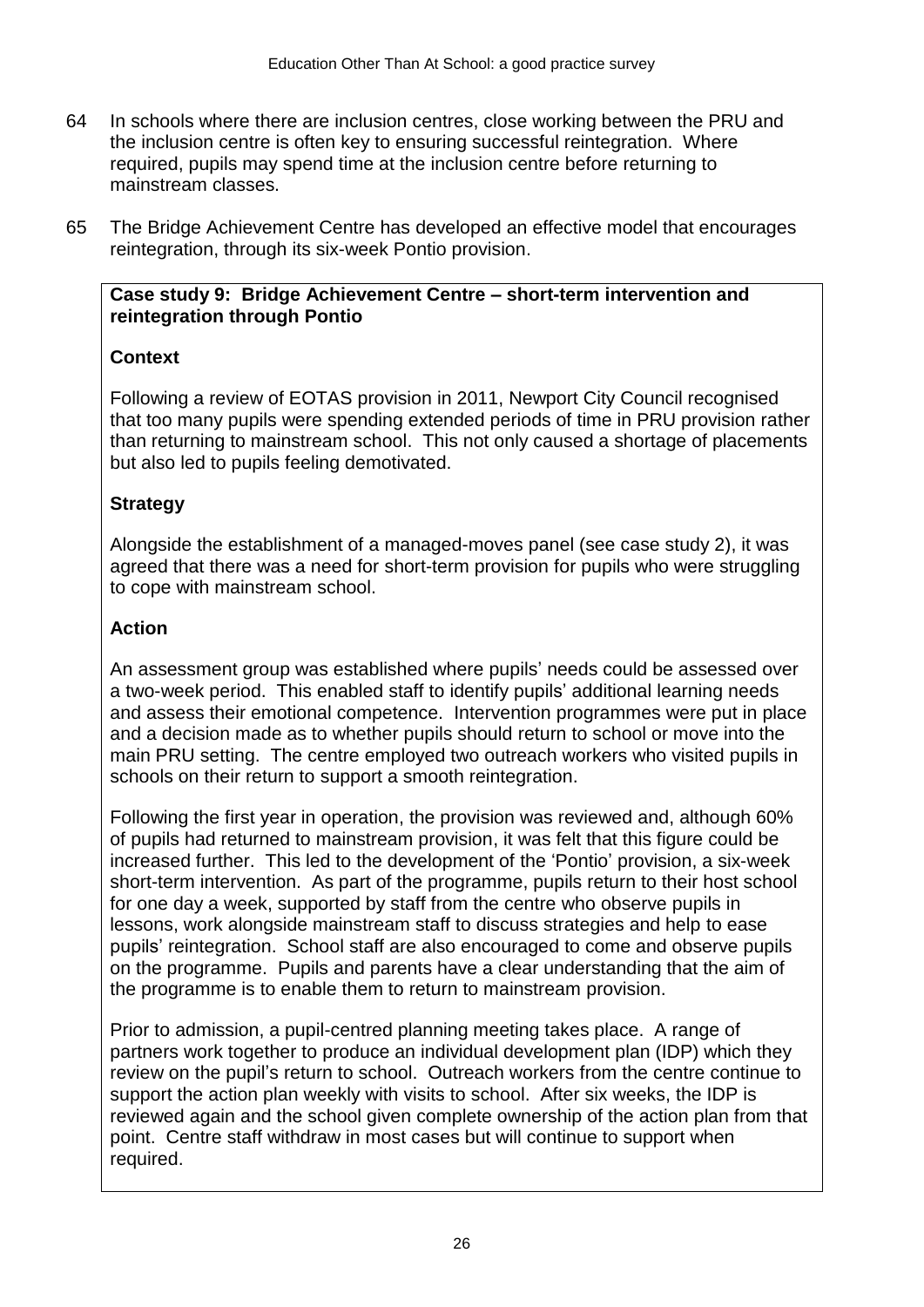#### **Outcomes**

The main impact of the introduction of the Pontio provision is that:

- There has been a change in the mindset of school staff: staff now fully understand and accept that Pontio is a short-term provision
- There has been a significant reduction in the length of time spent by pupils at the PRU
- During 2013-2014, three quarters of pupils reintegrated successfully into mainstream, with 70% going back after the six-week intervention
- 66 Another effective model that promotes reintegration is where PRU provision is based at a school. However, there are very few examples of this in Wales. At Llwyn-yr-Eos Primary School in Ceredigion, PRU pupils can integrate into mainstream at certain times of the day, for example break and lunchtime. Where appropriate, they attend mainstream lessons. As the PRU is based at the school, staff can assess more easily whether pupils are ready to return to mainstream before a move takes place. The co-location of the school and PRU means that PRU staff can benefit from the expertise of mainstream staff in relation to, for example, curriculum developments. In addition, school staff can gain skills in behaviour management.

## **Good practice in schools**

- 67 Schools that are effective in engaging pupils and helping them to manage their challenging behaviour have:
	- a curriculum that engages all pupils
	- a whole-school approach to behaviour management
	- procedures to identify additional learning needs at an early stage and appropriate, timely intervention programmes
	- $\bullet$  effective partnership working

### **A curriculum that engages all pupils**

- 68 All the secondary schools visited as part of the survey recognise the importance of developing a curriculum that engages vulnerable pupils. These schools develop programmes that are tailored to meet the needs of individual pupils. These generally include a focus on vocational options and relevant qualifications that prepare pupils well for life after school. They also include a combination of in-school and off-site activities.
- 69 Cymer Afan Comprehensive School links with a local college to enhance the range of options available to pupils in line with their individual needs and interests. For example, pupils can follow courses in construction, engineering and hairdressing.
- 70 In Ceredigion, key stage 4 pupils can access a wide range of alternative curriculum options, some of which lead to credits or qualifications. A very few targeted pupils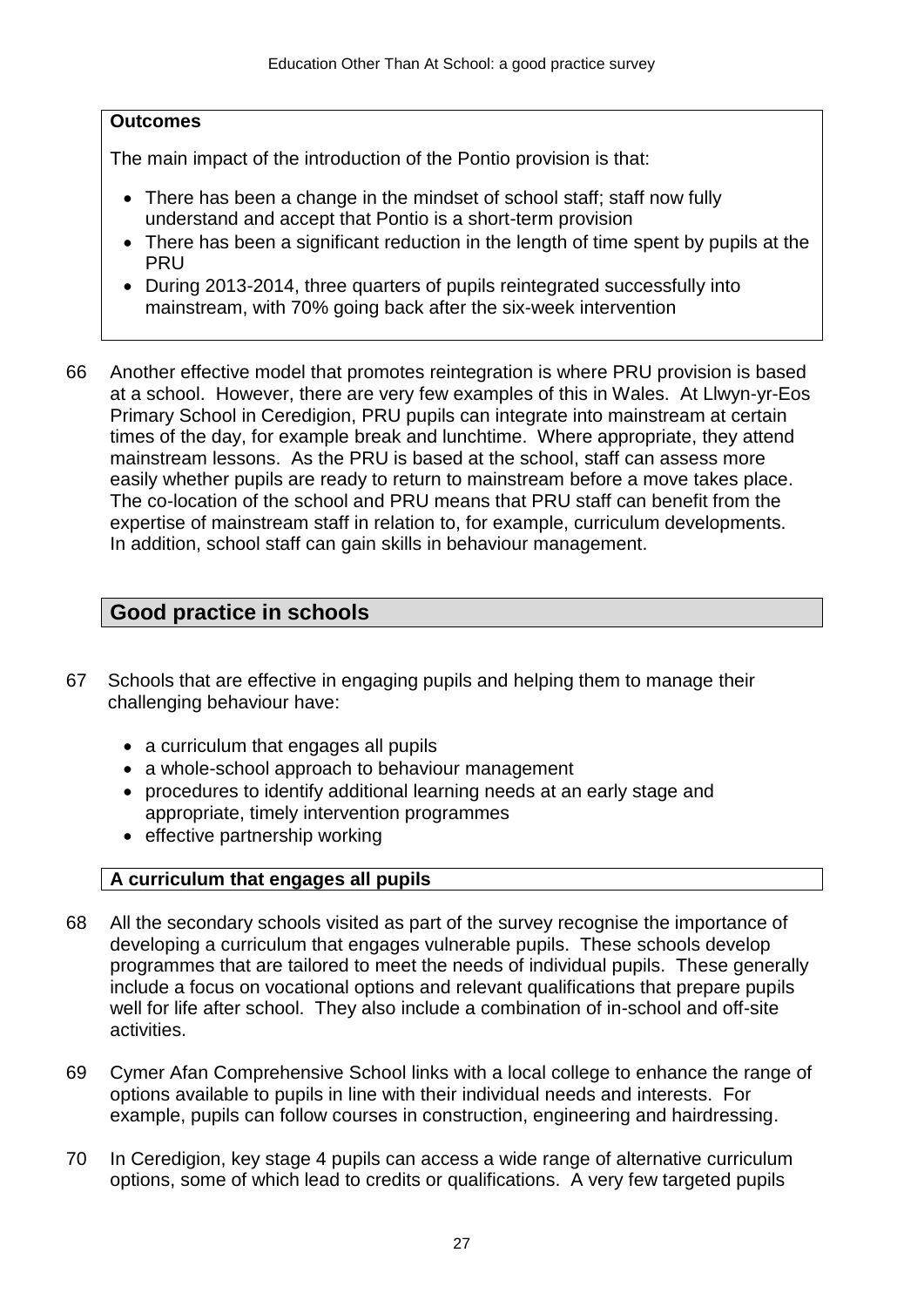who are particularly vulnerable and at risk of becoming disengaged can access the alternative curriculum in Years 8 and 9. This helps them remain in full-time education.

- 71 As part of a whole-school approach to addressing the needs of pupils with behavioural difficulties, Fitzalan High School has developed a key stage 4 alternative curriculum. This is designed for pupils for whom a full traditional curriculum is not suitable. The programme consists of formal education in school (up to 10 level 2 qualifications including GCSE and BTEC), off-site vocational training and programmes aimed to develop social skills, self-esteem and emotional literacy. There are also effective links with a range of outside agencies to address pupils' specific needs.
- 72 In many cases, pupils with behavioural difficulties struggle to cope with the demands of a mainstream curriculum and the pressures of being in a busy environment such as a secondary school. Newport High School has addressed this issue effectively through establishing an off-site provision, Bettws in Bloom, for targeted pupils.

### **Case study 10: Newport High School – Bettws in Bloom**

### **Context**

Newport High School is an 11-18 community comprehensive school. Historically, the level of fixed-term exclusions at the school was high: 286 days in 2009 and 190 days in 2010. An average of two pupils received permanent exclusions each year. Attendance was also an area for development (86% in 2009 and 89% in 2010).

## **Strategy**

Despite the 21<sup>st</sup> century teaching and learning facilities provided by a new school, there were still a number of pupils who required a programme of alternative provision to ensure they remained in education.

To ensure that they were able to meet the needs of these pupils, retain them on the school roll and secure them with as many level 1 and level 2 qualifications as possible, the school decided to develop its own community-based learning programme.

The intention was to create a programme that would engage pupils, improve the attendance of those with high levels of unauthorised absence, reduce the need to exclude pupils on a fixed-term or permanent basis and reduce the number of pupils accessing EOTAS provision. This provision was also designed to ensure that all school leavers achieved a recognised qualification.

## **Action**

The school worked with community groups to identify a suitable base for a school-run community-based learning programme. This was found at Bettws in Bloom, a community environmental association with rooms being used by a full range of community groups.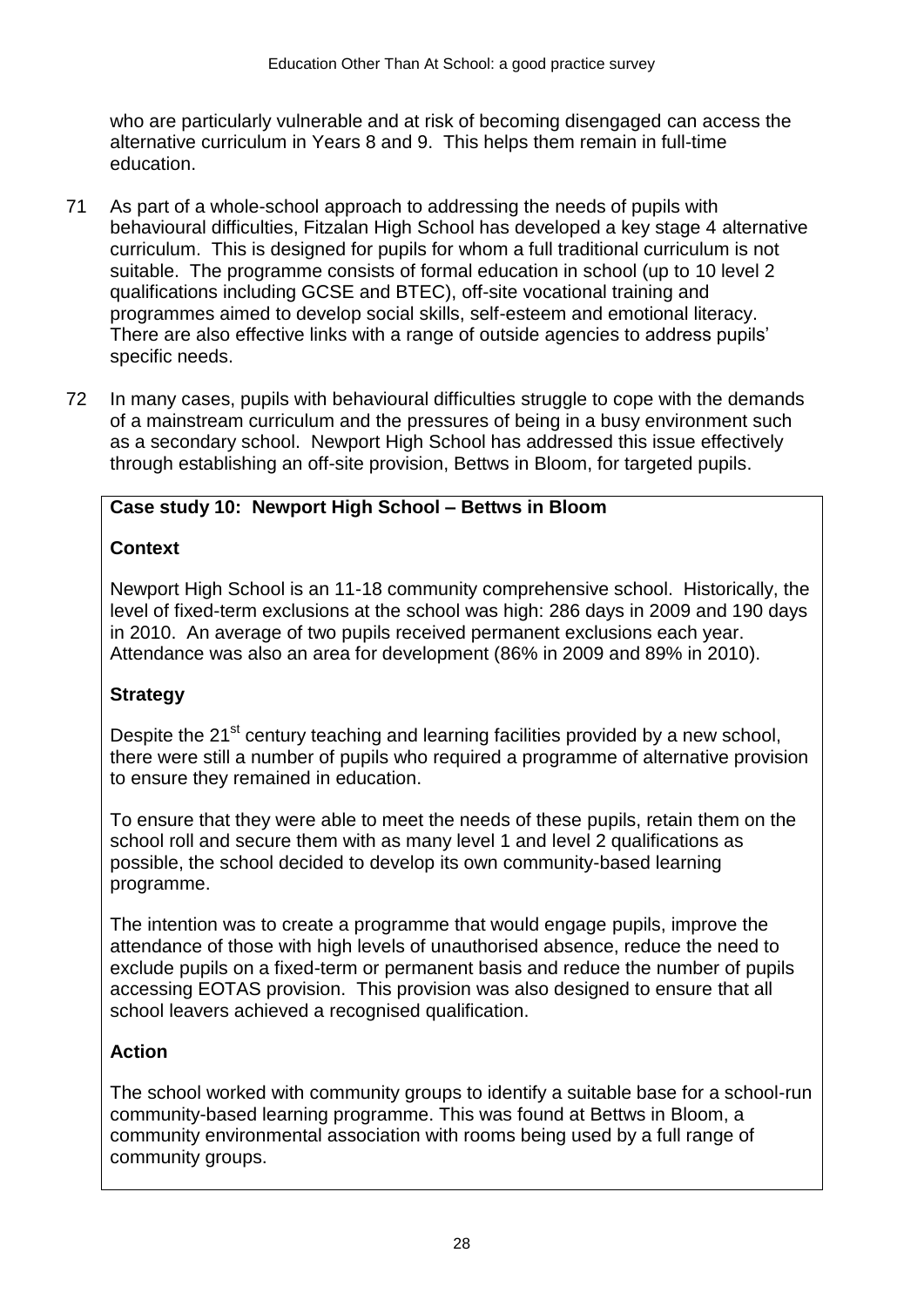A learning co-ordinator was appointed to lead and manage the provision and monitor the progress of all relevant pupils. Two additional full-time staff – a teacher and a teaching assistant with expertise in engaging pupils – were also appointed from existing Newport High School staff to work on the community-based learning programme.

The school worked with Bettws in Bloom community group to upgrade the facilities. This included the installation of a broadband line and kitchen area. They installed full classroom and IT facilities to ensure the level of provision matched the provision available in the main school.

Criteria and referral processes were agreed. Pupils referred are either those who have had repeated fixed-term exclusions therefore are at risk of permanent exclusion, or pupils who have identified nurture needs and are vulnerable or reluctant learners. Pupils will have accessed a range of support and intervention prior to the referral for the community-based learning programme.

The curriculum is personalised for those pupils accessing the provision. Two main types of programme are available – nurture and achievement. Nurture provision provides small groups of pupils with high levels of pastoral and emotional support whilst focusing of the development of literacy and numeracy skills and the level 1 threshold. The achievement programme provides pupils with access to a personalised vocational curriculum that builds on prior learning. This programme provides pupils with courses leading to the level 2 threshold and a qualification in English and mathematics. Some pupils access the Info Shop which is run by the youth service and the Peak project which focuses on life skills on a part-time basis. Pupils are also able to access Coleg Gwent programmes on a part-time basis where they pursue a range of level 1 and level 2 qualifications. Relevant and engaging work placements are also established based on interest and prior achievement.

Where possible, individual pupils access the community-based programme on a part-time basis, allowing them to continue to follow core or option provision at school.

The community based learning co-ordinator provides a half-termly progress report to the deputy headteacher on pupil progress. The performance of pupils is tracked across all subjects against their end of key stage targets and a robust self-evaluation and improvement plan is produced and monitored as with all other departments in the school.

Community-based learning pupils meet regularly with representatives of Careers Wales to discuss post-16 options and career pathways. All pupils have access to a work experience programme. Staff work closely with Careers Wales to identify potential NEETs. Pupils are supported to make informed choices about the courses they follow and the options available to them at the end of Year 11. Pupils have access to a trained learning coach. Regular reviews of attendance take place with the educational welfare officer

### **Outcomes**

The main impact of the provision is that:

Thirteen pupils in the 2014 Year 11 cohort accessed full-time alternative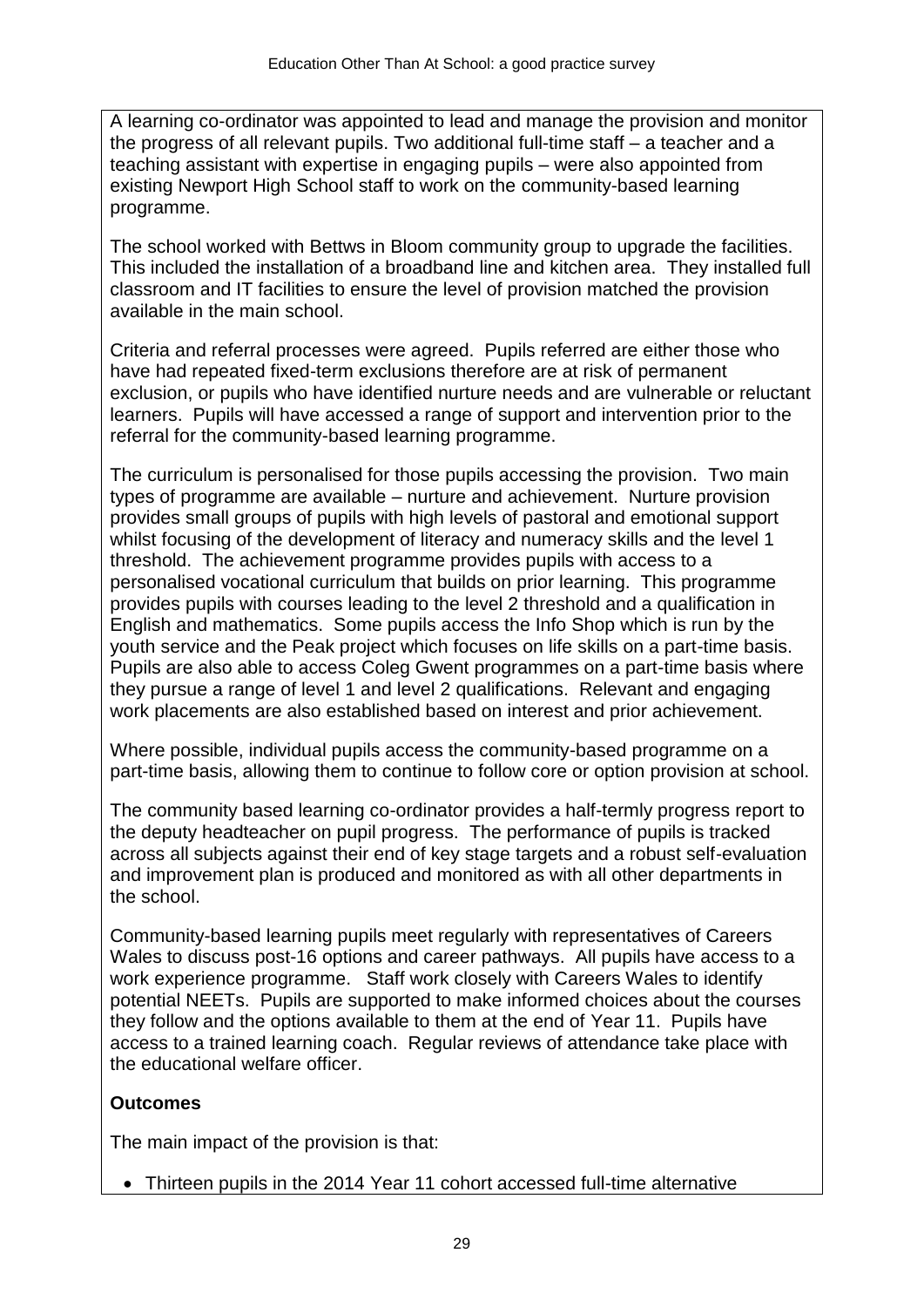provision or a combination of mainstream and community-based learning programmes

- Seven of these pupils achieved the level 2 threshold
- For the last four years, no student has left school without a recognised qualification
- All pupils admitted over the past three years as part of the managed moves process have successfully maintained their placements and left with qualifications
- Attendance of pupils at the provision is significantly higher than before they entered Bettws in Bloom
- There is a significant decrease in the rate of exclusion for pupils accessing the provision

#### **A whole-school approach to behaviour management**

73 Nationally, the rate of exclusions has reduced over the past 10 years. Where schools are most effective at reducing exclusions and addressing the needs of pupils within school, they have adopted a whole-school strategic approach to managing pupils' behaviour. A good example of this is the five-step approach at Fitzalan High School, where there is a shared understanding of the graduated response to challenging behaviour.

#### **Fitzalan High School – graduating response to challenging behaviour**

STEP 1 Behaviour points/department detention/whole-school detention

STEP 2 Learning support unit/individual behaviour plans, pastoral support plans/on-call restorative procedures

#### STEP 3

Alternative curriculum/extended opportunities/virtual PRU (pupils are removed from mainstream lessons for six weeks during which time they follow a curriculum with core subjects and intensive mentoring)

#### STEP 4

An off-site education programme, facilitated by Fitzalan staff, but also using outside agencies to develop social skills and post-16 progression routes

#### STEP 5

County specialised provision PRU/Greenhill Special School

74 In the schools visited where behaviour management is effective, they have high expectations for pupils' behaviour and clear behaviour policies and procedures that all staff implement consistently. Pupils and parents understand these policies and procedures well. While these schools have clear and appropriate sanctions, they place a greater emphasis on positive behaviour and rewarding pupils for making good choices.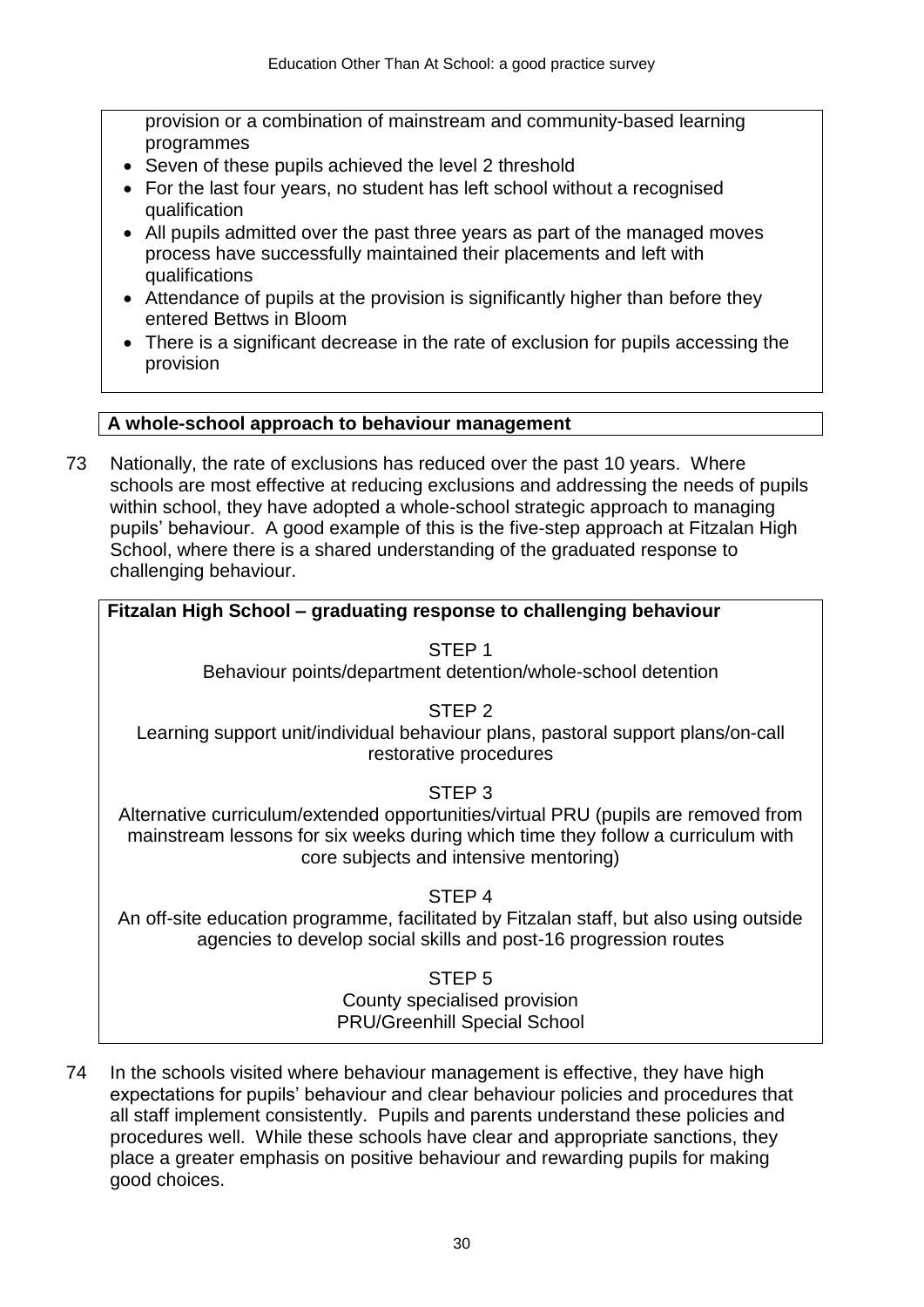- 75 In these schools, staff receive effective training on behaviour management. As a result, over time, they develop their capacity to meet the needs of pupils without the need for outside support or intervention.
- 76 A few schools visited as part of this survey use restorative approaches effectively to resolve issues within school and help pupils to develop improved relationships with their peers. This practice contributes to improved behaviour and a reduction in the level of exclusions.

### **Case study 11: Fitzalan High School – introducing restorative approaches**

### **Context**

Fitzalan High School is a large, multi-cultural secondary school in Cardiff. It serves some of the most diverse and deprived areas of the city. Fixed-term exclusion rates were high and the same pupils were being excluded repeatedly without any impact on their behaviour. Absence rates were also too high, in part caused by the high number of exclusions.

### **Strategy**

The aim was to introduce restorative approaches (RA) across the school in the hope of reducing areas of conflict, rates of fixed-term exclusion and absence rates. RA was seen as a tool to change behaviours by building and maintaining relationships thorough positive interactions and mutual respect. RA ensures that all parties are heard, feelings discussed, impact of behaviours on others covered and then all parties become part of the solution together. Initially RA was seen as a response to incidents that have happened. However it is now used more proactively to avoid incidents happening in the first place.

### **Action**

The school initially trained a number of key staff (pastoral staff, senior management team, teaching assistants). It was soon recognised that, in order to be fully effective, the approach would need to be adopted across the whole school. An ongoing programme of training now takes place. At the end of each phase of training, staff are assessed and it is only when 80% of staff feel confident that they move on to the next phase. Each phase involves embedding RA further into the school's practices and policies.

As new staff arrive, they are also given training in RA. RA is now used routinely by a significant number of staff. RA is also being embedded into form time and teaching and learning.

### **Outcomes**

There have been significant positive changes in relationships at Fitzalan High School as well as significant improvements in relation to attendance and fixed-term exclusions. For example:

- $\bullet$  attendance increased from 90.9% in 2010-2011 to 93.7% in 2013-2014
- the number of days of fixed-term exclusions reduced from 984 in 2010-2011 to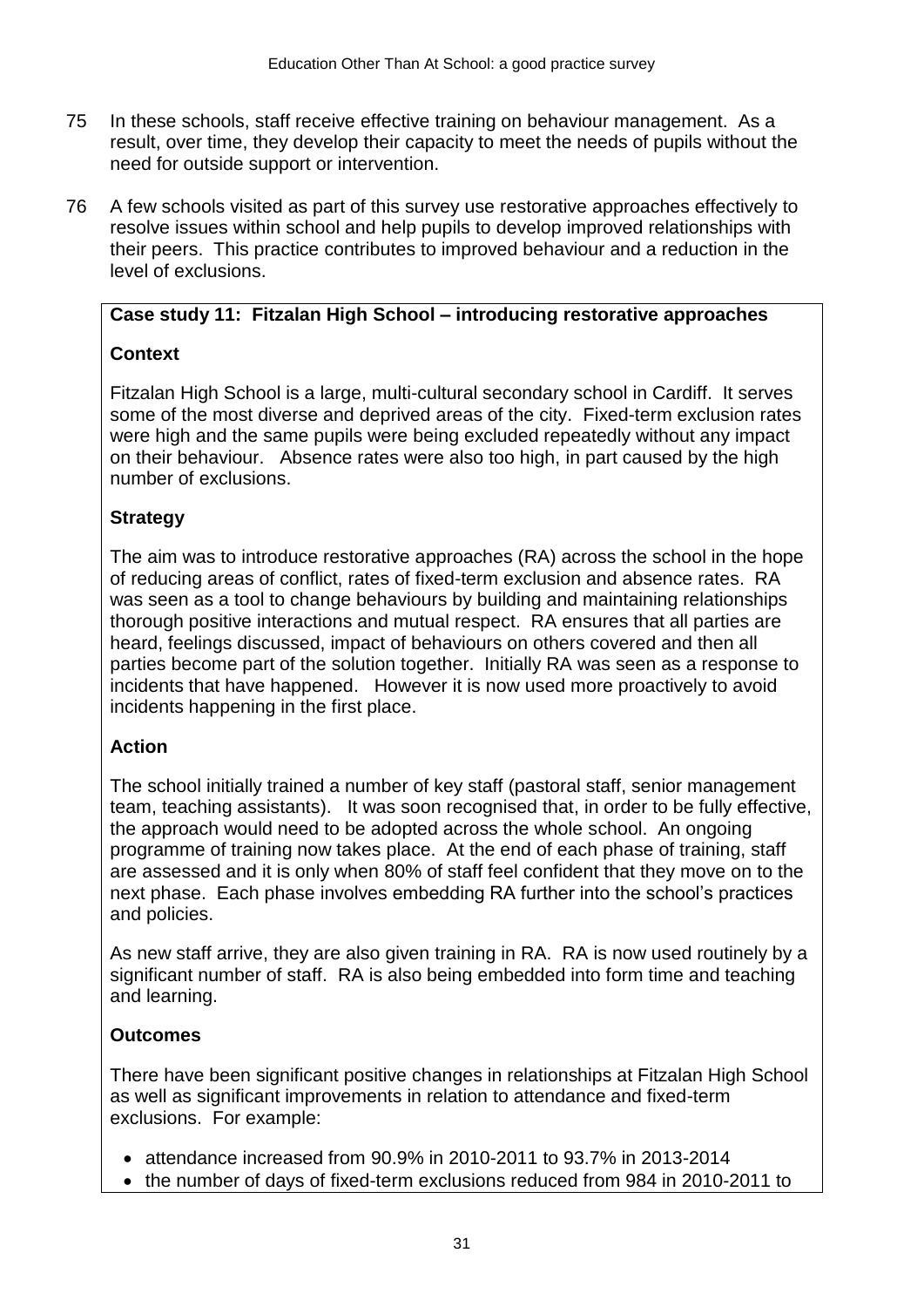#### 84 in 2013-2014 • the number of pupils given fixed-term exclusions reduced from 140 in 2010-2011 to 59 in 2013-2014

- 77 A strategy commonly used by secondary schools as an alternative to fixed-term exclusion is 'internal exclusion'. There is variation in the terminology used to describe such provision, as well as the way in which this type of provision is used. It may refer to an 'internal exclusion room' to which pupils can be sent when their behaviours are such that they cannot contribute to work in a classroom with their peers. Pupils work in these rooms under supervision for a fixed period and do not mix with the wider school population. Another form of internal exclusion is when, instead of being sent to a designated room, pupils are required to spend a fixed period of time with a senior member of staff.
- 78 The principle of keeping pupils on the school site and ensuring that they do not miss out on education is a very important one. However, where most effective, internal exclusion is not simply a punishment facility, but one that offers pupils an opportunity to explore the reasons for their actions and provides them with strategies to modify their behaviour.

#### **Early identification and intervention**

- 79 Many pupils who find it difficult to remain in mainstream schools have a range of difficulties, including challenging family situations and personal issues. Others have underdeveloped literacy and numeracy skills or other additional learning needs. When schools have effective systems for monitoring and tracking pupil progress, which identify pupils who are at risk of disengagement at an early stage, they can put in place appropriate intervention that keeps pupils in the mainstream.
- 80 Many of the schools visited have robust data systems, which include attainment data as well as information on attendance and behaviour. They use a range of methods to analyse this data, for example by using a RAG (red, amber, green) system to identify pupils likely to require additional support or intervention.
- 81 For some pupils, it is apparent at an early age that they are likely to have difficulties as they move through the school. Holton Primary School was involved, along with other schools in Bridgend and the Vale of Glamorgan, in a National Behaviour and Attendance Review (NBAR) project. This has enabled the school to identify pupils at risk and provide appropriate intervention for pupils at an early stage.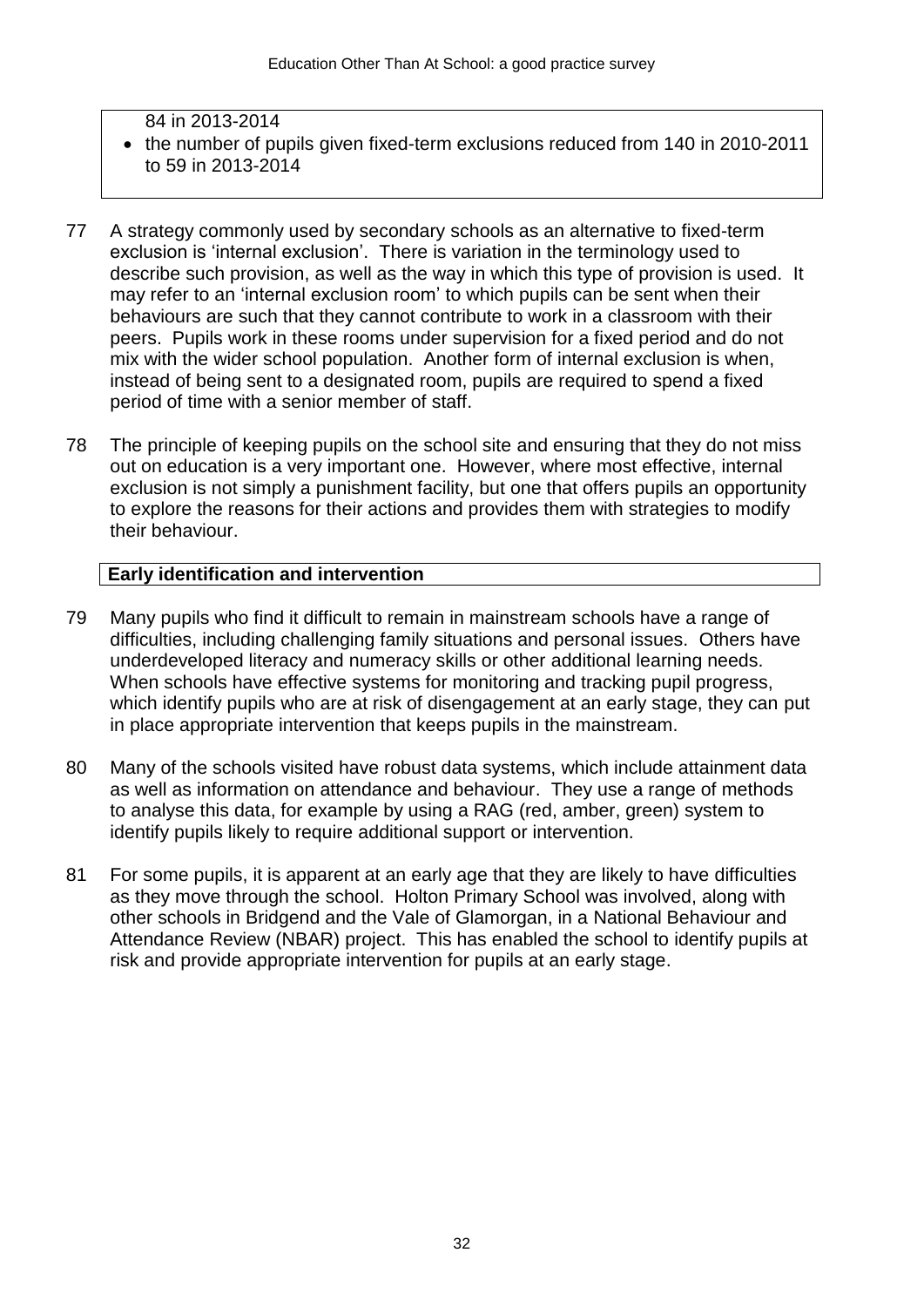#### **Case study 12: Holton Primary School – offering early assessment and intervention**

### **Context**

Holton Primary School is situated in the centre of the town of Barry in the Vale of Glamorgan. The ward in which the school is situated has been identified as being in the top ten per cent of most deprived wards in the Index of Multiple Deprivation for Wales, 2014. Currently 31.9% of pupils are claiming free school meals.

## **Strategy**

In 2011, the school, with the support of the local authority, began to use the National Behaviour and Attendance Review (NBAR) Online Assessment developed by the University of Sussex. This enables the school to identify pupils with social and emotional difficulties, particularly those who have higher than average anger, anxiety and depression and lower than average self-worth. The assessment also identifies whether the negative feelings are more prevalent in the home or school environment.

Over the past three years, the school has developed its analysis of individual, year group and whole-school need using the NBAR assessments. At the same time, it has introduced a range of interventions to meet the needs identified.

### **Action**

The Social and Emotional Aspects of Learning (SEAL) programme has been introduced and used by the whole school to develop understanding of relationships and emotional literacy. Weekly activities are carried out in class and assemblies are used to consolidate and reinforce the half-termly themes. Circle time is also used regularly in classes to explore feelings and ensure that every pupil has a voice.

The behaviour policy has been reviewed by senior managers. All staff, including dinner supervisors, have received training. A cohesive whole-school approach has been adopted, ensuring that expectations, rewards and intervention strategies are consistent. Class teachers have received bespoke training to meet the needs of their pupils if specific whole-class traits have been identified by the NBAR assessment.

The deputy headteacher has the role of "wellbeing champion" in the school and is responsible for analysing the data provided by the NBAR assessment, liaising with the local authority and co-ordinating the response to need within the school. Close liaison is maintained with the school's additional learning needs co-ordinator (ALNCo), outside agencies and parents.

The school has used the pupil deprivation grant to employ a nurture mentor who has been trained in specific interventions to address pupils' social and emotional difficulties. The nurture mentor works with small groups of pupils identified with similar needs. Each group has 30 minutes specific support per week throughout the year.

Nurture groups have been set up to address the needs of pupils whose NBAR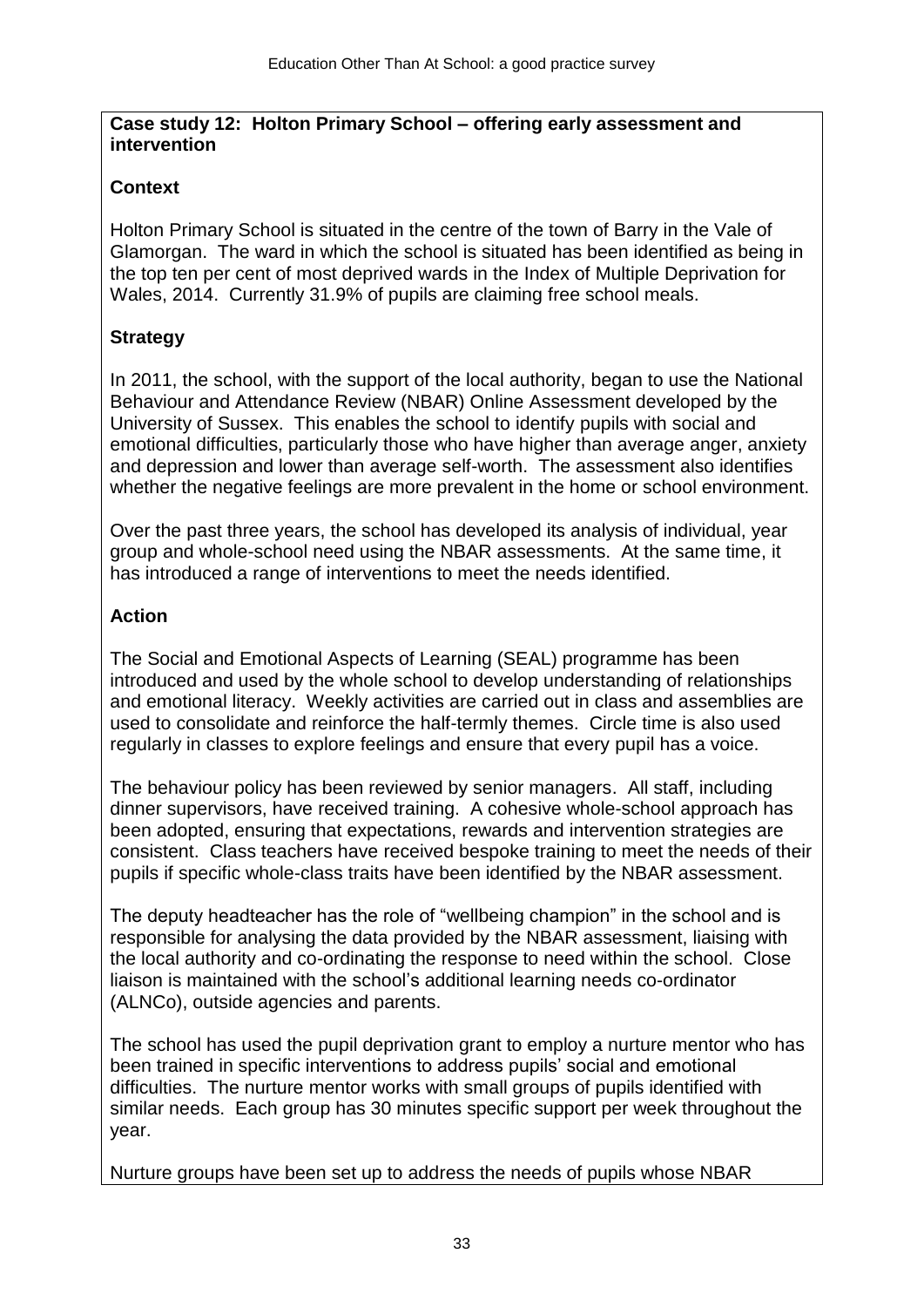assessment results have shown that they have needs in a number of emotional areas. These pupils are assessed and monitored using the Boxall Profile. There are currently two nurture groups in the school each running for two afternoons a week.

A team of peer mentors from Years 5 and 6 have had training to support other pupils when they have friendship difficulties in the playground.

### **Outcomes**

These interventions have had a positive impact on the wellbeing of pupils. For example:

- Pupils display good behaviour around the school
- Pupils who feel anxious or vulnerable develop stronger levels of confidence
- No pupils have left the school for EOTAS in the past three years
- The number of referrals to the local authority behaviour support team has fallen
- Around 80% of pupils who are school action plus for SEBD issues have made expected progress or more than expected progress in their learning in the last academic year
- $\bullet$  Attendance has risen from 92.6% in 2011-2012 to 94.1% in 2013-2014
- 82 A key point in the lives of vulnerable pupils is the transition from primary to secondary school. Many vulnerable pupils find it difficult to cope with the move to a large unfamiliar setting. The Upper Afan Federation has addressed this issue successfully by identifying at-risk pupils when they are in primary school and providing appropriate support on transition and during the secondary phase.

## **Case study 13: Upper Afan federation – helping pupils to make transitions**

### **Context**

Cymer Afan Comprehensive School is an 11-16 school situated in the Upper Afan valley, approximately nine miles north of Port Talbot. It is one of the smallest secondary schools in Wales with a pupil roll of 244 pupils. In order to sustain education across the Upper Afan Valley, four primaries and the comprehensive were formally federated in September 2013.

The catchment area has several council wards that contain significant levels of deprivation – two of the four are in the lowest 10% in Wales. The number of pupils eligible for free school meals is 42% across the federation.

Prior to federation, exclusion rates across the schools were high with over 300 days lost to exclusion in 2010. Linked with this were poor attendance rates with all schools being in the lower quarters for attendance. Many of the pupils required greater support and intervention to allow them to access the curriculum because of the high levels of poverty, social services involvement and family circumstances.

## **Strategy**

It was felt that a continuum of seamless support across all key stages was needed to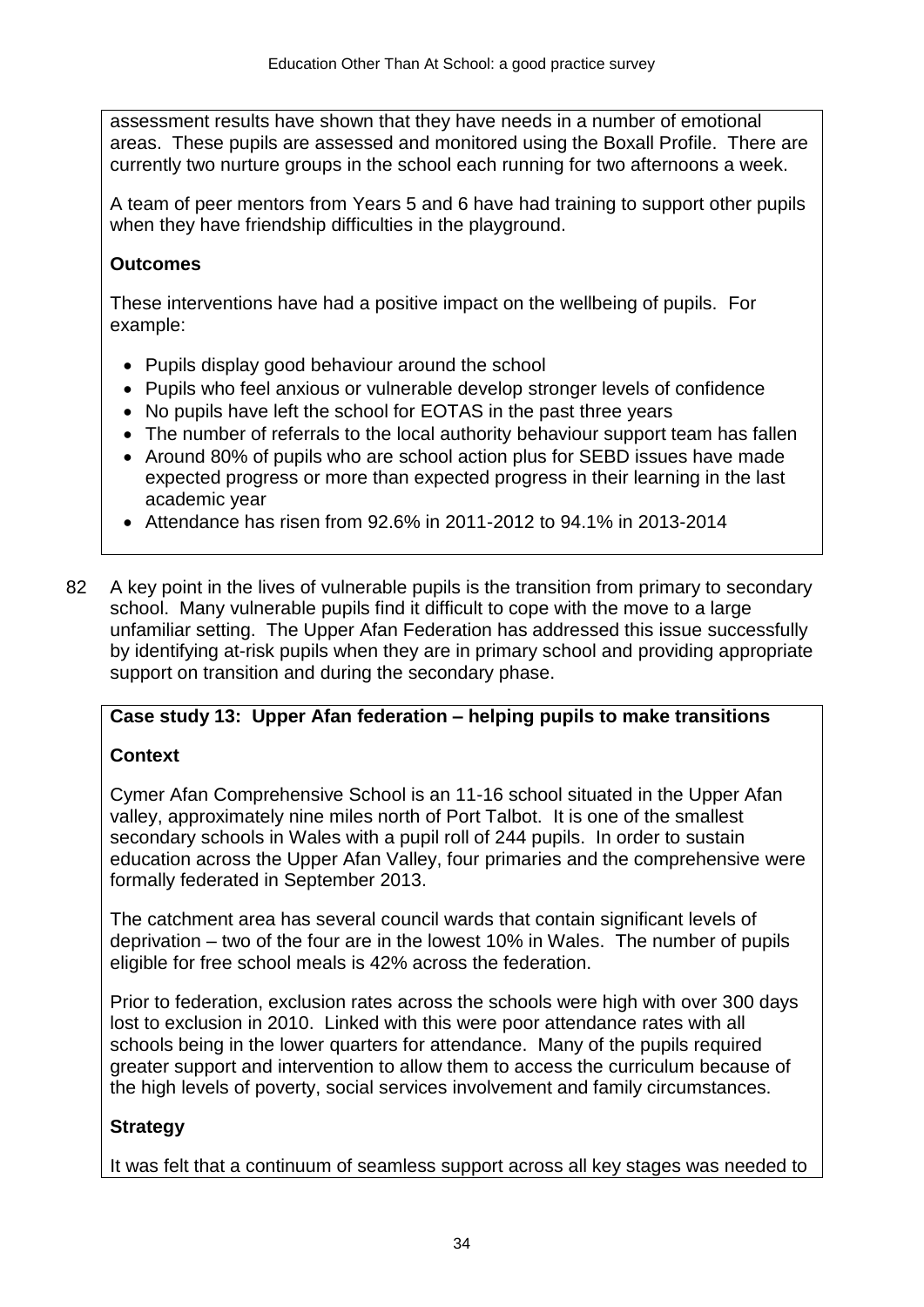lower levels of pupils' disengagement. As a federation of schools, it is possible to ensure consistent practice and policies across each campus. The continuum of seamless support starts with nurture provision across the four primary schools, continuing with cross-phase 'Place of Development' (POD) support at key stage 2 and 3 and leading into a pathways curriculum plan from Year 9.

### **Action**

Pupils' needs are identified very early in their school careers and information is shared formally and informally in half-termly federation ALNCo meetings and by email. In addition to the ALNCo based in each primary school, there is a lead ALNCo who works across the federation. The additional learning needs registers for the five schools are collected termly and used to update the school information management system. This information has proven invaluable to secondary school staff because it allows them to predict, with accuracy, the additional learning needs provision required for the next five years. This is crucial when planning future LSA needs and option choices.

The POD (or inclusion centre) plays a particularly important role in helping pupils on transition into the secondary phase. Although based in the secondary school, it is also accessed by primary aged pupils. Currently it serves several groups of pupils including a Year 6 transition group of pupils who visit the POD every Friday morning to help develop their social skills and self-confidence.

Pupils at risk of disengaging with school because of social, domestic or behaviour issues also attend the POD at designated slots in their timetable. Depending on their specific needs, they either carry on with their class work or receive support from staff on self-esteem, anger-management and specific child protection issues.

### **Outcomes**

Targeted intervention has resulted in increased attendance and reduced exclusions:

- Primary attendance across the federation has improved from 92.6% in 2011-2012 and 92.3% in 2012-2013 to 94.3% in 2013-2014
- Secondary attendance has increased from 90.5% in 2011-2012 to 91% in 2013- 2014
- Exclusions in 2010 totalled 303 days and involved 39 pupils; exclusions in 2013-2014 totalled to 28 days involving four pupils
- 83 The schools visited as part of this survey use a range of interventions to address the needs of targeted pupils at an early stage. For many pupils, this early support prevents their difficulties from escalating. A few of the strategies observed involved:
	- inclusion centres
	- nurture provision
	- peer support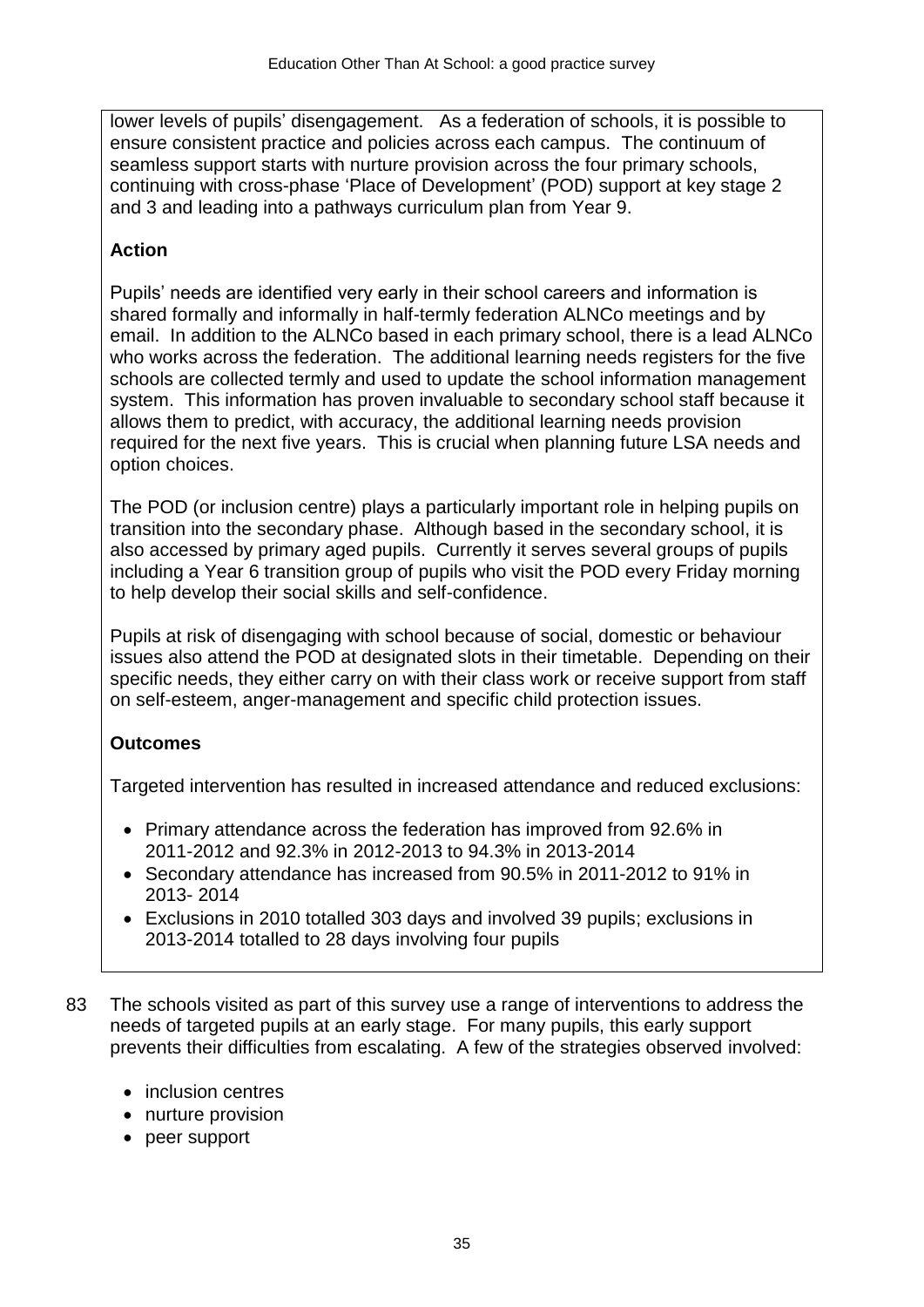- 84 For the purpose of this report, the term 'inclusion centre' will refer to a school-based resource, which supports pupils with a range of needs. Many secondary schools use inclusion centres effectively to support pupils who are, for one reason or another, are vulnerable. Inclusion centres vary from one school to another, in terms of size and purpose. They usually serve as a provision where pupils can go if they require one-off help and advice or longer-term support. This support can include individual or group literacy programmes, counselling, input from specialist teachers or educational psychologists as well as other services such as child and adolescent mental health services (CAMHS) or education welfare services (EWS).
- 85 Following its review of behaviour support services, Ceredigion Council established Hafan provision in all secondary schools (see case study 1). At Ysgol Bro Pedr, which was visited as part of the survey, the Hafan provision is run by two teaching assistants who have also received training as learning coaches. Pupils interviewed as part of the visit said that the Hafan is a safe place where they feel confident to express their anxieties and discuss personal issues. The Hafan also serves as a hub for multi-agency meetings. Parents who are reluctant to go into school feel able to discuss their children here.
- 86 Another important strategy to support identified pupils is nurture. Nurture groups help pupils who, due to their early experiences, find it difficult to build positive relationships. Through targeted intervention, they learn to relate to others, modify their behaviour and develop the skills they need to cope with challenges and achieve. One example of effective nurture provision is at Pen Afan Primary.

### **Case study 14: Pen Afan Primary – providing nurture groups**

### **Context**

Pen Afan Primary is one of four primary schools within the Upper Afan Federation. Historically, attendance across the schools has been poor and exclusion rates high.

### **Strategy**

As part of the overall strategy to address the needs of vulnerable pupils, managers recognised the need to identify pupils at risk of disengagement at an early stage and address their needs through nurture provision.

#### **Action**

The first nurture group, known as the Space Club, was set up at Pen Afan Primary School. It has since been replicated in all the primary schools within the federation Pupils who are underachieving for social, emotional or behavioural reasons receive targeted support from trained staff, to enable them to access the curriculum, participate fully in school life, and return to mainstream classes.

The 'Space Club' is based in a carefully designed room, with a home-like area and an area set aside for formal learning. Pupils attend the group part-time (one or two mornings a week) for a minimum of one term, but can remain within the group as long as progress is being made. If there are still concerns despite attendance at the group, a referral may be made for further assessment.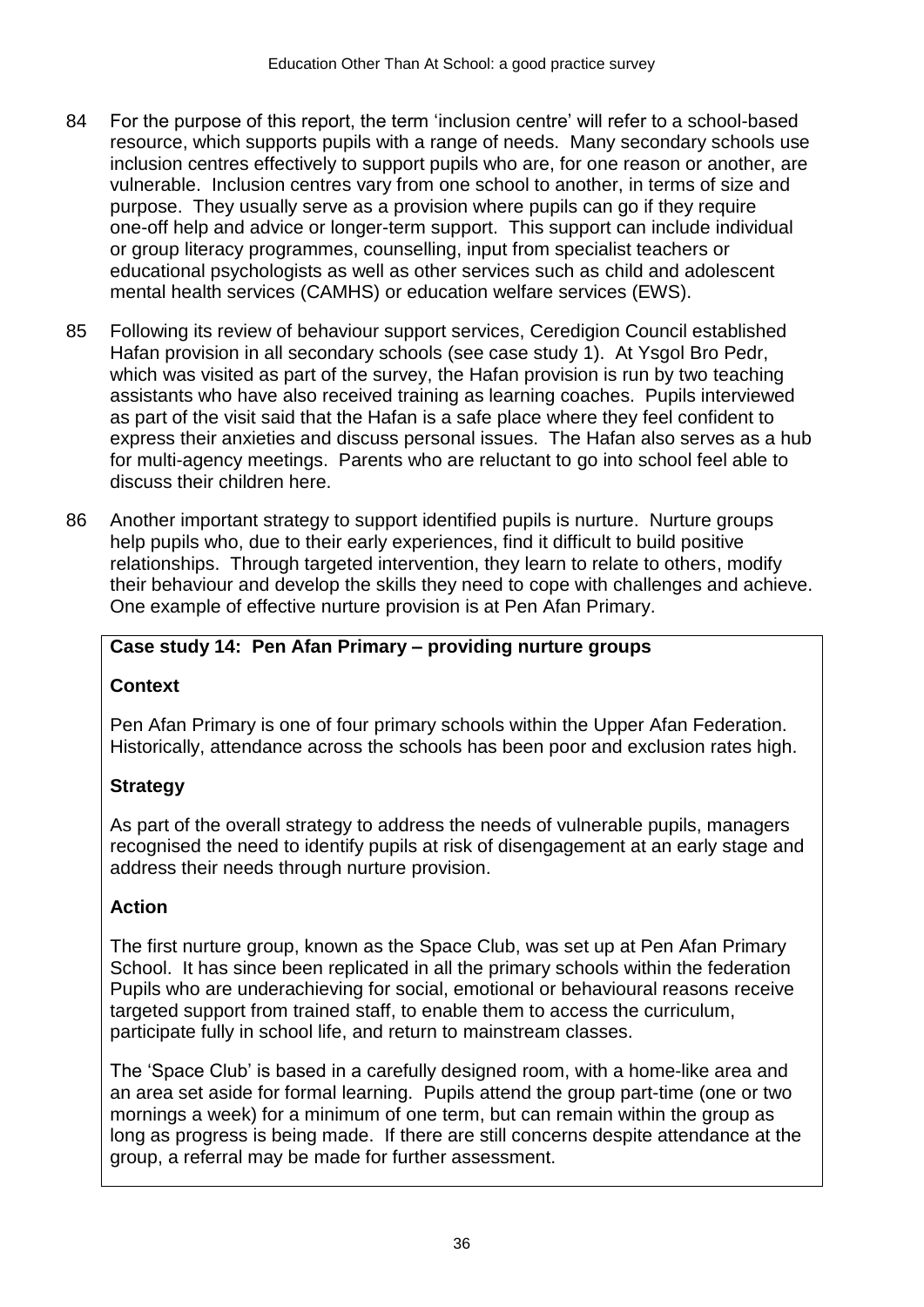Pupils are identified for the 'Space Club' using a combination of the Boxall Profile test and initial teacher referrals. The learning support assistant in charge of the provision analyses the data and meets with staff to discuss the findings. Further advice can be sought from the lead additional learning needs coordinator or the local authority additional learning needs team.

When selecting pupils for the nurture groups, a careful balance is made to ensure the pupils will be able to work as a group. There are six to eight pupils in the nurture group at any one time. Sessions are highly structured with a clear routine, which is vital for pupils' development. During these sessions, there is a well-planned range of activities, with a focus on developing teamwork, learning to take turns, speaking and listening and sharing. Pupils are encouraged to speak openly with their peers about their feelings and to manage their emotions.

When pupils have made sufficient progress to return to the mainstream classroom on a full-time basis, arrangements are made for a phased withdrawal. The learning support assistant in charge liaises closely with class teachers, so that they can work towards the same targets and adopt the same strategies when working with these pupils.

## **Outcomes**

The Space Clubs have had a significant impact on the pupils involved:

- Nearly all pupils learn to manage their feelings and develop positive relationships with their peers
- Most pupils return successfully to their mainstream classes
- 87 Another effective strategy, which can have a very positive impact on engaging pupils, is peer support. Peer mentoring takes place at most of the schools visited, although it is not yet well established in all schools. Different types of peer mentoring observed include informal mentoring as well as timetabled sessions. Pupils interviewed at one school visited felt that this had an important impact on their happiness and confidence in school, as they often found it easier to talk to other pupils rather than members of staff.
- 88 Where it is most effective, peer mentoring forms part of an overall strategy to develop the wellbeing of all pupils. In its recent inspection, Ysgol Gyfun Gymraeg Plasmawr was identified as having sector-leading practice in relation to the support provided for pupils by their peers and the impact this has on their wellbeing. The school uses a range of innovative strategies which allow pupils to support their peers while at the same time helping them develop their own confidence, leadership skills and self-esteem.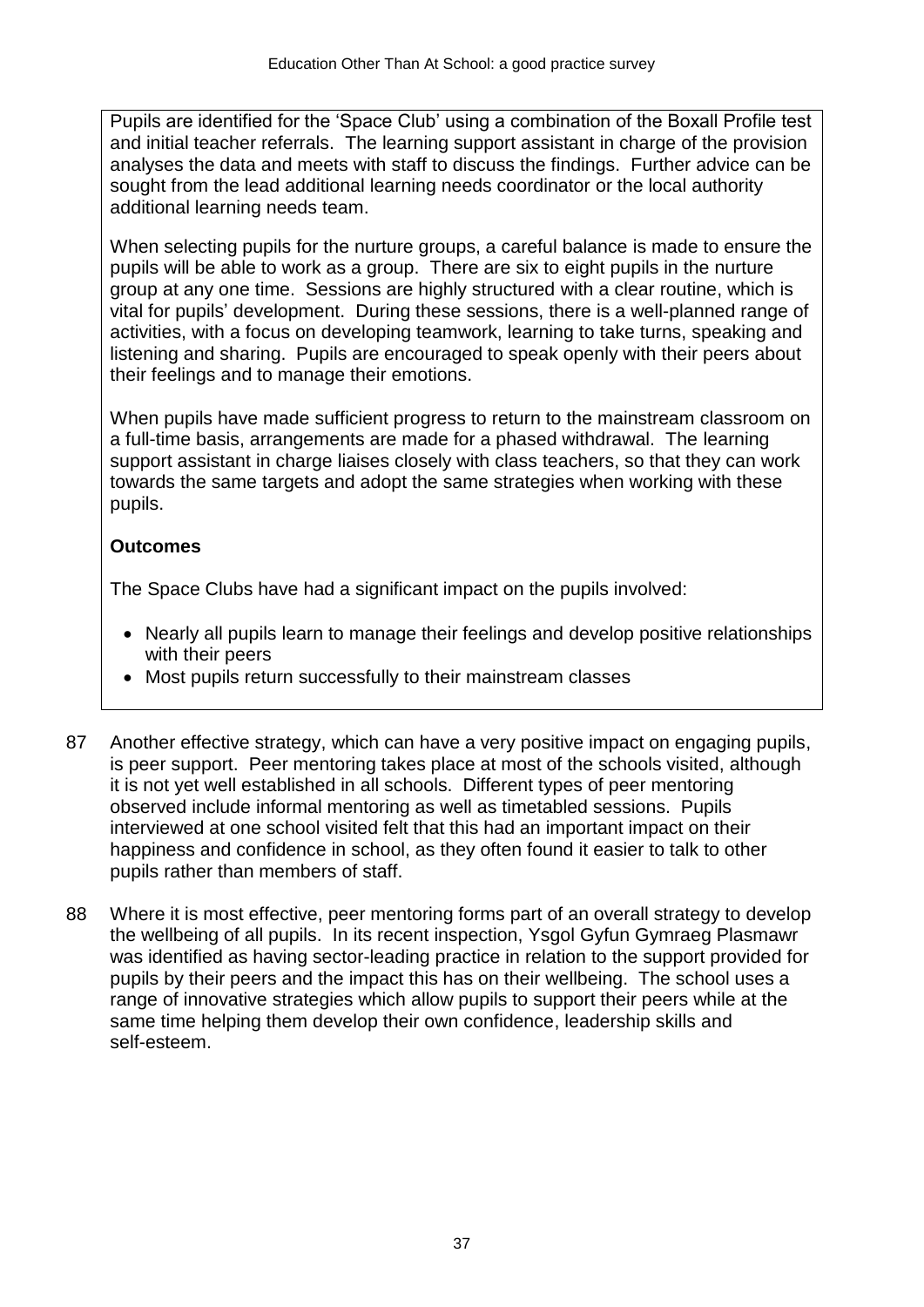### **Case study 15: Ysgol Gyfun Gymraeg Plasmawr – empowering pupils**

### **Context**

Ysgol Gyfun Gymraeg Plasmawr is a Welsh-medium secondary school situated in Fairwater in Cardiff. The school serves the western side of the city and has a very wide catchment area. Around 22% of pupils live in the 20% of most disadvantaged areas in Wales and about another third come from the city's privileged residential areas.

### **Strategy**

The school recognised that one of the most effective ways of improving the wellbeing of all pupils was by empowering pupils to support each other and take on leadership roles. In order to achieve this, the school introduced a wide range of strategies.

## **Actions**

## **"Bechgyn Bonheddig" – "Gentlemen's Group"**

Individual boys are chosen following concerns regarding their behaviour and relationships with peers and adults. They are trained to lead groups of young pupils who require support to develop their self-esteem. The scheme has seen a major change in the attitudes of the young men, and this has transferred to their school work and resulted in academic progress.

### **"Merched Mentrus" – "Girl Power"**

Merched Mentrus are a group of girls who were selected to promote healthy relationships and equality. They have done significant work on violence towards women and women's rights. As a consequence of this opportunity, they have had a voice and an opportunity to enjoy school life and be a central part of the school community. Through preparing and presenting PSE lessons and representing the school at conferences, they have grown in confidence and inspired others within the school community.

### **Mentoriaid academaidd Plasmawr (MAPs) – peer mentors**

Pupils from Year 9 attend registration periods with the younger pupils and support them with any difficulties with their school work. During lunchtime they support pupils with their homework and this has had a very positive impact on pupil progress.

### **Cynghorwyr cam cyntaf (CCCs) – peer counsellors**

Older pupils in the school make themselves available during their lunchtimes to support pupils who have any concerns about school life or feel that they are being bullied. These pupils have won awards for anti-bullying schemes and are a vital part of the school anti-bullying procedures.

## **DIGON (ENOUGH) anti homophobic group**

The purpose of the group is to make people aware of the effect that homophobic language can have on individuals and eliminate the casual use of homophobic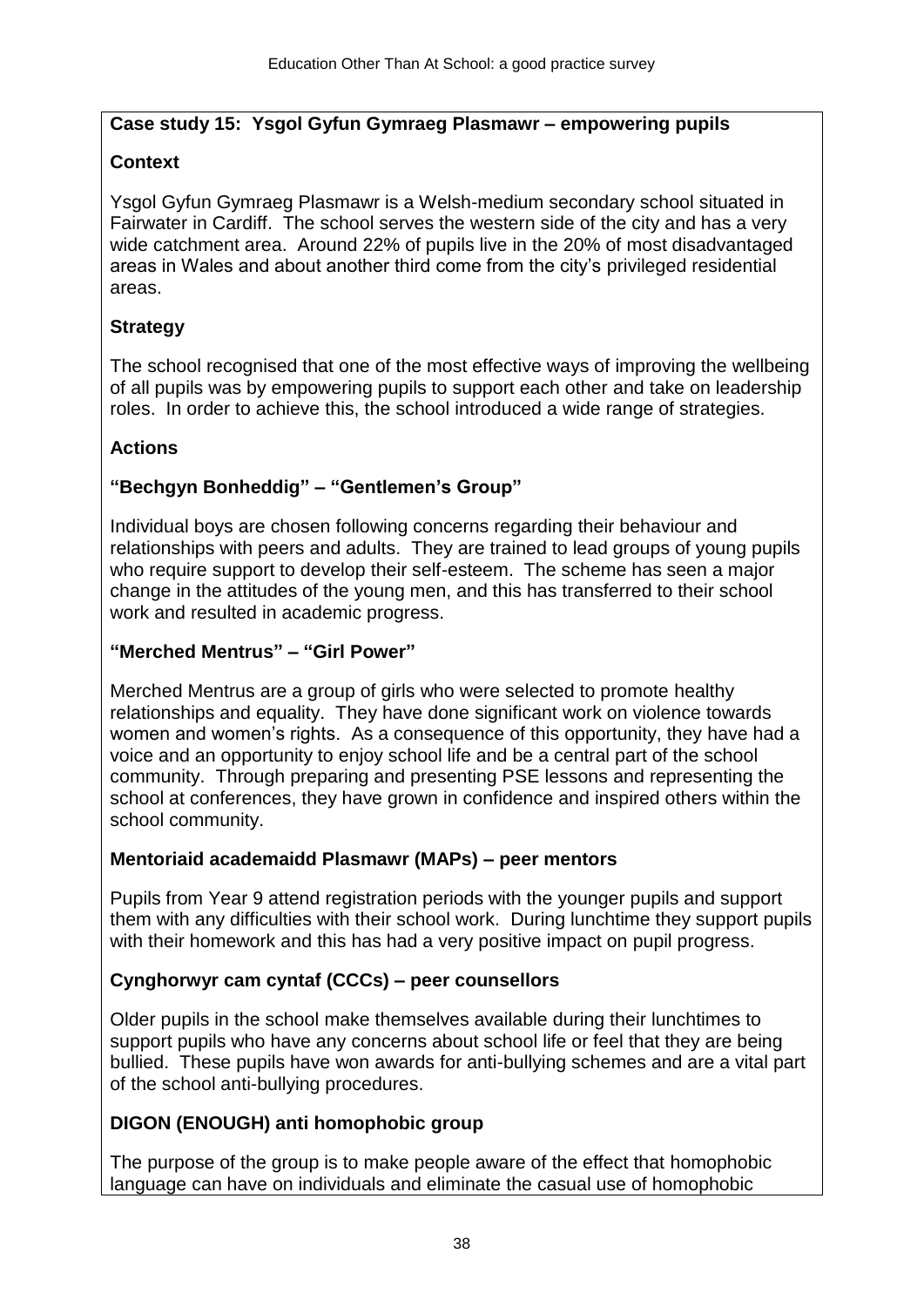language. Pupils in the group work to create a safe environment in school in which people can talk comfortably about sexuality without feeling that they are alone.

Other strategies include: Darllenwyr Ifanc Plasmawr (DIPs) Young Readers; BALCH (PROUD) Celebrating a Multi Cultural Society; and Llyfrgellwyr Ifanc Plasmawr (Young Librarians).

## **Outcomes:**

- $\bullet$  Attendance is consistently high  $-94.7\%$  in 2012-2013 and 94.8% in 2013-2014
- Fixed-term exclusions are consistently low (a total of 45 days exclusion in 2012-2013 and 84 days in 2013-2014) , and there have been no permanent exclusions since 2009
- NEETs figures for the school are extremely low
- Individual pupils learn to overcome their difficulties and achieve well

## **Working with partners**

89 Close working with other agencies, for example health, social services and voluntary agencies, helps to ensure that vulnerable pupils and their families receive appropriate, timely support.

### **Case study 16: Woodlands Community Primary School – working with partners**

## **Background**

The school is located in a Communities First Area. Sixty-three per cent of the pupils live in the 20% most deprived areas of Wales. Within the catchment of the school, there are approximately 200 children eligible for Flying Start support and services. Thirty seven per cent of pupils are eligible for free school meals.

Teacher assessment and nursery baseline indicate that a significant number of children enter nursery with very poor speech and social skills and an inability to cater for personal needs. As a result, a disproportionate time is spent on toileting and teaching children how to communicate and how to play with each other.

## **Strategy**

All professionals involved in Flying Start from areas such as education, health, childcare, language development and parenting programmes meet half termly as part of a multi-professional panel (MPP). The purpose of these meetings is to share the knowledge and expertise of the professionals involved in order to provide essential support and services for children and their families.

All children aged 0 to 3 in the Woodlands catchment area that are assessed as having high or medium needs that may impact on their future learning and development are discussed and actions and targeted support are agreed. Information on a child comes from a range of sources.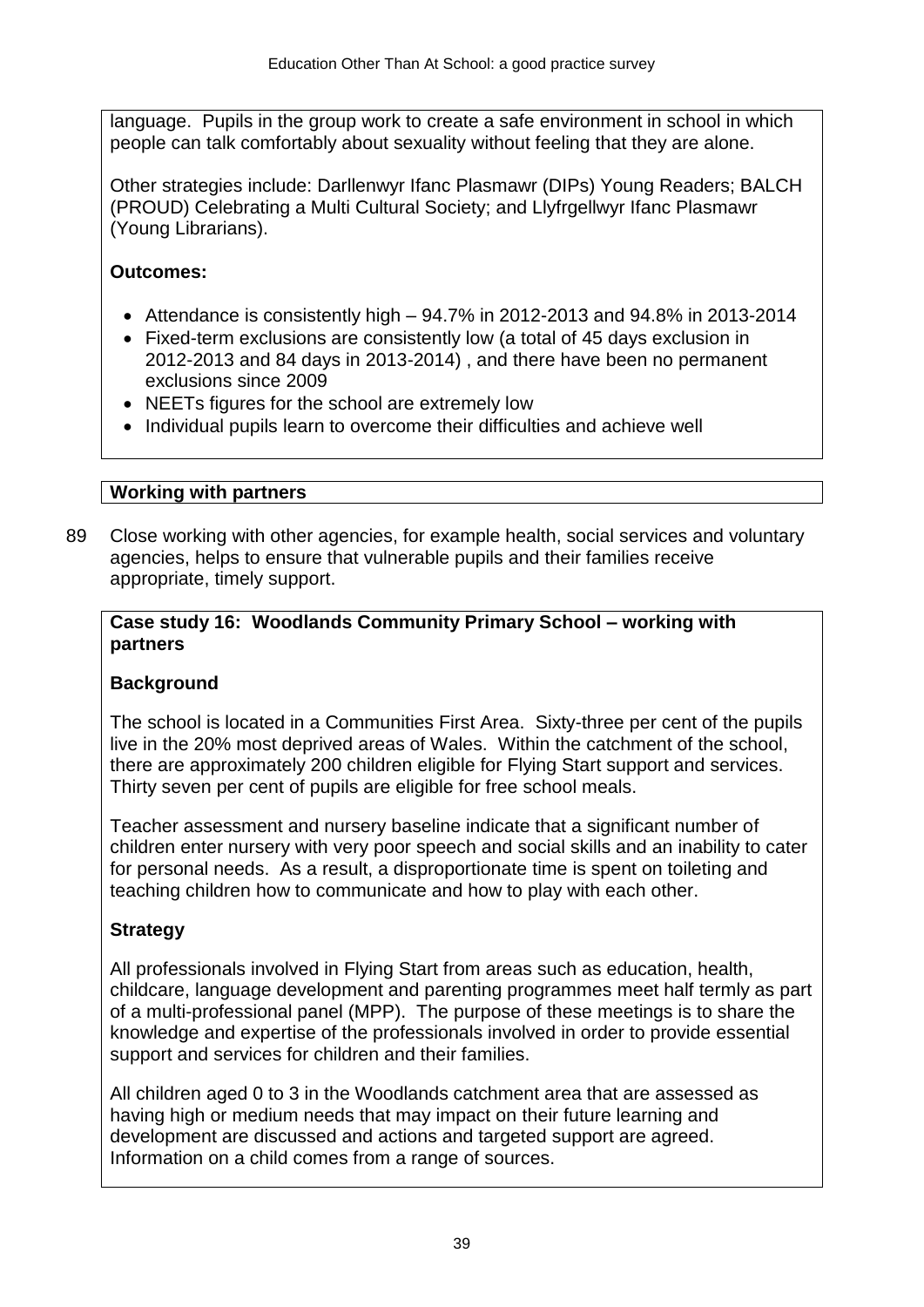The nature of the support offered depends on the needs of the child and their families. For example, a child may need toileting support from the community nursery nurse or speech development support from the early years language development officer or a parent may need language and play (LAP) outreach work due to mental health difficulties. In addition, professionals take responsibility for signposting appropriate services, for example a parenting course for a mother who is finding her child's behaviour difficult.

Receiving information on a child and their family before they start at Woodlands has been invaluable. It enables the school to take the lead in co-ordinating the use of support and services for needy families and their children before they start school, thus minimising the impact of any barriers to learning. In addition, transition is improved as staff are fully aware of vulnerable children before they enter nursery and support is more carefully targeted at individual children's needs.

Children are given targeted support with speech, social skills and toileting before entry to nursery, which enables teaching staff to concentrate more on teaching and learning. This early intervention is an essential and invaluable extension of a comprehensive range of intervention programmes that exist throughout the school.

## **Outcomes**

- Standards at the school have improved and school performance places the school consistently in the top 25% of schools.
- There has been a significant reduction in the number of children on the special needs register at school action.
- Most children make very good progress across the school and leave the school with a good standard of literacy and numeracy skills
- The achievement of pupils who are entitled to free school meals is equal to, or better than, the achievement of pupils who pay for their meals
- 90 Parents and carers are also key partners. Where schools engage families effectively, this is likely to lead to improved outcomes for pupils.

## **Case study 17: Clase Primary School – engaging families**

## **Background**

The school is located within a large housing estate in a Communities First area. Within the school, there are four specialist teaching facilities (STFs). Fifty-eight per cent of pupils are eligible to receive free school meals. Thirteen per cent of pupils have a statement of special educational needs.

## **Strategy**

In order to engage pupils who are at risk of low attendance and underachievement, the school places a strong focus on working with families.

## **Actions**

The Derbyshire Play Project (DPP) and nurture groups help the school to engage in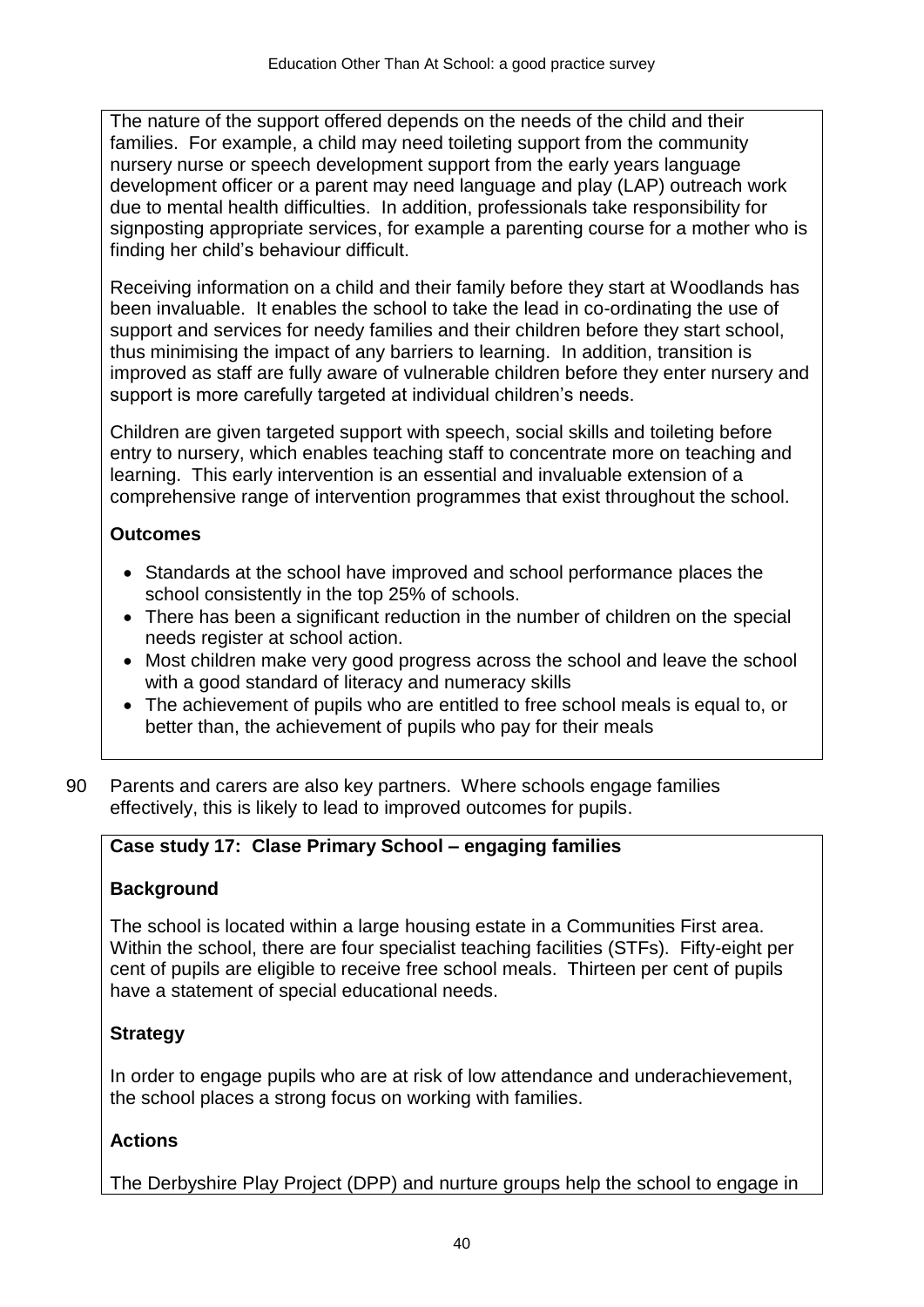activities with whole families, including outdoor activities, for example trips to the beach. Many of the families have not previously had the opportunity to experience such activities. The pastoral worker in the DPP is also the attendance officer and keeps in contact with families when attendance is a concern.

The school works effectively with a range of organisations such as The Exchange and Barnado's to increase family engagement through access to parent support groups and by arranging self-esteem groups and individual play therapy sessions for pupils.

Flying Start is based in rooms integral to teaching areas and this has encouraged close working with vulnerable families. A health visitor is based on-site. This facilitates very good links between the school and parents. Parents whose children attend Flying Start are introduced to the headteacher and other key staff before children are registered for a school place.

The school holds weekly, well-attended, sessions for parents and invites experts to talk about a range of issues, for example managing behaviour, understanding how children learn and developing strategies to support pupils with speech and communication difficulties.

#### **Outcomes**

- Parents are highly supportive of the school and have high expectations of their child's standards
- Parents feel confident to ask staff for help with their child's learning and behaviour
- There has been an increase in the attendance of vulnerable pupils; for one pupil, attendance rose from 76% to 97% in 2013-2014
- There has been an upward trend in attendance figures since 2010 from 88.1% in 2010 to 92.4% in 2014; attendance so far this year has continued to rise
- The school has had no exclusions in the last five years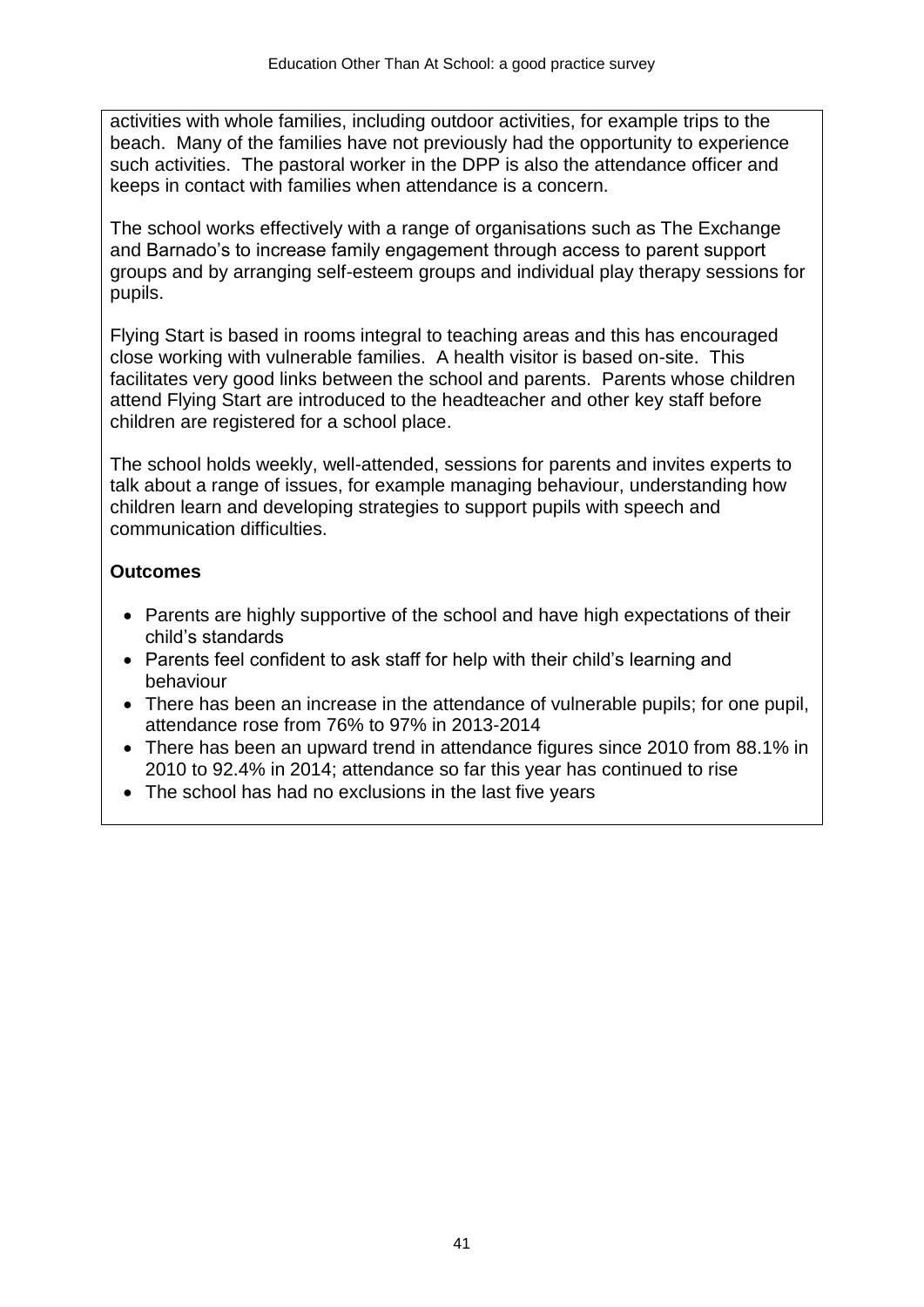## **Appendix 1: References**

Estyn (2015) *The Annual Report of Her Majesty's Chief Inspector of Education and Training in Wales 2013-2014.* Cardiff: Estyn. [Online]. Available from: <http://www.estyn.gov.uk/english/annual-report/annual-report-2013-2014/> [Accessed 12 May 2014).

McCluskey, G., et al. (2013) *Evaluation of Education Provision for Children and Young People Educated Outside the School Setting: Final Report.* Cardiff: Welsh Government Social Research. [Online]. Available from: [http://www.docs.hss.ed.ac.uk/education/creid/Reports/31\\_WAG\\_EOTAS\\_FinalRpt.pd](http://www.docs.hss.ed.ac.uk/education/creid/Reports/31_WAG_EOTAS_FinalRpt.pdf) [f](http://www.docs.hss.ed.ac.uk/education/creid/Reports/31_WAG_EOTAS_FinalRpt.pdf) [Accessed 12 May 2014].

National Assembly for Wales (2006) *Inclusion and Pupil Support*. [Online]. Available from:

<http://learning.wales.gov.uk/docs/learningwales/publications/121128inclusionen.pdf> [Accessed 12 May 2014].

Welsh Assembly Government, Department for Children, Education, Lifelong Learning and Skills (2011) *Effective managed moves: A fresh start at school for children and young people.* Cardiff: Welsh Assembly Government. [Online]. Available from: [http://learning.wales.gov.uk/docs/learningwales/publications/121128effectivemovese](http://learning.wales.gov.uk/docs/learningwales/publications/121128effectivemovesen.pdf) [n.pdf](http://learning.wales.gov.uk/docs/learningwales/publications/121128effectivemovesen.pdf) [Accessed 12 May 2014].

Welsh Government (2014a) *Pupils educated other than at school, 2013/14.* Cardiff: Welsh Government. [Online]. Available from: [http://gov.wales/docs/statistics/2014/140730-pupils-educated-other-than-at-school-](http://gov.wales/docs/statistics/2014/140730-pupils-educated-other-than-at-school-2013-14-en.pdf)[2013-14-en.pdf](http://gov.wales/docs/statistics/2014/140730-pupils-educated-other-than-at-school-2013-14-en.pdf) [Accessed 2 January 2015].

Welsh Government, Department for Education and Skills (2014b) *The Education (Pupil Referral Units) (Management Committees etc.) (Wales) Regulations 2014: Statutory guidance for local authorities and pupil referral units.* Cardiff: Welsh Government. [Online]. Available from:

<http://gov.wales/docs/dcells/publications/141023-pupil-referral-unit-guidance-en.pdf> [Accessed 11 May 2015].

Welsh Government (2014c) *Exclusions from schools in Wales 2012/13 – Revised.*  Cardiff: Welsh Government. [Online]. Available from: [http://gov.wales/docs/statistics/2014/140305-exclusions-schools-2012-13-revised](http://gov.wales/docs/statistics/2014/140305-exclusions-schools-2012-13-revised-en.pdf)[en.pdf](http://gov.wales/docs/statistics/2014/140305-exclusions-schools-2012-13-revised-en.pdf) [Accessed 2 January 2015].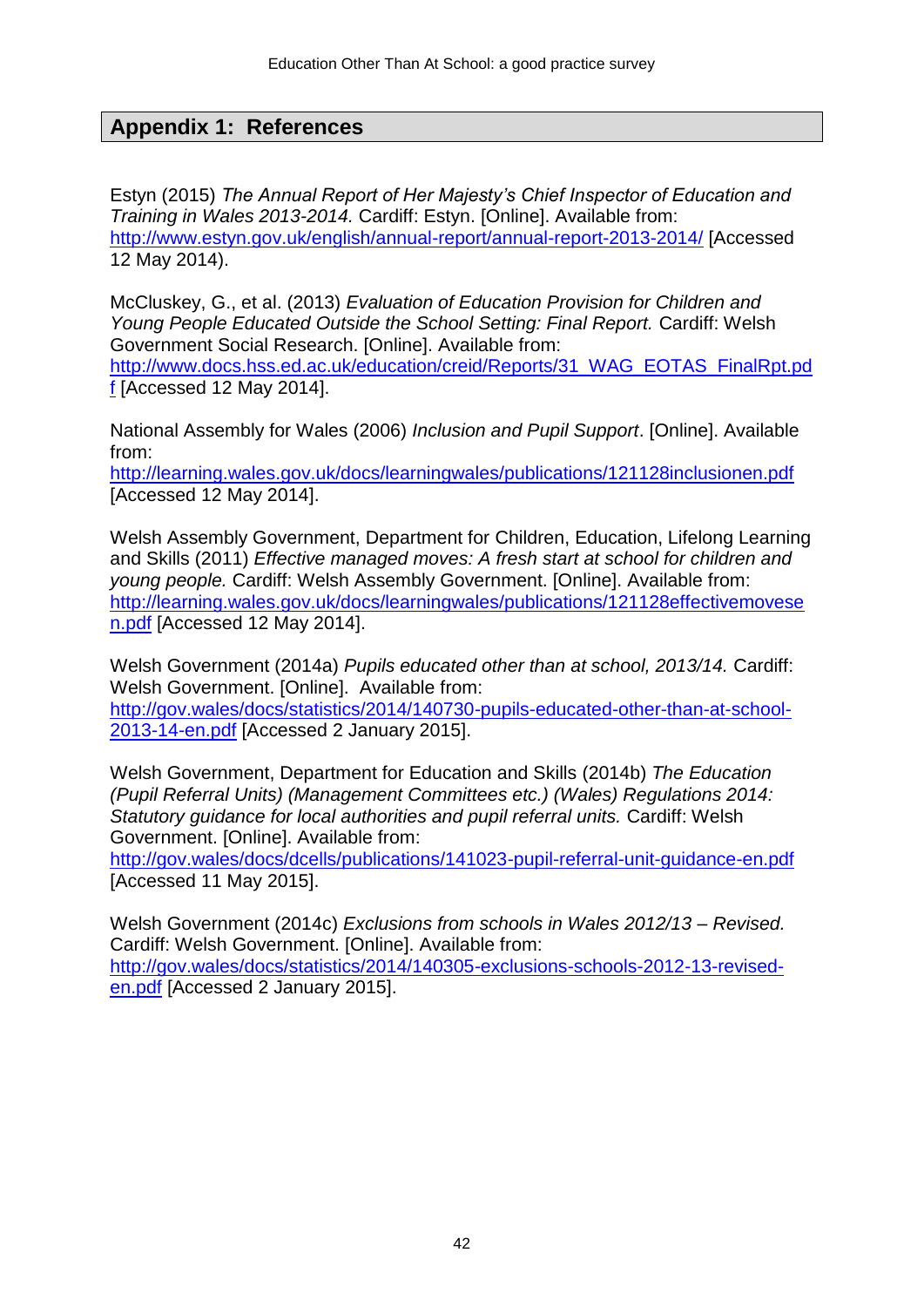## **Appendix 2: Evidence base**

The findings in this report draw on visits to local authorities, primary and secondary schools and PRUs. In these visits, HMI:

- met with relevant members of staff and, where appropriate, groups of pupils
- reviewed LA, school and PRU documentation

Additional evidence was drawn from:

- Welsh Government statistics relating to EOTAS and exclusions
- Estyn inspection reports from LAs, schools and PRUs

#### **Local authorities visited:**

- Ceredigion Council
- Pembrokeshire Council
- Newport City Council Managed Moves Panel

#### **PRUs visited:**

- Bridge Achievement Centre, Newport
- Bridge Alternative Provision, Bridgend
- Ceredigion PRU
- North Wales Adolescent Service (NWAS), Conwy
- Penrhos Avenue Alternative Education Service, Conwy
- Tai Education Centre, RCT
- Torfaen Pupil Referral Unit
- Wrexham Pupil Referral Service

#### **Schools visited:**

- Clase Primary School, Swansea
- Holton Primary School, Vale of Glamorgan
- Pen Afan Primary School, Neath Port Talbot
- Woodlands Community Primary School, Torfaen
- Bettws in Bloom, Newport High School
- Cymer Afan Comprehensive, Neath Port Talbot
- Fitzalan High School, Cardiff
- Ysgol Bro Pedr, Ceredigion
- Ysgol Gyfun Gymraeg Plasmawr, Cardiff

#### **Literature review**

In addition to the publications referenced in the main report, the following documents were also consulted: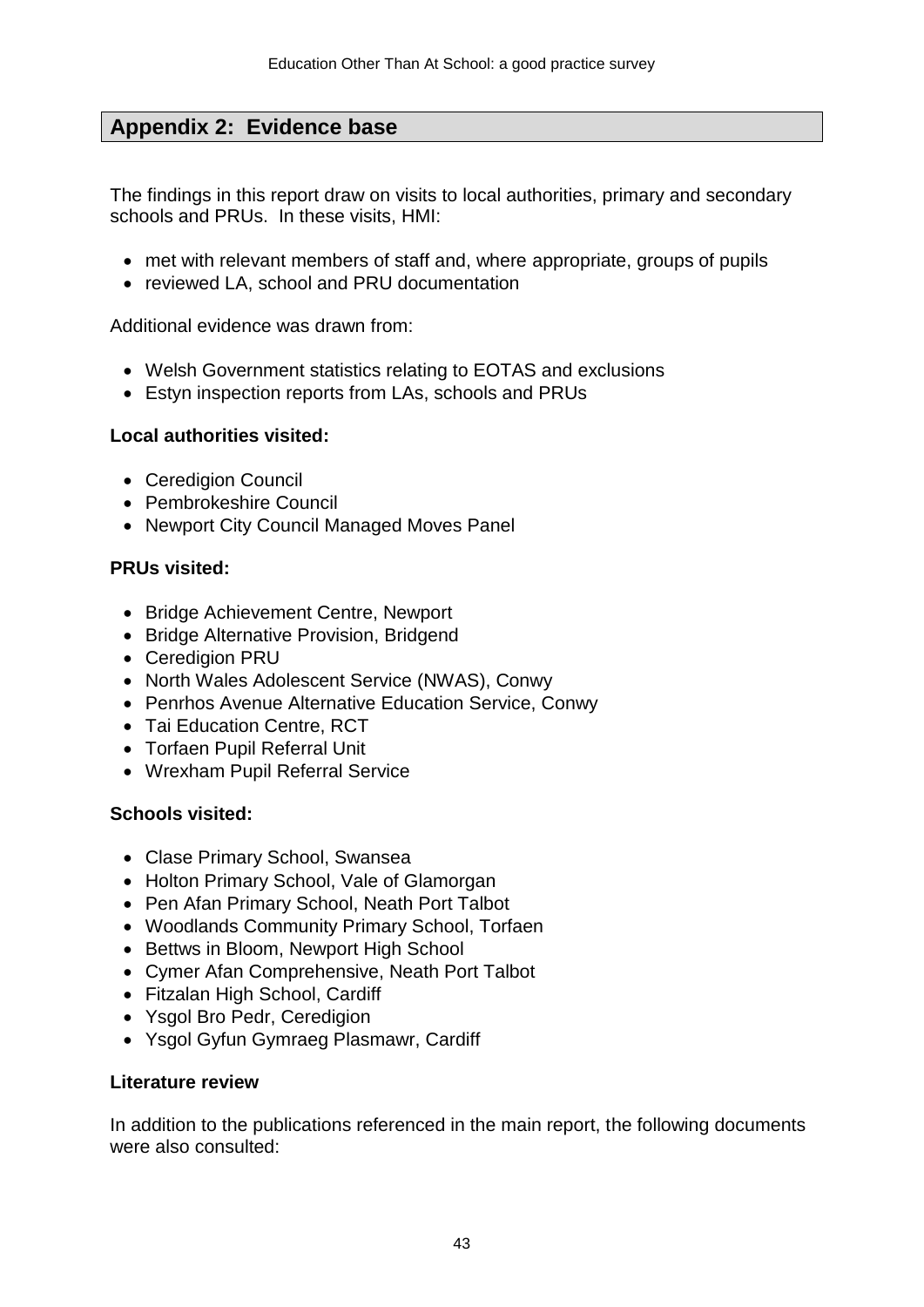Children's Commissioner for Wales (2014) *The right to learn: Supporting children and young people at pupil referral units to reach their potential.* Swansea: Children's Commissioner for Wales. [Online]. Available from: <http://dera.ioe.ac.uk/20396/1/456.pdf> [Accessed 11 November 2014].

Estyn (2005) *Thematic survey of pupil referral units and similar provision.* Cardiff: Estyn. [Online]. Available from:

[http://www.estyn.gov.uk/english/docViewer/173491.5/thematic-survey-of-pupil](http://www.estyn.gov.uk/english/docViewer/173491.5/thematic-survey-of-pupil-referral-units-and-similar-provision-2005/?navmap=30,163)[referral-units-and-similar-provision-2005/?navmap=30,163,](http://www.estyn.gov.uk/english/docViewer/173491.5/thematic-survey-of-pupil-referral-units-and-similar-provision-2005/?navmap=30,163) [Accessed 12 May 2014]

Estyn (2007) *Local education authority practice in monitoring the location of pupils being educated outside the school setting and those missing from education.* Cardiff: Estyn. [Online]. Available from:

[http://www.estyn.gov.uk/english/docViewer/173218.5/local-education-authority](http://www.estyn.gov.uk/english/docViewer/173218.5/local-education-authority-practice-in-monitoring-the-location-of-pupils-being-educated-outside-the-school-setting-may-2007/?navmap=30,163)[practice-in-monitoring-the-location-of-pupils-being-educated-outside-the-school](http://www.estyn.gov.uk/english/docViewer/173218.5/local-education-authority-practice-in-monitoring-the-location-of-pupils-being-educated-outside-the-school-setting-may-2007/?navmap=30,163)[setting-may-2007/?navmap=30,163,](http://www.estyn.gov.uk/english/docViewer/173218.5/local-education-authority-practice-in-monitoring-the-location-of-pupils-being-educated-outside-the-school-setting-may-2007/?navmap=30,163) [Accessed 12 May 2014]

Estyn (2012) *A survey of the arrangements for pupils' wellbeing and behaviour management in pupil referral units.* Cardiff: Estyn. [Online]. Available from: [http://www.estyn.gov.uk/english/docViewer/231749.7/a-survey-of-the-arrangements](http://www.estyn.gov.uk/english/docViewer/231749.7/a-survey-of-the-arrangements-for-pupils-wellbeing-and-behaviour-management-in-pupil-referral-units-january-2012/?navmap=30,163)[for-pupils-wellbeing-and-behaviour-management-in-pupil-referral-units-january-](http://www.estyn.gov.uk/english/docViewer/231749.7/a-survey-of-the-arrangements-for-pupils-wellbeing-and-behaviour-management-in-pupil-referral-units-january-2012/?navmap=30,163)[2012/?navmap=30,163,](http://www.estyn.gov.uk/english/docViewer/231749.7/a-survey-of-the-arrangements-for-pupils-wellbeing-and-behaviour-management-in-pupil-referral-units-january-2012/?navmap=30,163) [Accessed 12 May 2014]

Estyn (2013) *Effectively supporting pupils with social, emotional and behavioural needs.* Cardiff: Estyn. [Online]. Available from: [http://www.estyn.gov.uk/english/docViewer/294539.7/effectively-supporting-pupils](http://www.estyn.gov.uk/english/docViewer/294539.7/effectively-supporting-pupils-with-social-emotional-and-behavioural-needs/?navmap=33,53,248)[with-social-emotional-and-behavioural-needs/?navmap=33,53,248,](http://www.estyn.gov.uk/english/docViewer/294539.7/effectively-supporting-pupils-with-social-emotional-and-behavioural-needs/?navmap=33,53,248) [Accessed 12 May 2014]

Estyn (2013) *Helping young people to manage emotions and relationships.* Cardiff: Estyn. [Online]. Available from:

[http://www.estyn.gov.uk/english/docViewer/287114.1/helping-young-people-to](http://www.estyn.gov.uk/english/docViewer/287114.1/helping-young-people-to-manage-emotions-and-relationships/?navmap=33,53,248)[manage-emotions-and-relationships/?navmap=33,53,248,](http://www.estyn.gov.uk/english/docViewer/287114.1/helping-young-people-to-manage-emotions-and-relationships/?navmap=33,53,248) [Accessed 12 May 2014]

McCluskey, G., et al. (2013), *Evaluation of Education Provision for Children and Young People Educated Outside the School Setting: Final Report.* Cardiff: Welsh Government Social Research. [Online]. Available from: [http://www.docs.hss.ed.ac.uk/education/creid/Reports/31\\_WAG\\_EOTAS\\_FinalRpt.pd](http://www.docs.hss.ed.ac.uk/education/creid/Reports/31_WAG_EOTAS_FinalRpt.pdf) [f](http://www.docs.hss.ed.ac.uk/education/creid/Reports/31_WAG_EOTAS_FinalRpt.pdf) [Accessed 12 May 2014].

Ofsted (2013) *Pupils missing out on education.* Manchester: Ofsted. [Online]. Available from: <http://dera.ioe.ac.uk/18825/1/Pupils%20missing%20out%20on%20education.pdf> [Accessed 12 May 2014].

Reid, K. (2008) *National Behaviour and Attendance Review (NBAR) report: An independent review conducted on behalf of the Welsh Assembly Government.* Cardiff: Welsh Assembly Government. [Online]. Available form: <http://gov.wales/dcells/publications/publications/reports/3773934/nbarreport?lang=en> [Accessed 12 May 2014]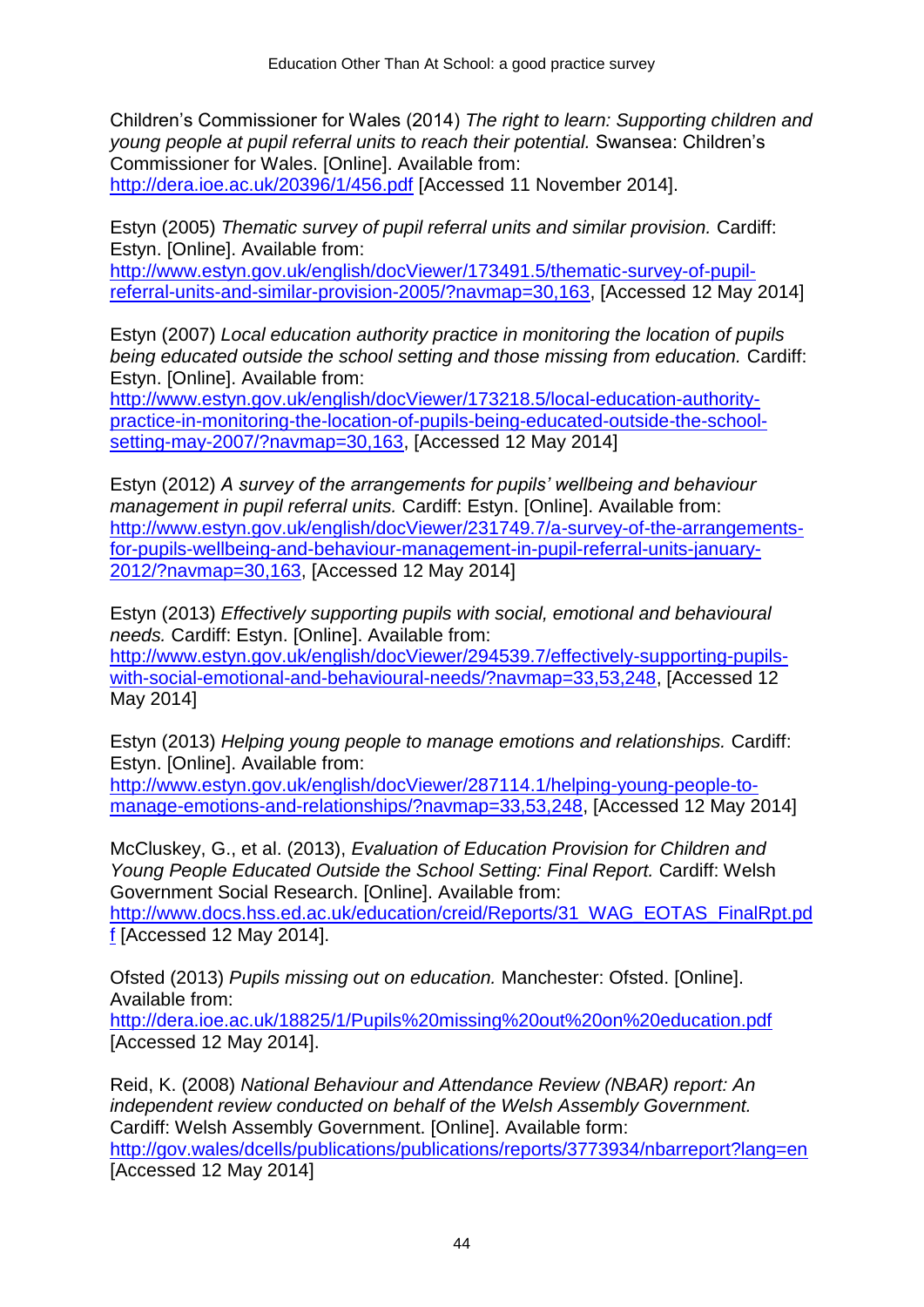Welsh Assembly Government, Department for Children, Education, Lifelong Learning and Skills (2009) *Behaving and Attending: Action Plan responding to the National behaviour and Attendance Review.* Cardiff: Welsh Assembly Government, (Doc: 076/2009). [Online]. Available from:

<http://gov.wales/docs/dcells/publications/090327nbaractionplanen.pdf> [Accessed 12 May 2014].

Welsh Government (2011) *Review of education otherwise than at schools and action plan.* Cardiff: Welsh Government*.* [Online]. Available from: <http://gov.wales/docs/dcells/publications/110815reviewandplanen.pdf> [Accessed 12 May 2014]

Welsh Government (2011) *Behaviour and attendance action plan for 2011-2013.*  [Online]. Available from: [http://gov.wales/topics/educationandskills/schoolshome/pupilsupport/nbaractionplan1](http://gov.wales/topics/educationandskills/schoolshome/pupilsupport/nbaractionplan1113/?lang=en) [113/?lang=en](http://gov.wales/topics/educationandskills/schoolshome/pupilsupport/nbaractionplan1113/?lang=en) [Accessed 12 May 2014].

#### **Summary of relevant literature not included in main body of report (References above):**

In 2011, the Welsh Government commissioned a research team from the University of Edinburgh to examine the process of exclusion from school in Wales and the delivery, planning and commissioning of education provision for children and young people educated outside the school setting (EOTAS) (McCluskey et al, 2013).

The report suggests that *'*some good progress has been made in implementing the recommendations of these reports (NBAR, Review of Education Other Than At School etc) but that significant issues remain' (p.1). Issues identified in the report include a lack of consistency in EOTAS provision in relation to the quality of the curriculum, approaches to behaviour management and reintegration.

The report recommends that:

Good practice in EOTAS provision should be identified and promoted and regular meetings of providers should encourage dissemination of good practice. This should include sharing of good examples of curricula which meet current standards, and of effective child-centred behaviour management (p.9).

The NBAR report (Reid, 2008) draws attention to significant issues in this aspect of education:

• The position on behaviour and attendance is not helped by the significant numbers of pupils at primary or secondary school whose literacy and numeracy levels are well below the average attainment targets for their chronological age. All the evidence suggests that more pupils with low levels of literacy and numeracy have a greater tendency to develop into pupils who develop behavioural and/or attendance problems (p.4).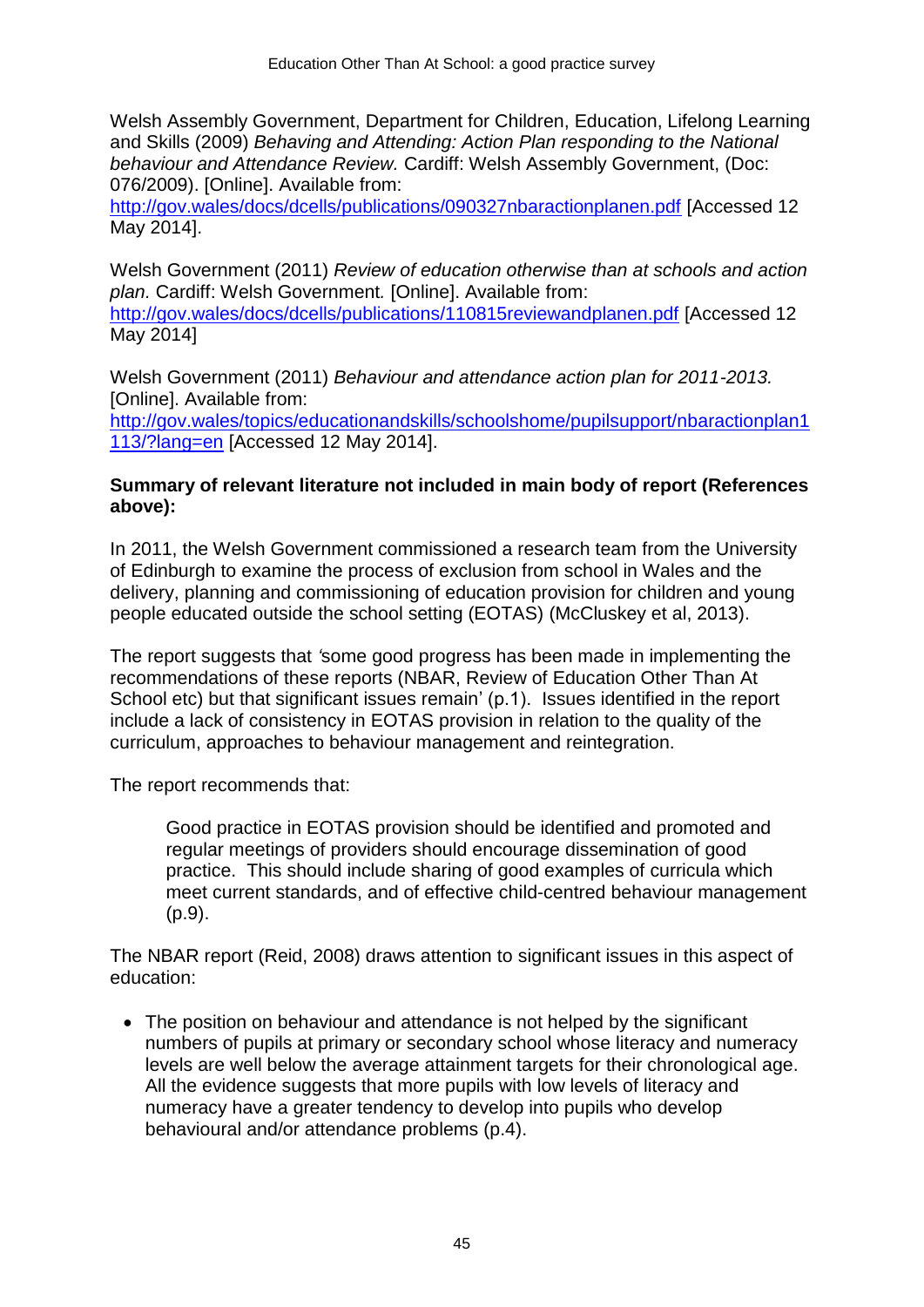- Large numbers of existing professionals have received little or no training for their roles in managing attendance or behaviour (p.4).
- There are a number of pupils who are out-of-school for a variety of reasons, whose educational provision is not being properly monitored and who are not receiving an appropriate education (p.5).
- Although some excellent alternative curriculum and out-of-school provision exists, this too, tends to vary from authority to authority (p.5).
- Many interventions with pupils who exhibit behaviour and/or attendance problems occur much too late, often after a situation has reached the persistent or crisis stage (p.6).

In 2011, Estyn and CSSIW carried out a survey of a selection of PRUs across Wales. This survey highlighted the lack of consistency in relation to behaviour management and pupil wellbeing within the PRUs visited (Estyn, 2012).

Findings from the survey included:

Teaching and support staff in PRUs do a difficult job with pupils whose behaviour is challenging. Many do it well. PRUs generally have the appropriate policies in place to help them in their work with vulnerable pupils, many of whom have challenging behaviour. However, not all policies contain enough helpful guidance for staff (p.2).

In the best practice, PRU staff teach pupils how to manage their own behaviour and use agreed behaviour management plans and individual pupil risk-assessments to help them. However, in most cases PRU pupil-planning systems do not address the management of difficult behaviour with individual pupils well enough, (p.2).

Local authority arrangements for the line management and governance of PRUs are not robust enough. Line managers and management committees do not do enough to hold teachers-in-charge to account for the day-to-day running of the PRU, (p.3).

Local authorities do not always follow their own advice in helping PRUs to monitor and evaluate the way behaviour management strategies are used. They do not identify well enough the impact of these strategies on the wellbeing of pupils or staff or on improving behaviour management practice in PRUs through better-targeted training, (p. 3).

In 2014, the Children's Commissioner for Wales carried out a survey with children and young people who attended PRUs as well as a survey with teachers in charge of PRUs.

Findings from the children and young people's survey included:

 Children and young people said that that they had difficulties in coping with mainstream education because of their behaviour and poor relationships with teachers, because of bullying and because of anxiety. The experiences they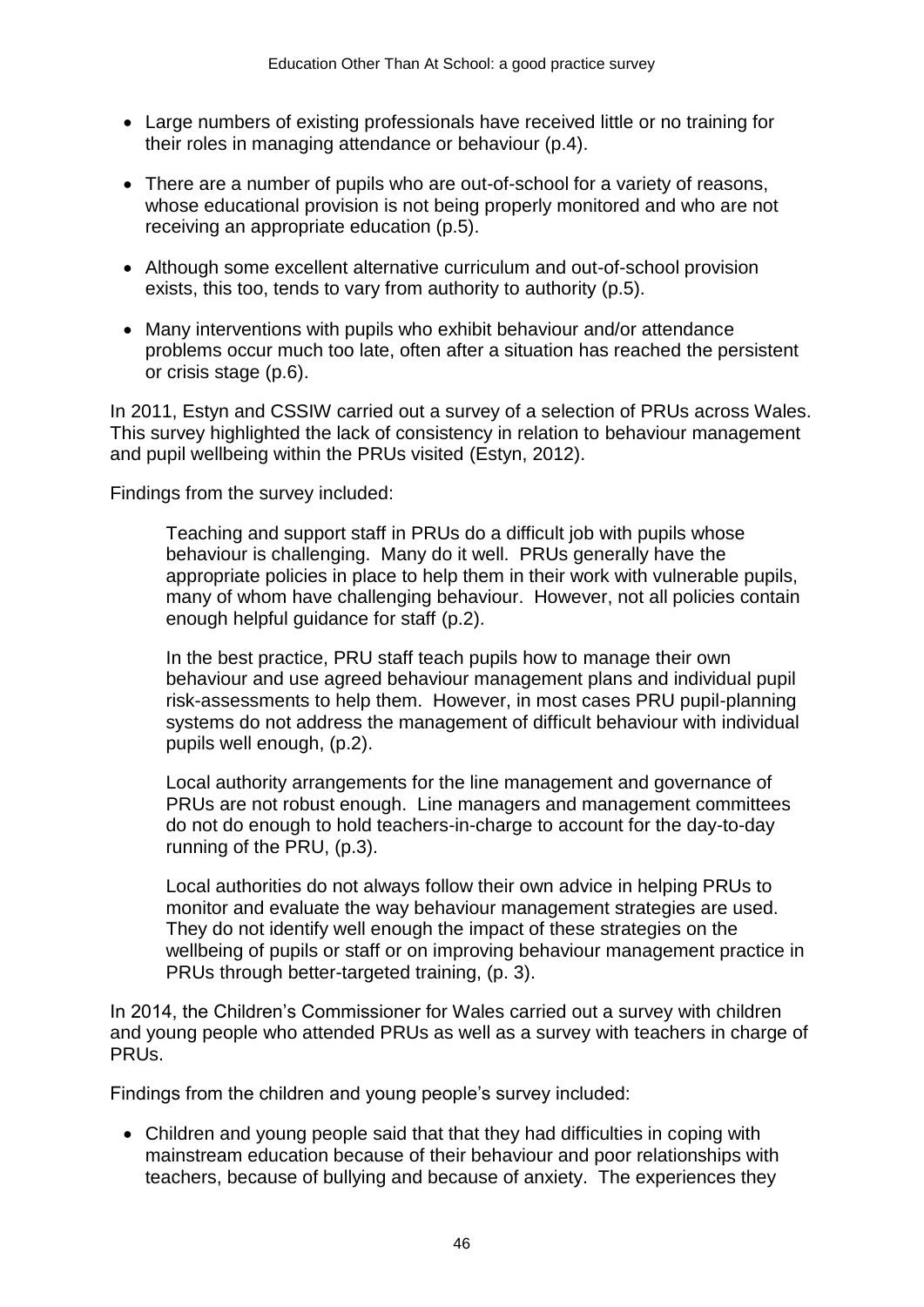described suggest that mainstream schools were not able to accommodate their additional learning needs or provide the level of support learners needed to engage in education (p.18).

- Most children and young people were positive about their experience of receiving their education at a PRU and in particular about the quality of their relationship with teaching staff. However, a minority of learners do not enjoy attending a PRU. The most common problem associated with receiving education at a PRU that was identified by learners was a lack of things to do and being bored (p.18).
- Most felt that the consequences of misbehaving are generally fair (p.18).

Findings from the teacher in charge survey included:

- The quality of partnership working relationships with other agencies is inconsistent (p.27).
- All of the sites reported on have a Behaviour Management Policy in place and staff in all sites have received behaviour management training (p.27).

The main challenges of delivering education in a PRU were identified as:

- Capacity to deliver the curriculum because of small staff numbers
- Difficulties in recruiting teaching staff
- Poor dissemination of information about curriculum developments
- Difficulties in securing quality alternative and vocational provision to deliver on the 14 to 19 Pathway
- Difficulties in getting timely support for children and young people from other agencies (p.28).

## **Appendix 3: Glossary**

| <b>Alternative</b><br>curriculum | In the context of this thematic report, alternative curriculum<br>refers to a tailor-made curriculum for individual pupils who<br>find it difficult to access the mainstream curriculum. This<br>may include courses delivered by a range of organisations<br>outside the school, for example training providers, colleges<br>or the third sector. |
|----------------------------------|----------------------------------------------------------------------------------------------------------------------------------------------------------------------------------------------------------------------------------------------------------------------------------------------------------------------------------------------------|
| <b>Boxall Profile</b>            | An assessment tool used to develop an understanding of<br>children's emotional and behavioural difficulties and plan<br>effective interventions and support activities.                                                                                                                                                                            |
| <b>CACHE</b>                     | Council for Awards in Care, Health and Education                                                                                                                                                                                                                                                                                                   |
| <b>NFFT</b>                      | Not in education, employment or training                                                                                                                                                                                                                                                                                                           |